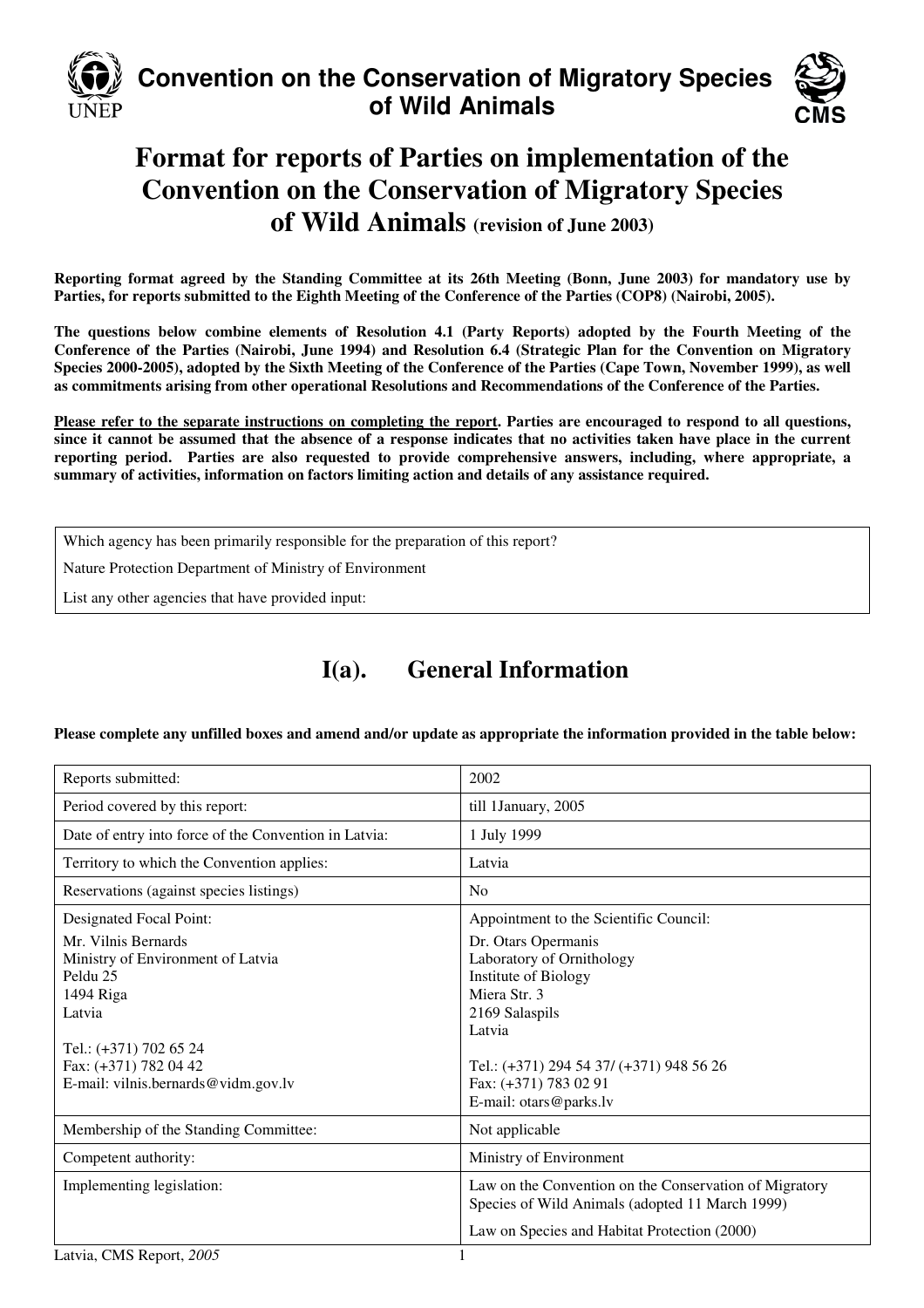|                                                                                          | Cabinet of Ministers Regulations No. 396 "On list of specially<br>protected species and species with exploitation limits" (2000)                                                       |
|------------------------------------------------------------------------------------------|----------------------------------------------------------------------------------------------------------------------------------------------------------------------------------------|
|                                                                                          | Cabinet of Ministers Regulations No. 421 "On list of specially<br>protected habitats" (2000)                                                                                           |
|                                                                                          | Cabinet of Ministers Regulations No. 45 "On establishment,<br>management and protection of Micro Reserves" (2001)                                                                      |
|                                                                                          | Cabinet of Ministers Regulations No. 345 "On compensation<br>for significant damage for land users caused by the specially<br>protected non-game species and migratory species" (2001) |
|                                                                                          | Law on Specially Protected Nature Territories (1993)                                                                                                                                   |
|                                                                                          | Cabinet of Ministers Regulations No. 415 "On the General<br>Protection and Use of Specially Protected Nature<br>Territories"(2003)                                                     |
|                                                                                          | Hunting Law(2003)                                                                                                                                                                      |
|                                                                                          | Cabinet of Ministers Regulations No. 760 "Hunting<br>Regulations"(2003)                                                                                                                |
|                                                                                          | Cabinet of Ministers Regulations No. 10 "Regulations on the<br>Agreement on the Conservation of Bats in Europe"(2003)                                                                  |
| Other relevant conventions/agreements (apart from CMS) to<br>which Latvia is a Party:    | CBD, Ramsar Convention, Bern Convention On Conservation<br>o European Wildlife and Natural Habitats                                                                                    |
| National policy instruments (e.g. national biodiversity<br>conservation strategy, etc.): | National Programme on Biological Diversity (Accepted by<br>Cabinet of Ministers in 1 February, 2000)                                                                                   |
| $\mathbf{X}$ Party<br><b>EUROBATS:</b><br>Signed but not yet entered force               | Non-party                                                                                                                                                                              |
| Ministry of Environment<br>Competent authority                                           | Appointed member of the Advisory Committee                                                                                                                                             |
| Focal point Mr. Vilnis Bernards<br>Name:<br>Address: Peldu Str. 25, Riga,LV1494          | Mr. Gunars Petersons<br>Name:<br>Address: K. Helmana 8, Jelgava, 3004                                                                                                                  |
| Tel.: 371 7026524                                                                        | Tel.: 370 3027666                                                                                                                                                                      |
| Fax: 371 7820442<br>vilnis.bernards@vidm.gov.lv<br>E-mail:                               | Fax: 370 3027344<br>E-mail: gunars.petersons@llu.lv                                                                                                                                    |
|                                                                                          |                                                                                                                                                                                        |
| Membership of other committees or working groups:                                        |                                                                                                                                                                                        |
| <b>ASCOBANS:</b><br>Signed but not yet entered force<br>Party                            | $\mathbf X$ Non-party                                                                                                                                                                  |
| Co-ordinating authority                                                                  | Appointed member of the Advisory Committee                                                                                                                                             |
| Name:<br>Address:                                                                        | Name:<br>Address:                                                                                                                                                                      |
|                                                                                          |                                                                                                                                                                                        |
| Tel.:<br>Fax:                                                                            | Tel.:<br>Fax:                                                                                                                                                                          |
| E-mail:                                                                                  | E-mail:                                                                                                                                                                                |
| Membership of other committees or working groups:                                        |                                                                                                                                                                                        |
| Signed but not yet entered force<br>AEWA:<br>Party                                       | $\boldsymbol{X}$ Non-party                                                                                                                                                             |
| Administrative Authority                                                                 | Appointed member of the Technical Committee                                                                                                                                            |
| Name:                                                                                    | Name:                                                                                                                                                                                  |
| Address:                                                                                 | Address:                                                                                                                                                                               |
| Tel.:                                                                                    | Tel.:                                                                                                                                                                                  |
| Fax:<br>E-mail:                                                                          | Fax:<br>E-mail:                                                                                                                                                                        |
| Membership of other committees or working groups:                                        |                                                                                                                                                                                        |
|                                                                                          |                                                                                                                                                                                        |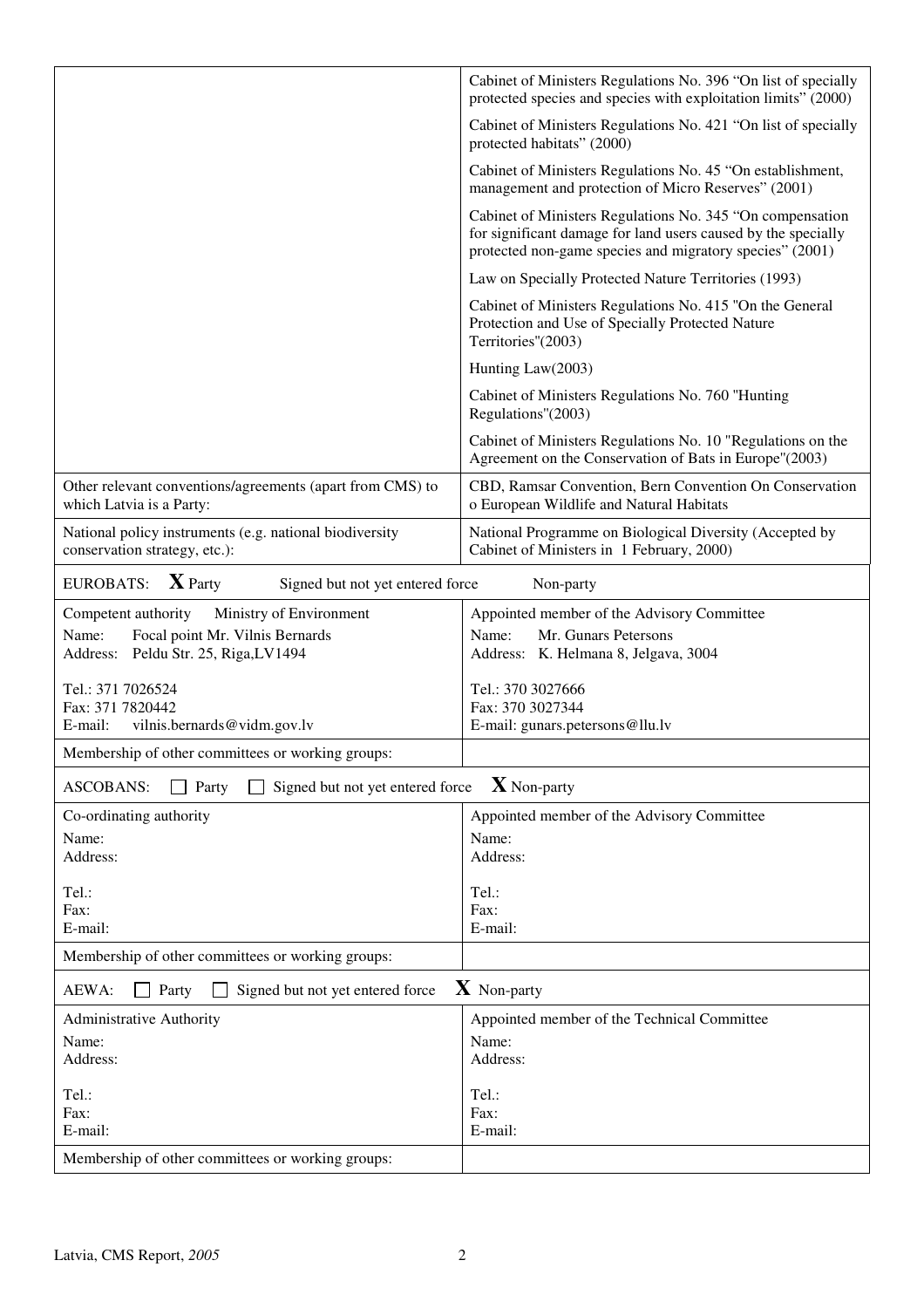# **I(b). Additional General Information**

| 1              | Which other government departments are involved in activities/initiatives for the conservation of migratory species in<br>your country? (Please list.)                                                                                                                                                                             |
|----------------|------------------------------------------------------------------------------------------------------------------------------------------------------------------------------------------------------------------------------------------------------------------------------------------------------------------------------------|
|                | Nature Protection Board, State Forest Service, State Fisheries Board                                                                                                                                                                                                                                                               |
|                | The Ministry of Environment has been appointed as coordinator for implementation of the Convention.                                                                                                                                                                                                                                |
| 1a             | If more than one government department is involved, describe the interaction/relationship between these government<br>departments:                                                                                                                                                                                                 |
|                | State Fisheries Board is responsible on fisheries issues. State Forest Service on hunting issues. Nature Conservation<br>Board on elaboration of species management plans, issuance of permits etc.                                                                                                                                |
| 2              | List the main non-governmental organizations actively involved in initiatives for the conservation of migratory species in<br>your country, and describe their involvement:                                                                                                                                                        |
|                | The Institute of Biology (University of Latvia), Latvian Fund for Nature, Latvian Ornithological Society, Terriological<br>Society, Specially Protected Nature Territories Administrations and other partners carried out research activities. WWF<br>Latvia and Latvian Fund for Nature are implementing EU Life Nature projects. |
| 3              | Describe any involvement of the private sector in the conservation of migratory species in your country:                                                                                                                                                                                                                           |
|                | Microreserves and Specially Protected Nature Territories for migratory species conservation are established also on<br>private property.                                                                                                                                                                                           |
| $\overline{4}$ | Note any interactions between these sectors in the conservation of migratory species in your country:                                                                                                                                                                                                                              |
|                | Private land owners are involved in the conservation of migratory species with compensation system for significant<br>damage for land users caused by the specially protected non-game species and migratory species. Compensation funded<br>by State Environmental Protection Fund (State budget).                                |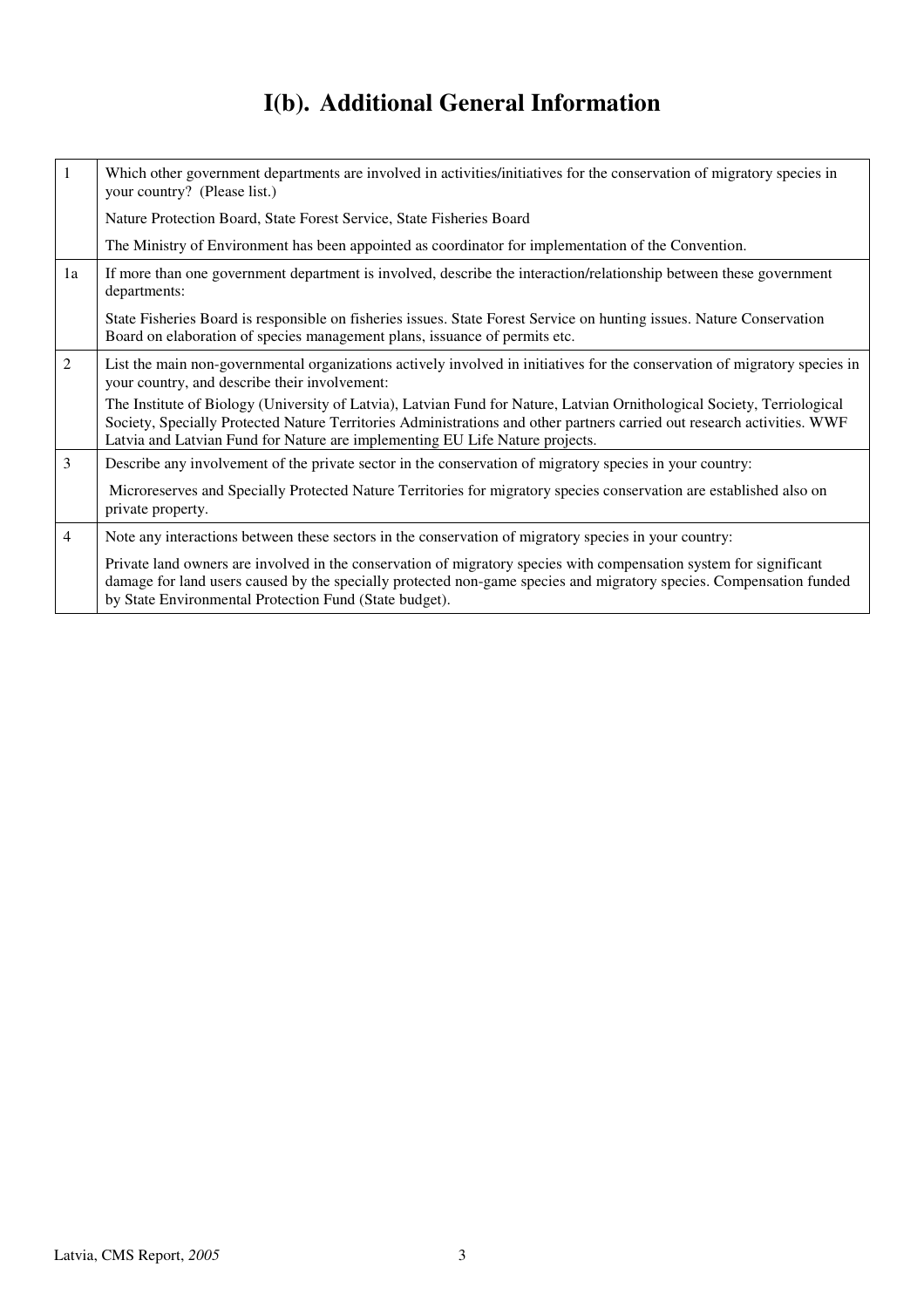## **Appendix I species**

## **1. BIRDS**

### **1.1 General questions on Appendix I bird species**

| $\mathbf{1}$   | Identify the Ministry, agency/department, or organisation responsible for leading actions relating to Appendix I bird<br>species:                                                                                                                                                       |
|----------------|-----------------------------------------------------------------------------------------------------------------------------------------------------------------------------------------------------------------------------------------------------------------------------------------|
|                | Ministry of Environment Nature Protection Department and Nature Protection Board                                                                                                                                                                                                        |
| $\overline{2}$ | X Yes<br>Is the taking of all Appendix I bird species prohibited by the national implementing<br>No<br>Legislation cited in Table I(a) (General Information)?                                                                                                                           |
|                | Law on Species and Habitats Protection (2000)<br>Cabinet of Ministers Regulations No. 396 "On list of specially protected species and species with exploitation limits"<br>(2000)                                                                                                       |
|                | If other legislation is relevant, please provide details:                                                                                                                                                                                                                               |
|                | Cabinet of Ministers Regulations No. 117 "On Recompense of Damage for Spoilage or Destruction of individuals of<br>Specially Protected Species and Habitats"(2001)                                                                                                                      |
| 2a             | X No<br>If the taking of Appendix I bird species is prohibited by law, have any exceptions<br>Yes<br>been granted to the prohibition?                                                                                                                                                   |
|                | If Yes, please provide details (Include the date on which the exception was notified to the CMS Secretariat pursuant to<br>CMS Article $III(7)$ :                                                                                                                                       |
| 3              | Identify any obstacles to migration that exist in relation to Appendix I bird species:<br>N/A                                                                                                                                                                                           |
| 3a             | What actions are being undertaken to overcome these obstacles?                                                                                                                                                                                                                          |
|                | N/A                                                                                                                                                                                                                                                                                     |
| 3b             | What assistance, if any, does your country require in order to overcome these obstacles?                                                                                                                                                                                                |
|                | N/A                                                                                                                                                                                                                                                                                     |
| $\overline{4}$ | What actions have been taken to prevent, reduce or control factors that are endangering or are likely to further endanger<br>bird species, including strictly controlling the introduction of, or controlling or eliminating, already introduced exotic<br>species (Article III(4)(c))? |
|                | Introduction of non-native species is prohibited by Law on Species and Habitats Protection (Article, 18)                                                                                                                                                                                |
|                | Hunting season for two invasive species ( <i>Mustela vision</i> and <i>Nyctereutes procyonoides</i> ) is open whole year.                                                                                                                                                               |
|                | Natural habitats are being protected (see "Other remarks" section).                                                                                                                                                                                                                     |
| 4a             | Describe any factors that may limit action being taken in this regard:                                                                                                                                                                                                                  |
|                | Luck of interests from stakeholders                                                                                                                                                                                                                                                     |
| 4b             | What assistance, if any, does your country require to overcome these factors?                                                                                                                                                                                                           |
|                |                                                                                                                                                                                                                                                                                         |

## **1.2 Questions on specific Appendix I bird species**

**The following section contains a table for each Appendix I bird species for which your country is considered to be a Range State. Please complete each table as appropriate, providing information in summary form. Where appropriate, please cross-reference to information already provided in national reports that have been submitted under other conventions (e.g. Convention on Biological Diversity, Ramsar Convention, CITES). (Attach annexes as necessary.)** 

*Species Haliaeetus albicilla* – Common Name(s) White-tailed Eagle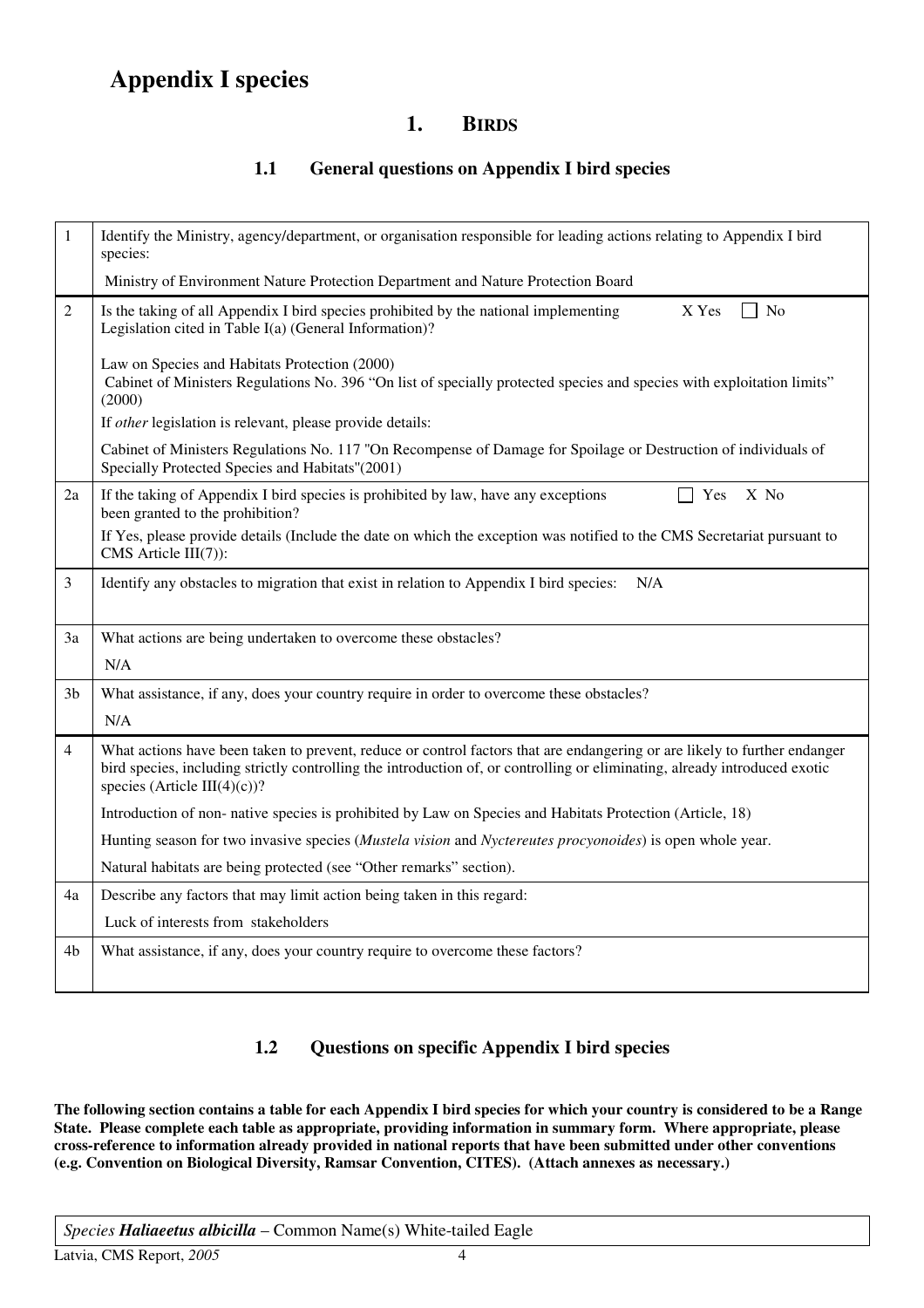| 1 | Is your country a Range State for this species?<br>N <sub>o</sub><br>X Yes                                                                                                                                                                      |
|---|-------------------------------------------------------------------------------------------------------------------------------------------------------------------------------------------------------------------------------------------------|
| 2 | Please provide published distribution reference: BirdLife International (2004) Birds in Europe: population estimates,<br>trends and conservation status. Cambridge, UK: BirdLife International (BirdLife Conservation Series No.12)             |
| 3 | Summarise information on population size, trends and distribution (if known):                                                                                                                                                                   |
|   | The breeding population is estimated at 30-40 pairs, population increasing                                                                                                                                                                      |
| 4 | Indicate (with an 'X') and briefly describe any activities that have been carried out in favour of this species in the<br>reporting period. (Please provide the title of the project and contact details, where available.)                     |
|   | Research                                                                                                                                                                                                                                        |
|   | X Monitoring                                                                                                                                                                                                                                    |
|   | X Species protection                                                                                                                                                                                                                            |
|   | Species restoration                                                                                                                                                                                                                             |
|   | X Habitat protection                                                                                                                                                                                                                            |
|   | Breeding sites are under protection.                                                                                                                                                                                                            |
|   | In accordance with Cabinet of Ministers Regulations No. 45 "On establishment, management and protection of Micro<br>Reserves" (2001), nest protection micro-reserves must be established for <i>Haliaeetus albicilla</i> (area size 50-200 ha). |
|   | Habitat restoration                                                                                                                                                                                                                             |
|   | X Other                                                                                                                                                                                                                                         |
|   | The White-tailed Eagle is a specially protected species in Latvia.                                                                                                                                                                              |
| 5 | If no activities have been carried out for this species in the reporting period, what has prevented such action being taken?                                                                                                                    |
| 6 | Describe any future activities that are planned for this species:                                                                                                                                                                               |
|   |                                                                                                                                                                                                                                                 |
|   | <i>Species Aquila clanga – Common Name(s)</i> Greater Spotted Eagle                                                                                                                                                                             |

| 1              | Is your country a Range State for this species?<br>X Yes<br>N <sub>0</sub>                                                                                                                                                          |
|----------------|-------------------------------------------------------------------------------------------------------------------------------------------------------------------------------------------------------------------------------------|
| 2              | Please provide published distribution reference: BirdLife International (2004) Birds in Europe: population estimates,<br>trends and conservation status. Cambridge, UK: BirdLife International (BirdLife Conservation Series No.12) |
| 3              | Summarise information on population size, trends and distribution (if known):                                                                                                                                                       |
|                | The population is estimated to be 0-5 pairs.                                                                                                                                                                                        |
| $\overline{4}$ | Indicate (with an 'X') and briefly describe any activities that have been carried out in favour of this species in the<br>reporting period. (Please provide the title of the project and contact details, where available.)         |
|                | Research                                                                                                                                                                                                                            |
|                | Monitoring                                                                                                                                                                                                                          |
|                | X Species protection                                                                                                                                                                                                                |
|                | Species restoration                                                                                                                                                                                                                 |
|                | X Habitat protection                                                                                                                                                                                                                |
|                | The breeding sites are under protection.                                                                                                                                                                                            |
|                | In accordance with Cabinet Ministers Regulations No. 45 "On establishment, management and protection of Micro<br>Reserves" (2001), nest protection micro-reserves must be established for Aquila clanga (area size 10-200 ha).      |
|                | Habitat restoration                                                                                                                                                                                                                 |
|                | X Other                                                                                                                                                                                                                             |
|                | The Greater Spotted Eagle is a specially protected species in Latvia.                                                                                                                                                               |
| 5              | If no activities have been carried out for this species in the reporting period, what has prevented such action being taken?                                                                                                        |
|                |                                                                                                                                                                                                                                     |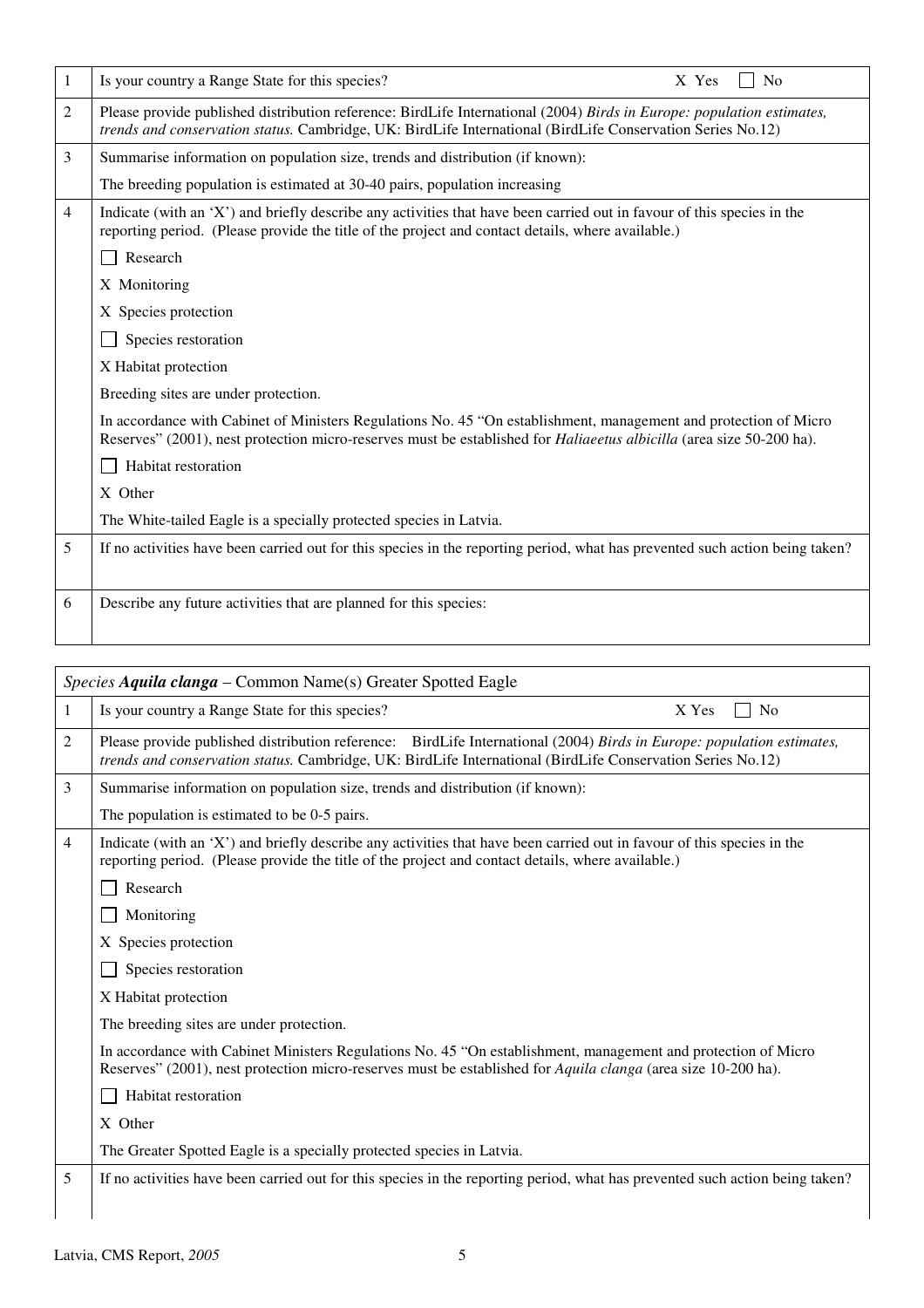| Describe any future activities that are planned for this species: |  |
|-------------------------------------------------------------------|--|
|                                                                   |  |

|                | Species Anser erythropus – Common Name(s) Lesser White-fronted Goose                                                                                                                                                        |
|----------------|-----------------------------------------------------------------------------------------------------------------------------------------------------------------------------------------------------------------------------|
| 1              | Is your country a Range State for this species?<br>X Yes<br>N <sub>0</sub>                                                                                                                                                  |
| 2              | Please provide published distribution reference:<br>Celmins, A., Matrozis, R., (Latvijas putni.) Internet site:<br>http://www.putni.lv                                                                                      |
| 3              | Summarise information on population size, trends and distribution (if known):                                                                                                                                               |
|                | Breeding has never been recorded in Latvia. Very few records during migration. Irregular migrant.                                                                                                                           |
| $\overline{4}$ | Indicate (with an 'X') and briefly describe any activities that have been carried out in favour of this species in the<br>reporting period. (Please provide the title of the project and contact details, where available.) |
|                | Research                                                                                                                                                                                                                    |
|                | Monitoring                                                                                                                                                                                                                  |
|                | X Species protection                                                                                                                                                                                                        |
|                | Species restoration                                                                                                                                                                                                         |
|                | Habitat protection                                                                                                                                                                                                          |
|                | Habitat restoration                                                                                                                                                                                                         |
|                | X Other                                                                                                                                                                                                                     |
|                | The Lesser White-fronted Goose is a specially protected species in Latvia.                                                                                                                                                  |
| 5              | If no activities have been carried out for this species in the reporting period, what has prevented such action being taken?                                                                                                |
|                |                                                                                                                                                                                                                             |
| 6              | Describe any future activities that are planned for this species:                                                                                                                                                           |
|                |                                                                                                                                                                                                                             |

|   | <i>Species Branta ruficollis –</i> Common Name(s) Red-breasted Goose                                                                                                                                                        |
|---|-----------------------------------------------------------------------------------------------------------------------------------------------------------------------------------------------------------------------------|
| 1 | Is your country a Range State for this species?<br>X Yes<br>N <sub>0</sub>                                                                                                                                                  |
| 2 | Celmins, A., Matrozis, R., (Latvijas putni.) Internet site:<br>Please provide published distribution reference:<br>http://www.putni.lv                                                                                      |
| 3 | Summarise information on population size, trends and distribution (if known):                                                                                                                                               |
|   | Non-breeding in Latvia. Very few records during migration. Irregular migrant.                                                                                                                                               |
| 4 | Indicate (with an 'X') and briefly describe any activities that have been carried out in favour of this species in the<br>reporting period. (Please provide the title of the project and contact details, where available.) |
|   | Research                                                                                                                                                                                                                    |
|   | Monitoring                                                                                                                                                                                                                  |
|   | X Species protection                                                                                                                                                                                                        |
|   | Species restoration                                                                                                                                                                                                         |
|   | Habitat protection                                                                                                                                                                                                          |
|   | Habitat restoration                                                                                                                                                                                                         |
|   | X Other                                                                                                                                                                                                                     |
|   | The Red-breasted Goose is a specially protected species in Latvia.                                                                                                                                                          |
| 5 | If no activities have been carried out for this species in the reporting period, what has prevented such action being taken?                                                                                                |
|   |                                                                                                                                                                                                                             |
|   |                                                                                                                                                                                                                             |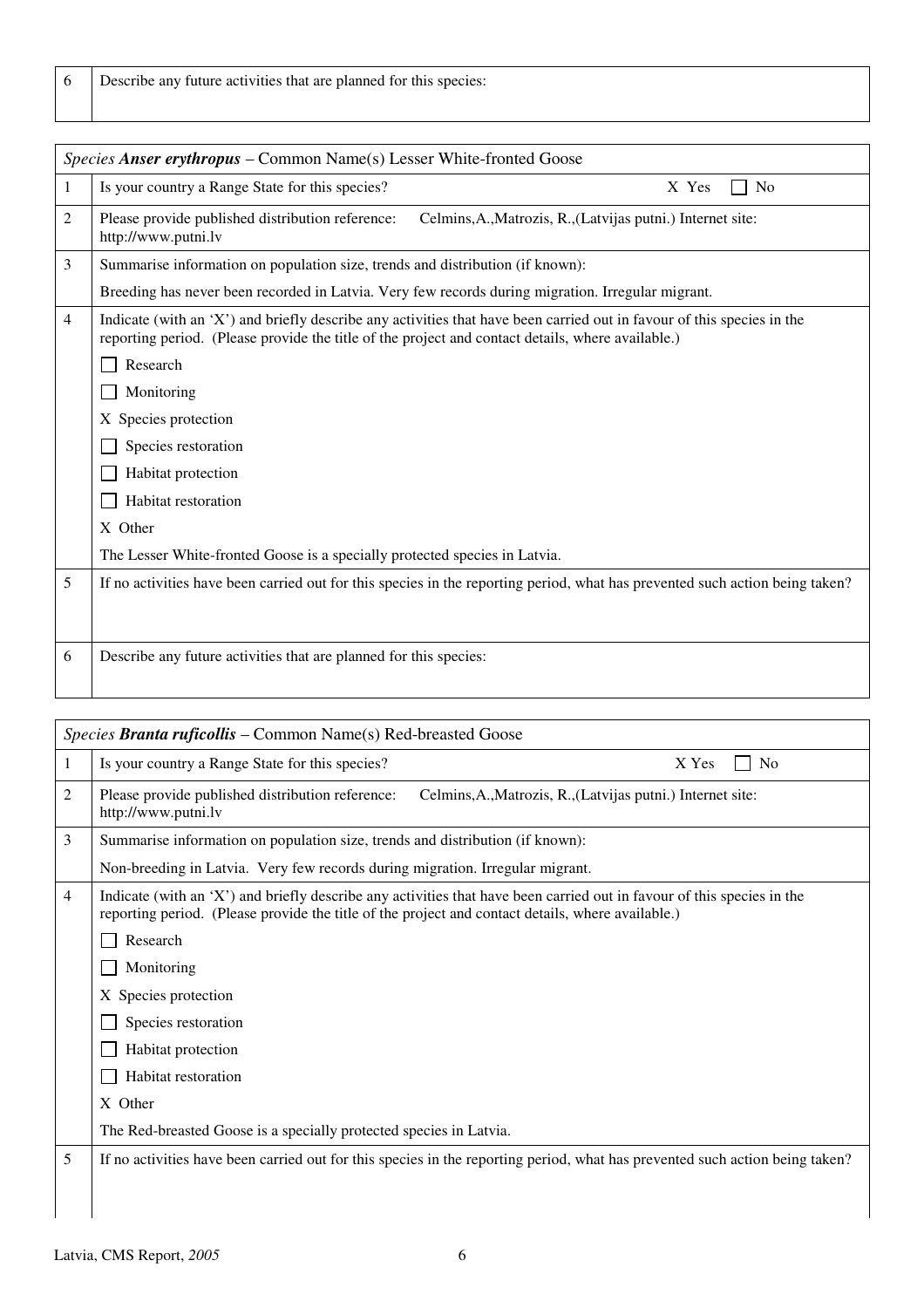| Describe any future activities that are planned for this species: |  |
|-------------------------------------------------------------------|--|
|-------------------------------------------------------------------|--|

|   | Species Aythya nyroca - Common Name(s) Ferruginous Pochard, Ferruginous Duck                                                                                                                                                                                                                                 |
|---|--------------------------------------------------------------------------------------------------------------------------------------------------------------------------------------------------------------------------------------------------------------------------------------------------------------|
| 1 | $\boxtimes$ Yes<br>Is your country a Range State for this species?<br>N <sub>0</sub>                                                                                                                                                                                                                         |
| 2 | Please provide published distribution reference: Otars Opermanis.2003 Ferruginous duck in Latvia: A historical<br>overview.In: Petkov,N.,Hughes, B. and Gallo-Orsi, U.(editors). Furruginous Duck: From Research to Conservation,<br>Conservation SeriesNr. 6. BirdLife Internacional-BSPB-TWSG, Sofia,pp.77 |
| 3 | Summarise information on population size, trends and distribution (if known):                                                                                                                                                                                                                                |
|   | The Ferruginous Duck is an irregular breeder, last record on one pair in 1992. No regular records.                                                                                                                                                                                                           |
| 4 | Indicate (with an 'X') and briefly describe any activities that have been carried out in favour of this species in the<br>reporting period. (Please provide the title of the project and contact details, where available.)                                                                                  |
|   | Research                                                                                                                                                                                                                                                                                                     |
|   | Monitoring                                                                                                                                                                                                                                                                                                   |
|   | X Species protection                                                                                                                                                                                                                                                                                         |
|   | Species restoration                                                                                                                                                                                                                                                                                          |
|   | Habitat protection                                                                                                                                                                                                                                                                                           |
|   | Habitat restoration                                                                                                                                                                                                                                                                                          |
|   | X Other                                                                                                                                                                                                                                                                                                      |
|   | The Ferruginous Duck is a specially protected species in Latvia.                                                                                                                                                                                                                                             |
| 5 | If no activities have been carried out for this species in the reporting period, what has prevented such action being taken?                                                                                                                                                                                 |
| 6 | Describe any future activities that are planned for this species:                                                                                                                                                                                                                                            |

|   | Species Polysticta stelleri - Common Name(s) Steller's Eider                                                                                                                                                                        |
|---|-------------------------------------------------------------------------------------------------------------------------------------------------------------------------------------------------------------------------------------|
|   | Is your country a Range State for this species?<br>X Yes<br>N <sub>0</sub>                                                                                                                                                          |
| 2 | Please provide published distribution reference: BirdLife International (2004) Birds in Europe: population estimates,<br>trends and conservation status. Cambridge, UK: BirdLife International (BirdLife Conservation Series No.12) |
| 3 | Summarise information on population size, trends and distribution (if known):                                                                                                                                                       |
|   | Steller's Eider appears irregularly. The wintering population 0-20i.                                                                                                                                                                |
| 4 | Indicate (with an 'X') and briefly describe any activities that have been carried out in favour of this species in the<br>reporting period. (Please provide the title of the project and contact details, where available.)         |
|   | Research                                                                                                                                                                                                                            |
|   | Monitoring                                                                                                                                                                                                                          |
|   | X Species protection                                                                                                                                                                                                                |
|   | Species restoration                                                                                                                                                                                                                 |
|   | Habitat protection                                                                                                                                                                                                                  |
|   | Habitat restoration                                                                                                                                                                                                                 |
|   | X Other                                                                                                                                                                                                                             |
|   | Steller's Eider is a specially protected species in Latvia.                                                                                                                                                                         |
| 5 | If no activities have been carried out for this species in the reporting period, what has prevented such action being taken?                                                                                                        |
| 6 | Describe any future activities that are planned for this species:                                                                                                                                                                   |
|   |                                                                                                                                                                                                                                     |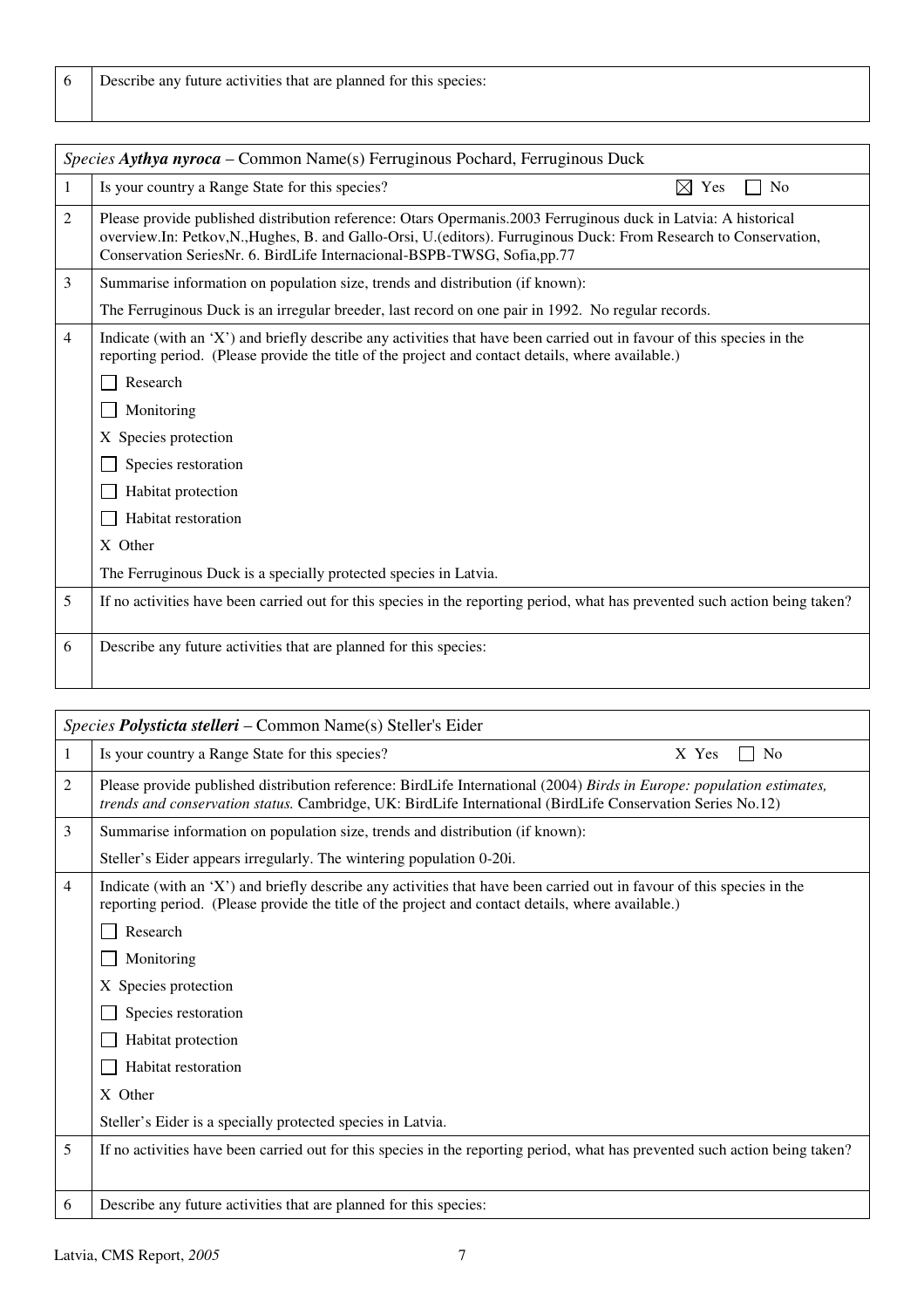|   | Species Acrocephalus paludicola - Common Name(s) Aquatic Warbler                                                                                                                                                                    |  |  |
|---|-------------------------------------------------------------------------------------------------------------------------------------------------------------------------------------------------------------------------------------|--|--|
| 1 | Is your country a Range State for this species?<br>X Yes<br>N <sub>0</sub>                                                                                                                                                          |  |  |
| 2 | Please provide published distribution reference: BirdLife International (2004) Birds in Europe: population estimates,<br>trends and conservation status. Cambridge, UK: BirdLife International (BirdLife Conservation Series No.12) |  |  |
| 3 | Summarise information on population size, trends and distribution (if known):                                                                                                                                                       |  |  |
|   | Lake Liepajas is the only site in which singing males were recorded. Population 0-10 pairs.                                                                                                                                         |  |  |
| 4 | Indicate (with an 'X') and briefly describe any activities that have been carried out in favour of this species in the<br>reporting period. (Please provide the title of the project and contact details, where available.)         |  |  |
|   | Research                                                                                                                                                                                                                            |  |  |
|   | Monitoring                                                                                                                                                                                                                          |  |  |
|   | X Species protection                                                                                                                                                                                                                |  |  |
|   | Species restoration                                                                                                                                                                                                                 |  |  |
|   | X Habitat protection                                                                                                                                                                                                                |  |  |
|   | Lake Liepajas is a specially protected nature area.                                                                                                                                                                                 |  |  |
|   | Habitat restoration                                                                                                                                                                                                                 |  |  |
|   | X Other                                                                                                                                                                                                                             |  |  |
|   | The Aquatic Warbler is a specially protected species in Latvia.                                                                                                                                                                     |  |  |
| 5 | If no activities have been carried out for this species in the reporting period, what has prevented such action being taken?                                                                                                        |  |  |
| 6 | Describe any future activities that are planned for this species:                                                                                                                                                                   |  |  |

#### **If you have information indicating that your country should be considered a Range State for any other bird species that is listed in CMS Appendix I, but which is not included in the tables above, please complete a table (provided below) for each species.**

|   | <i>Species name, Common Name(s): N/A</i>                                                                                     |
|---|------------------------------------------------------------------------------------------------------------------------------|
|   | Please provide published distribution reference:                                                                             |
| 2 | Summarise information on population size, trends and distribution (if known):                                                |
| 3 | Indicate (with an 'X') and briefly describe any activities that have been carried out in favour of this species in the       |
|   | reporting period. (Please provide the title of the project and contact details, where available):                            |
|   | Research                                                                                                                     |
|   | Monitoring                                                                                                                   |
|   | Species protection                                                                                                           |
|   | Species restoration                                                                                                          |
|   | Habitat protection                                                                                                           |
|   | Habitat restoration                                                                                                          |
|   | Other                                                                                                                        |
| 4 | If no activities have been carried out for this species in the reporting period, what has prevented such action being taken? |
|   |                                                                                                                              |
| 5 | Describe any future activities that are planned for this species:                                                            |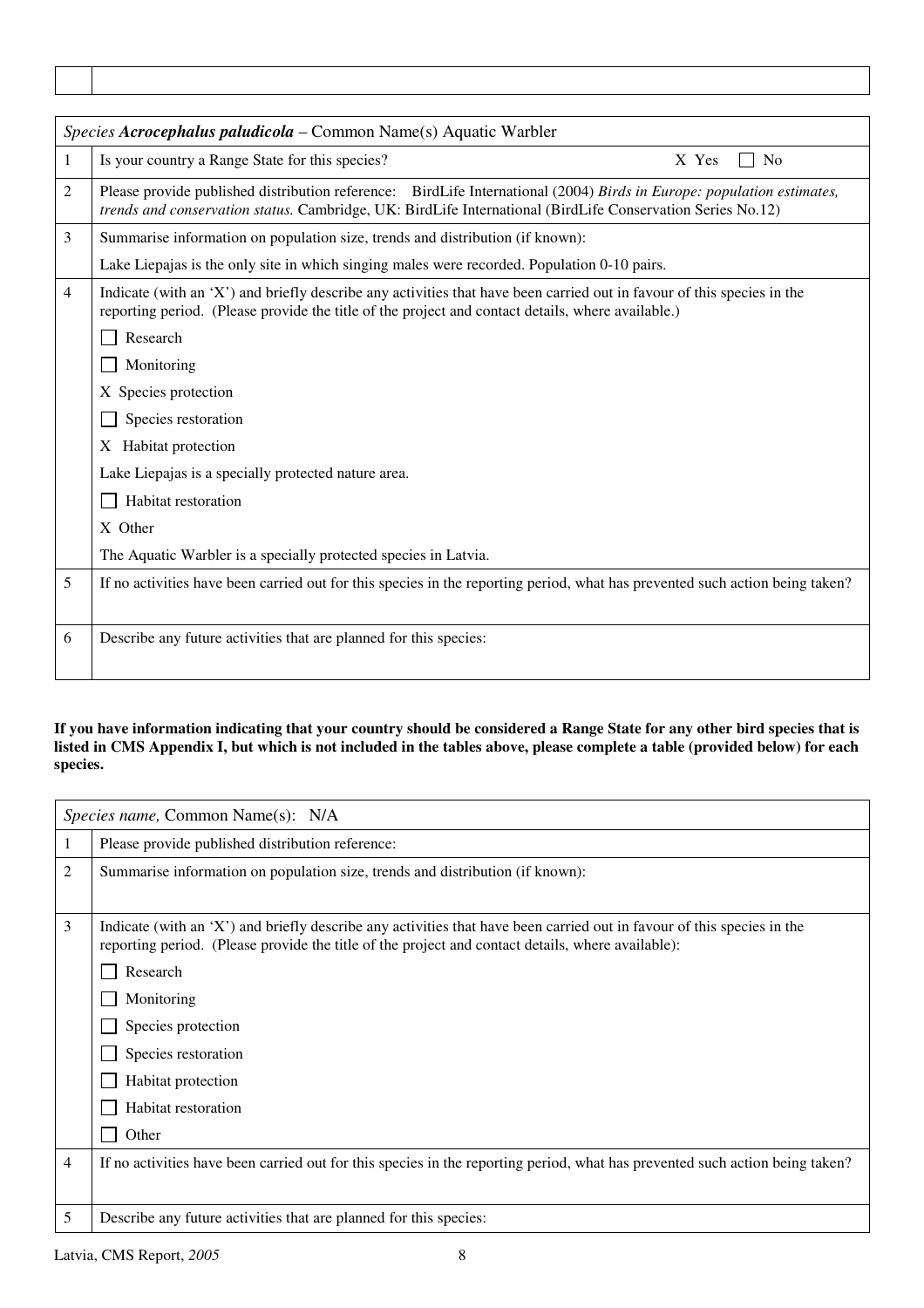Miscellaneous information or comments on Appendix I birds in general: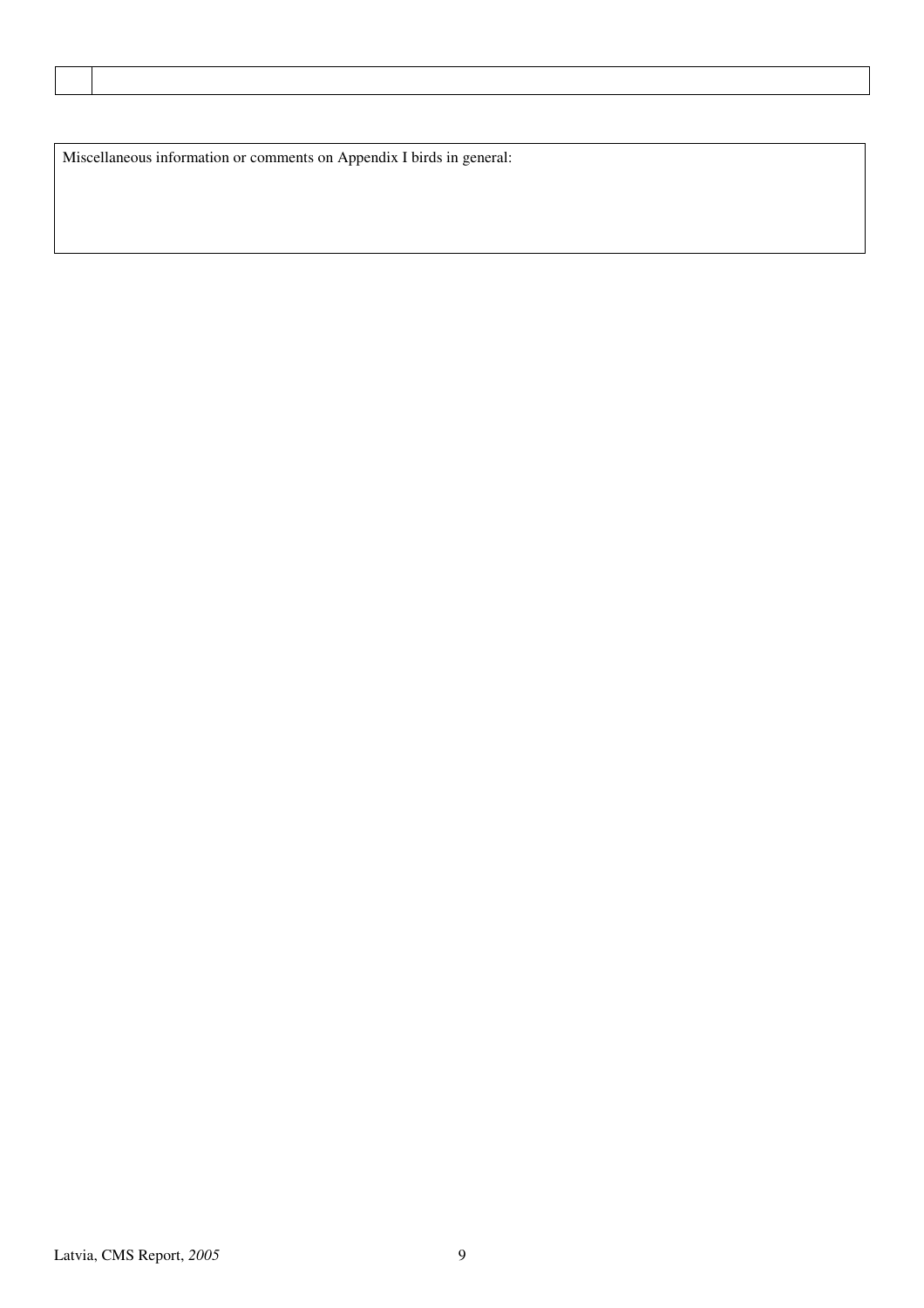## **2. MARINE MAMMALS**

### **2.1 General questions on Appendix I marine mammals**

| 1              | Identify the Ministry, agency/department, or organisation responsible for leading actions relating to Appendix I listed<br>marine mammals: N/A                                                                                                                                                          |
|----------------|---------------------------------------------------------------------------------------------------------------------------------------------------------------------------------------------------------------------------------------------------------------------------------------------------------|
| 2              | Is the taking of all Appendix I marine mammals prohibited by the national<br>No<br>Yes<br>implementing legislation cited in Table I(a) (General Information)?                                                                                                                                           |
|                | If other legislation is relevant, please provide details:<br>N/A                                                                                                                                                                                                                                        |
| 2a             | If the taking of Appendix I marine mammals is prohibited by law, have any exceptions<br>N <sub>o</sub><br>Yes<br>been granted to the prohibition?                                                                                                                                                       |
|                | If Yes, please provide details (Include the date on which the exception was notified to the CMS Secretariat pursuant to<br>CMS Article III(7)): N/A                                                                                                                                                     |
| 3              | Identify any obstacles to migration that exist in relation to Appendix I marine mammals:                                                                                                                                                                                                                |
|                | N/A                                                                                                                                                                                                                                                                                                     |
| 3a             | What actions are being undertaken to overcome these obstacles?                                                                                                                                                                                                                                          |
|                | N/A                                                                                                                                                                                                                                                                                                     |
| 3 <sub>b</sub> | What assistance, if any, does your country require in order to overcome these obstacles?<br>N/A                                                                                                                                                                                                         |
|                |                                                                                                                                                                                                                                                                                                         |
| $\overline{4}$ | What actions have been taken to prevent, reduce or control factors that are endangering or are likely to further endanger<br>species of marine mammal, including strictly controlling the introduction of, or controlling or eliminating, already<br>introduced exotic species (Article III $(4)(c)$ )? |
|                | N/A                                                                                                                                                                                                                                                                                                     |
| 4a             | Describe any factors that may limit action being taken in this regard:                                                                                                                                                                                                                                  |
|                | N/A                                                                                                                                                                                                                                                                                                     |
| 4b             | What assistance, if any, does your country require to overcome these factors?                                                                                                                                                                                                                           |
|                | N/A                                                                                                                                                                                                                                                                                                     |

### **2.2 Questions on specific Appendix I marine mammals**

#### **If you have information indicating that your country should be considered a Range State for any marine mammal species that is listed in CMS Appendix I, please complete a table (provided below) for each species.**

| Species name, Common name(s): N/A |                                                                                                                                                                                                                                         |  |
|-----------------------------------|-----------------------------------------------------------------------------------------------------------------------------------------------------------------------------------------------------------------------------------------|--|
|                                   | Please provide published distribution reference: N/A                                                                                                                                                                                    |  |
| 2                                 | Summarise information on population size, trends and distribution (if known): N/A                                                                                                                                                       |  |
| 3                                 | Indicate (with an 'X') and briefly describe any activities that have been carried out in favour of this species in the<br>reporting period. (Please provide the title of the project and contact details, where available):<br>Research |  |
|                                   | Monitoring                                                                                                                                                                                                                              |  |
|                                   | Species protection                                                                                                                                                                                                                      |  |
|                                   | Species restoration                                                                                                                                                                                                                     |  |

Latvia, CMS Report,  $2005$  10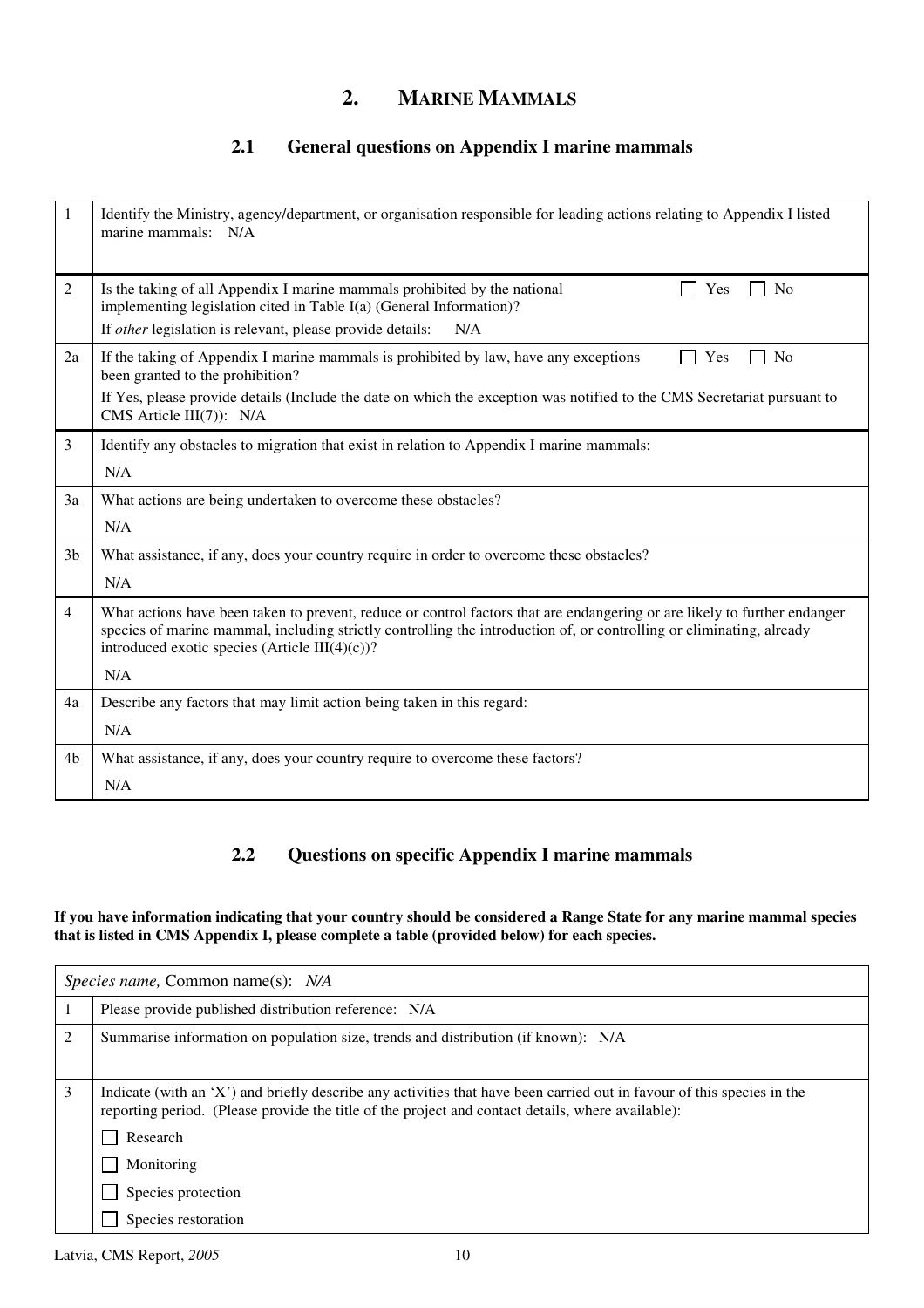| Habitat protection                                                                                                           |
|------------------------------------------------------------------------------------------------------------------------------|
| Habitat restoration                                                                                                          |
| Other                                                                                                                        |
| If no activities have been carried out for this species in the reporting period, what has prevented such action being taken? |
| N/A                                                                                                                          |
| Describe any future activities that are planned for this species:                                                            |
| N/A                                                                                                                          |

Miscellaneous information or comments on Appendix I marine mammals in general: N/A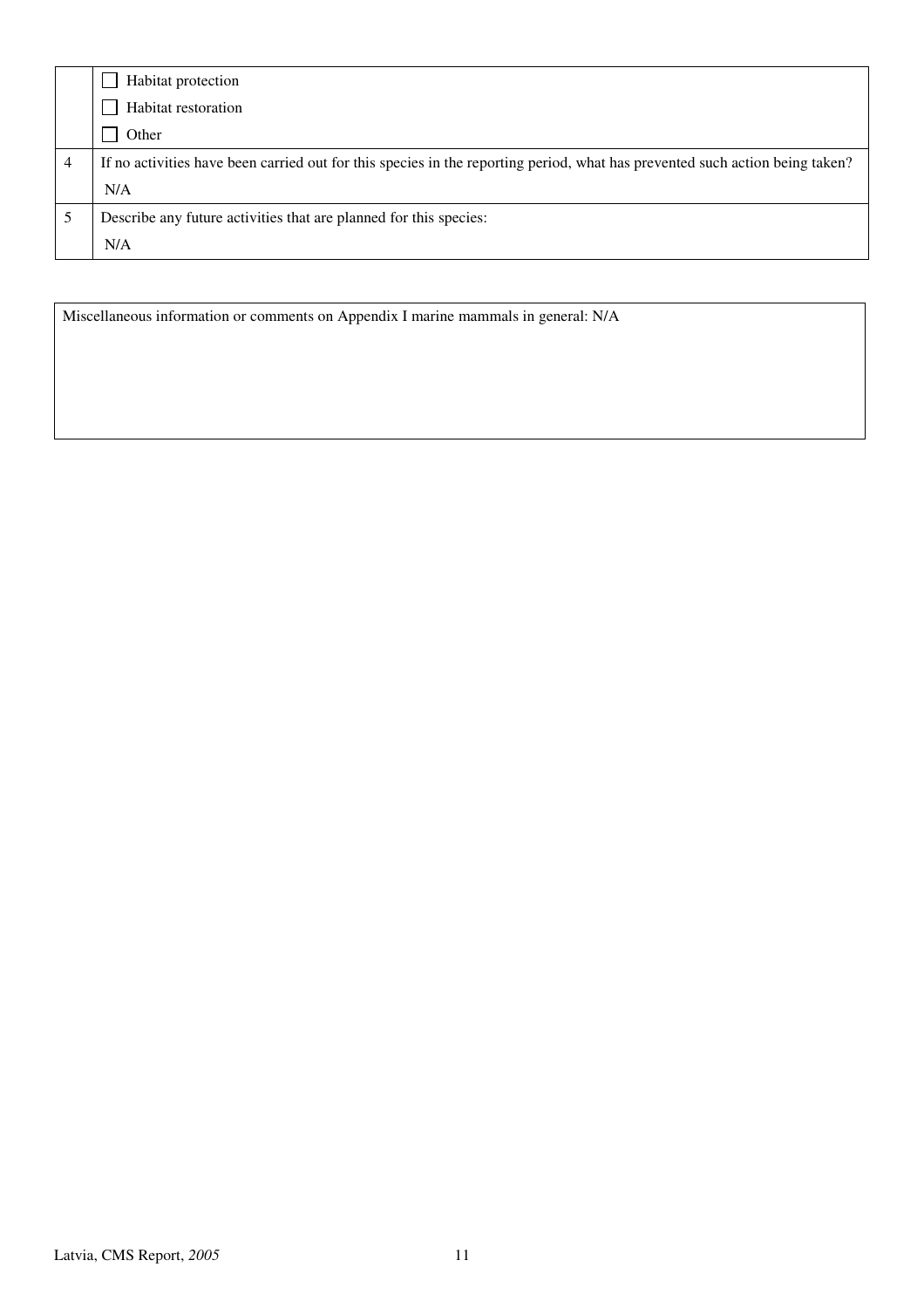## **3 MARINE TURTLES**

### **3.1 General questions on Appendix I marine turtles**

| 1              | Identify the Ministry, agency/department, or organisation responsible for leading actions relating to Appendix I listed<br>marine turtles: N/A                                                                                                                                                           |
|----------------|----------------------------------------------------------------------------------------------------------------------------------------------------------------------------------------------------------------------------------------------------------------------------------------------------------|
| $\overline{2}$ | Is the taking of all Appendix I marine turtles prohibited by the national implementing<br>N <sub>0</sub><br>Yes<br>legislation cited in Table I(a) (General Information)?                                                                                                                                |
|                | If other legislation is relevant, please provide details:<br>N/A                                                                                                                                                                                                                                         |
| 2a             | If the taking of Appendix I marine turtles is prohibited by law, have any exceptions<br><b>No</b><br>Yes<br>been granted to the prohibition?                                                                                                                                                             |
|                | If Yes, please provide details (Include the date on which the exception was notified to the CMS Secretariat pursuant to<br>CMS Article III(7)): N/A                                                                                                                                                      |
| 3              | Identify any obstacles to migration that exist in relation to Appendix I marine turtles:                                                                                                                                                                                                                 |
|                | N/A                                                                                                                                                                                                                                                                                                      |
| 3a             | What actions are being undertaken to overcome these obstacles?                                                                                                                                                                                                                                           |
|                | N/A                                                                                                                                                                                                                                                                                                      |
| 3 <sub>b</sub> | What assistance, if any, does your country require in order to overcome these obstacles?                                                                                                                                                                                                                 |
|                | N/A                                                                                                                                                                                                                                                                                                      |
| $\overline{4}$ | What actions have been taken to prevent, reduce or control factors that are endangering or are likely to further endanger<br>species of marine turtles, including strictly controlling the introduction of, or controlling or eliminating, already<br>introduced exotic species (Article III $(4)(c)$ )? |
|                | N/A                                                                                                                                                                                                                                                                                                      |
| 4a             | Describe any factors that may limit action being taken in this regard:                                                                                                                                                                                                                                   |
|                | N/A                                                                                                                                                                                                                                                                                                      |
| 4b             | What assistance, if any, does your country require to overcome these factors?                                                                                                                                                                                                                            |
|                | N/A                                                                                                                                                                                                                                                                                                      |

### **3.2 Questions on specific Appendix I marine turtles**

#### **If you have information indicating that your country should be considered a Range State for any marine turtle species that is listed in CMS Appendix I, please complete a table (provided below) for each species.**

|   | Species name, Common name(s): N/A                                                                                                                                                                                                       |  |
|---|-----------------------------------------------------------------------------------------------------------------------------------------------------------------------------------------------------------------------------------------|--|
|   | Please provide published distribution reference: N/A                                                                                                                                                                                    |  |
| 2 | Summarise information on population size, trends and distribution (if known): N/A                                                                                                                                                       |  |
| 3 | Indicate (with an 'X') and briefly describe any activities that have been carried out in favour of this species in the<br>reporting period. (Please provide the title of the project and contact details, where available):<br>Research |  |
|   | Monitoring                                                                                                                                                                                                                              |  |
|   | Species protection                                                                                                                                                                                                                      |  |
|   | Species restoration                                                                                                                                                                                                                     |  |

Latvia, CMS Report, *2005* 12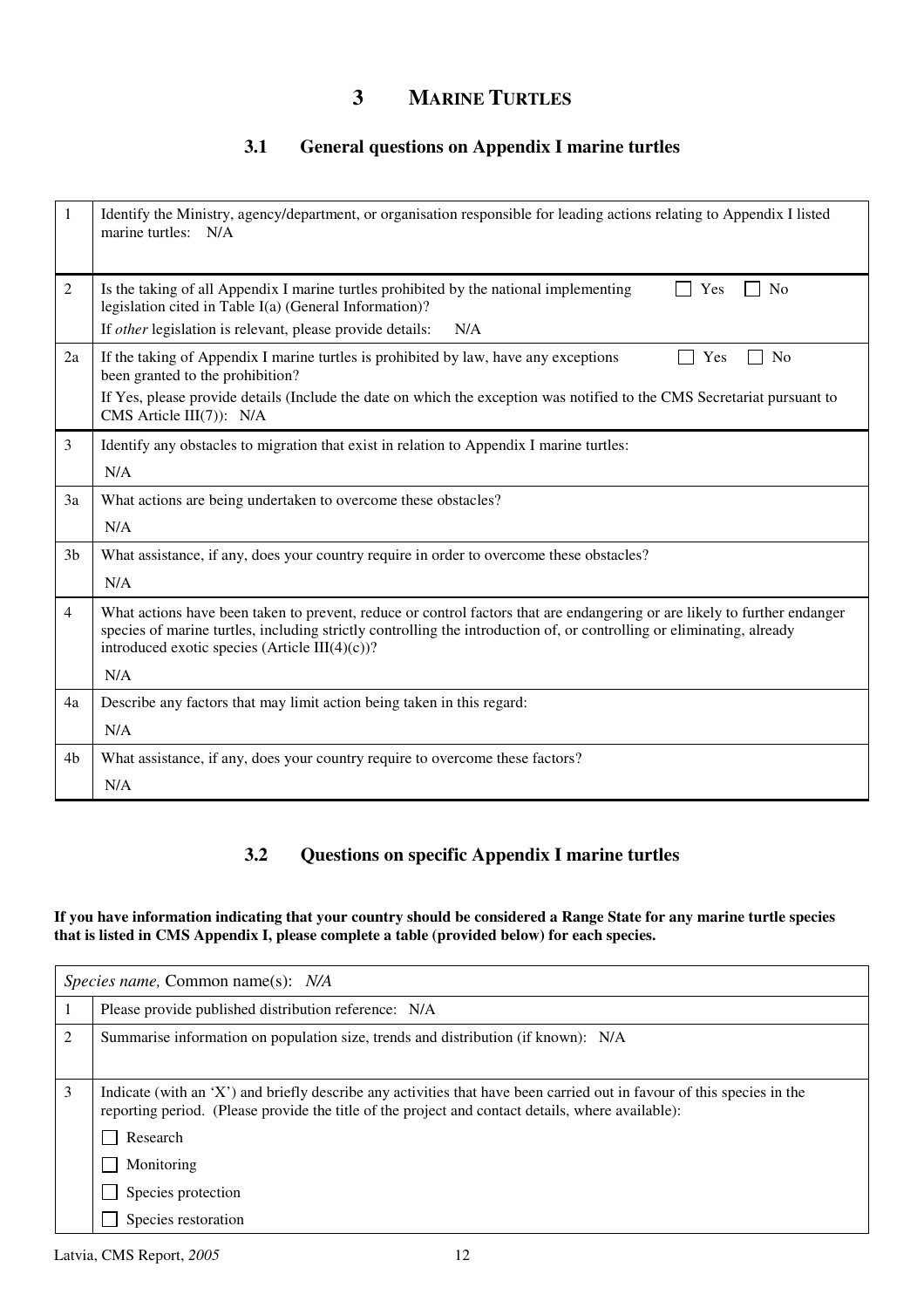| Habitat protection                                                                                                           |
|------------------------------------------------------------------------------------------------------------------------------|
| Habitat restoration                                                                                                          |
| Other                                                                                                                        |
| If no activities have been carried out for this species in the reporting period, what has prevented such action being taken? |
| N/A                                                                                                                          |
| Describe any future activities that are planned for this species?                                                            |
| N/A                                                                                                                          |

Miscellaneous information or comments on Appendix I marine turtles in general: N/A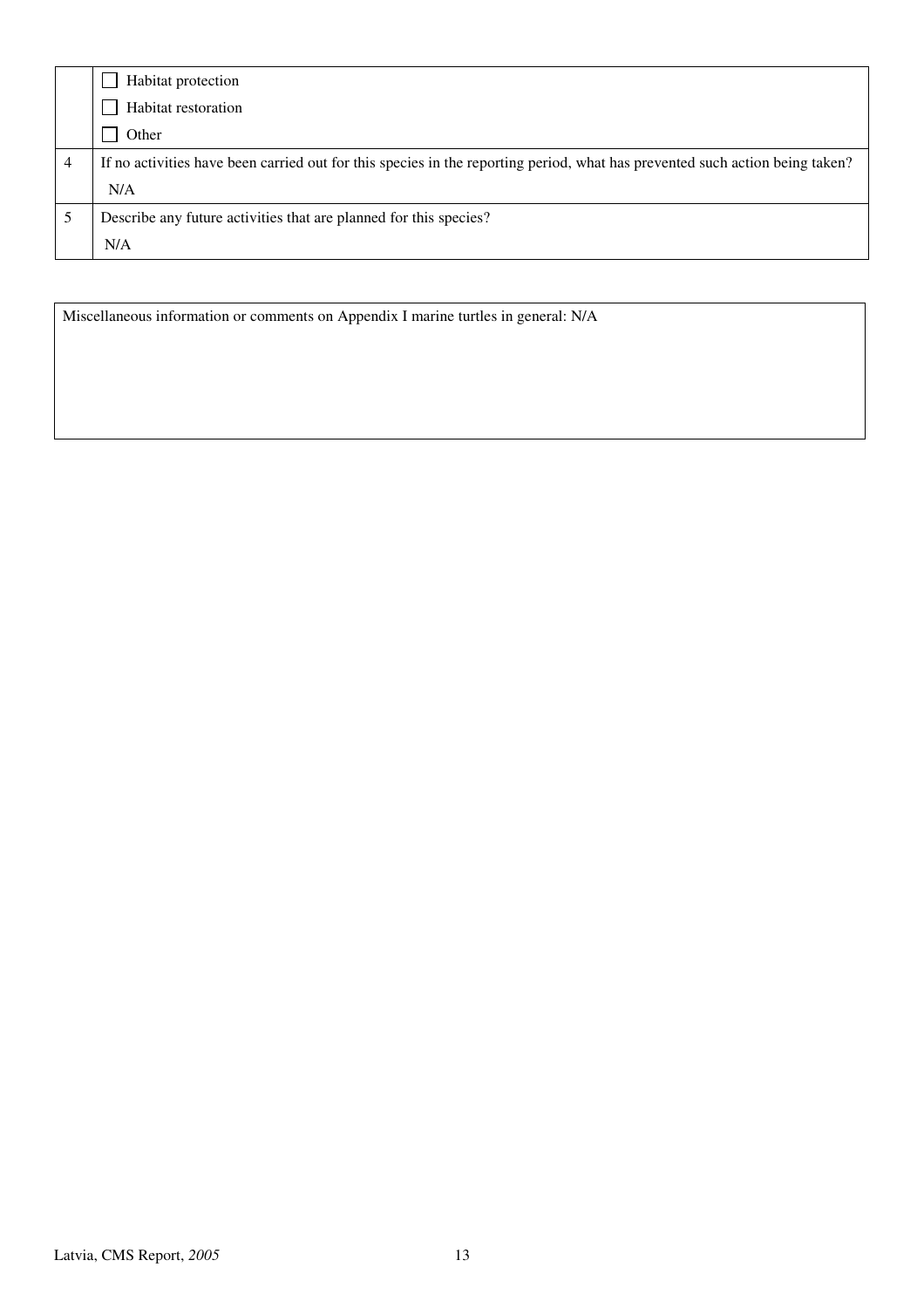## **4 TERRESTRIAL MAMMALS (OTHER THAN BATS)**

### **4.1 General questions on Appendix I terrestrial mammals (other than bats)**

| 1              | Identify the Ministry, agency/department, or organisation responsible for leading actions relating to Appendix I listed<br>terrestrial mammals (other than bats): N/A                                                                                                                                                      |
|----------------|----------------------------------------------------------------------------------------------------------------------------------------------------------------------------------------------------------------------------------------------------------------------------------------------------------------------------|
| $\overline{2}$ | Is the taking of all Appendix I terrestrial mammals (other than bats) prohibited by<br>N <sub>0</sub><br>Yes<br>$\blacksquare$<br>the national implementing legislation cited in Table I(a) (General Information)?                                                                                                         |
|                | If other legislation is relevant, please provide details:<br>N/A                                                                                                                                                                                                                                                           |
| 2a             | If the taking of Appendix I terrestrial mammals (other than bats) is prohibited by<br><b>No</b><br>Yes<br>law, have any exceptions been granted to the prohibition?                                                                                                                                                        |
|                | If Yes, please provide details (Include the date on which the exception was notified to the CMS Secretariat pursuant to<br>CMS Article III(7)): N/A                                                                                                                                                                        |
| 3              | Identify any obstacles to migration that exist in relation to Appendix I terrestrial mammals (other than bats):                                                                                                                                                                                                            |
|                | N/A                                                                                                                                                                                                                                                                                                                        |
| 3a             | What actions are being undertaken to overcome these obstacles?                                                                                                                                                                                                                                                             |
|                | N/A                                                                                                                                                                                                                                                                                                                        |
| 3 <sub>b</sub> | What assistance, if any, does your country require in order to overcome these obstacles?                                                                                                                                                                                                                                   |
|                | N/A                                                                                                                                                                                                                                                                                                                        |
| $\overline{4}$ | What actions have been taken to prevent, reduce or control factors that are endangering or are likely to further endanger<br>species of terrestrial mammal (other than bats), including strictly controlling the introduction of, or controlling or<br>eliminating, already introduced exotic species (Article III(4)(c))? |
|                | N/A                                                                                                                                                                                                                                                                                                                        |
| 4a             | Describe any factors which limit action being taken in this regard:                                                                                                                                                                                                                                                        |
|                | N/A                                                                                                                                                                                                                                                                                                                        |
| 4b             | What assistance, if any, does your country require to overcome these factors?                                                                                                                                                                                                                                              |
|                | N/A                                                                                                                                                                                                                                                                                                                        |

### **4.2 Questions on specific Appendix I terrestrial mammals (other than bats)**

**If you have information indicating that your country should be considered a Range State for any terrestrial mammal species (other than bats) that is listed in CMS Appendix I, please complete a table (provided below) for each species.**

| <i>Species name,</i> Common name(s): <i>N/A</i> |                                                                                                                                                                                                                             |
|-------------------------------------------------|-----------------------------------------------------------------------------------------------------------------------------------------------------------------------------------------------------------------------------|
|                                                 | Please provide published distribution reference: N/A                                                                                                                                                                        |
| $\overline{2}$                                  | Summarise information on population size, trends and distribution (if known): N/A                                                                                                                                           |
| 3                                               | Indicate (with an 'X') and briefly describe any activities that have been carried out in favour of this species in the<br>reporting period. (Please provide the title of the project and contact details, where available): |
|                                                 | Research                                                                                                                                                                                                                    |
|                                                 | Monitoring                                                                                                                                                                                                                  |
|                                                 | Species protection                                                                                                                                                                                                          |
|                                                 | Species restoration                                                                                                                                                                                                         |

Latvia, CMS Report, 2005 14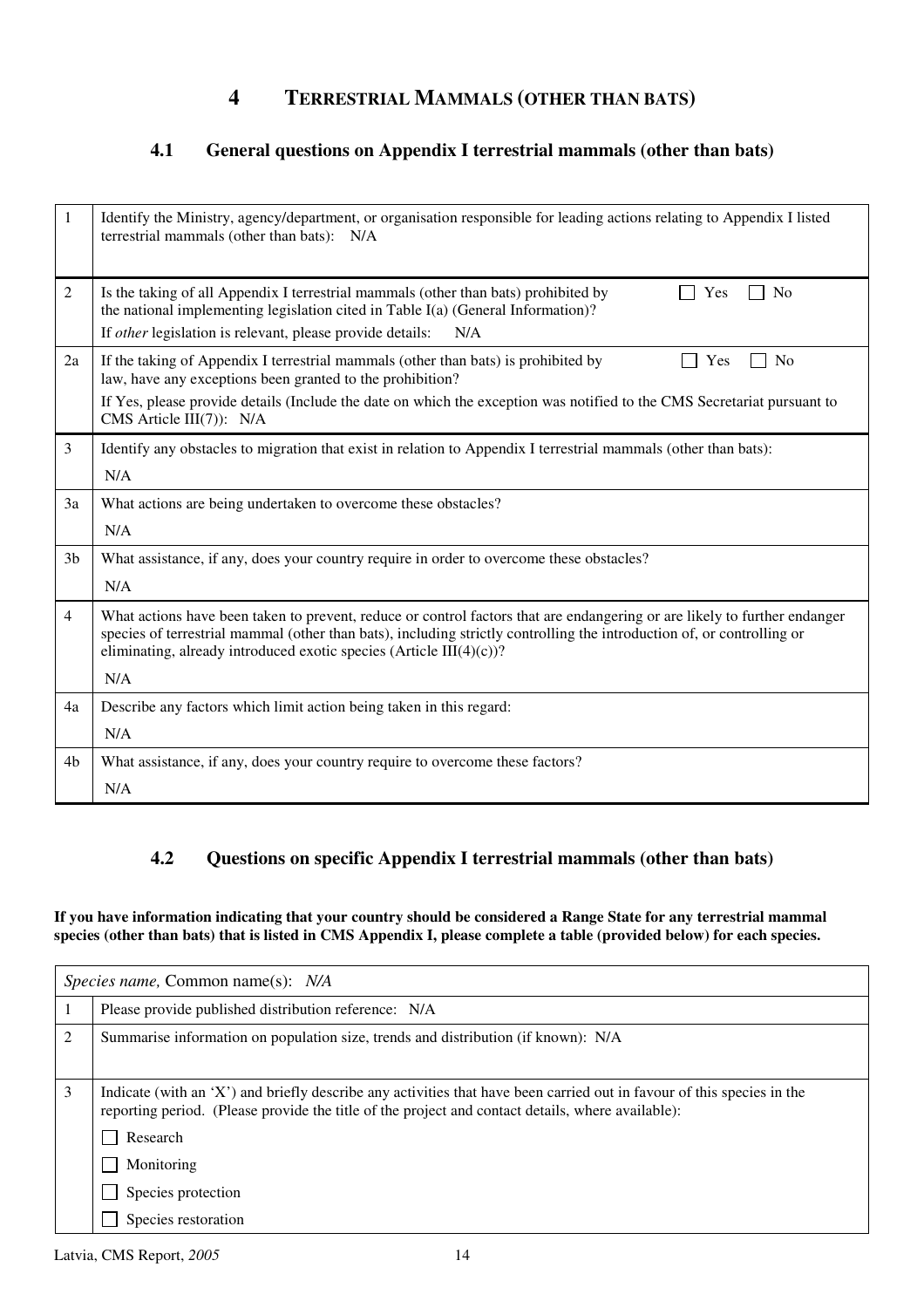| Habitat protection                                                                                                           |
|------------------------------------------------------------------------------------------------------------------------------|
| Habitat restoration                                                                                                          |
| Other                                                                                                                        |
| If no activities have been carried out for this species in the reporting period, what has prevented such action being taken? |
| N/A                                                                                                                          |
| Describe any future activities that are planned for this species:                                                            |
| N/A                                                                                                                          |

Miscellaneous information or comments on Appendix I terrestrial mammals (other than bats) in general: N/A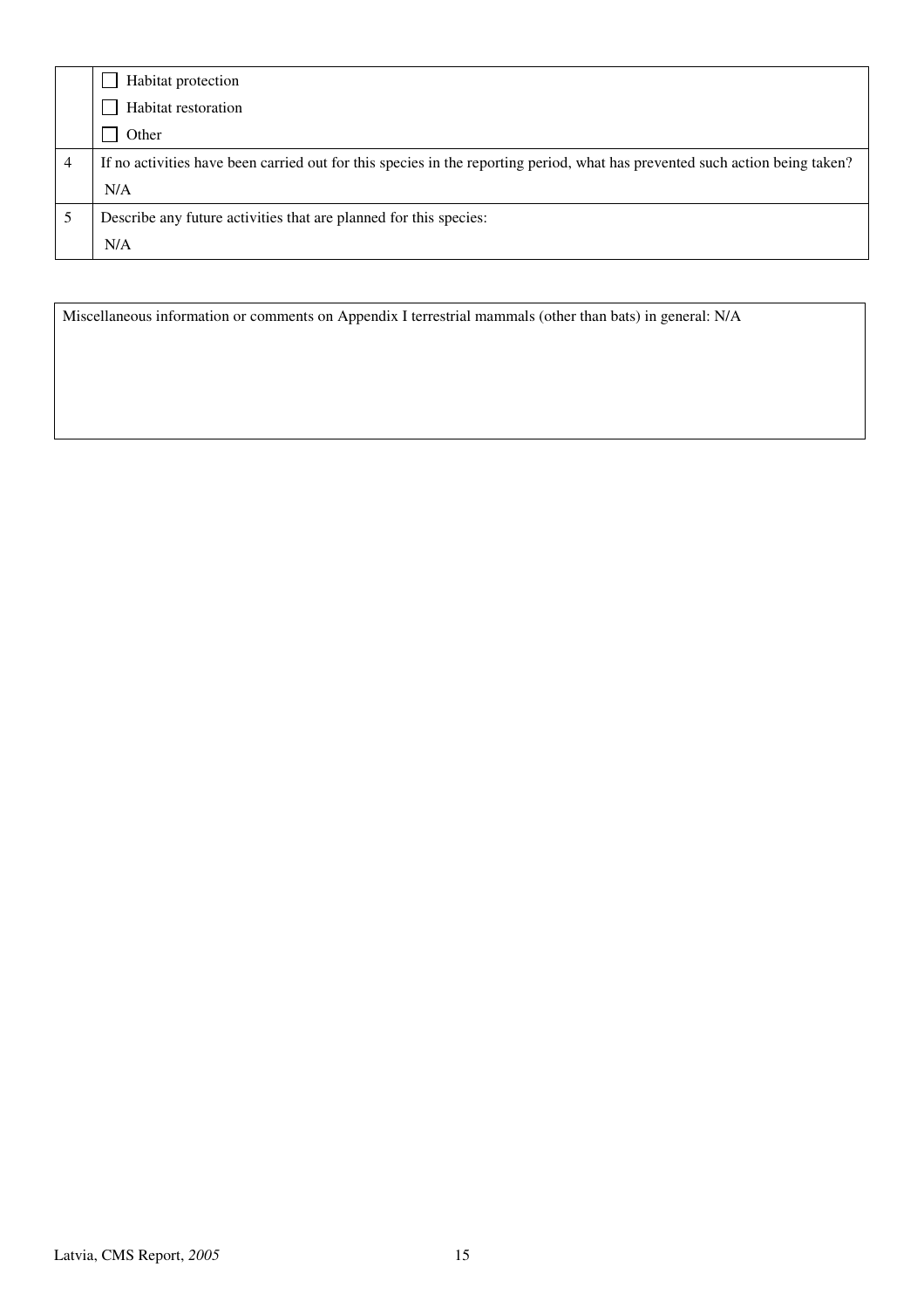## **5 BATS**

### **5.1 General questions on Appendix I bats**

| 1              | Identify the Ministry, agency/department, or organisation responsible for leading actions relating to Appendix I listed<br>bats:<br>N/A                                                                                                                                                    |
|----------------|--------------------------------------------------------------------------------------------------------------------------------------------------------------------------------------------------------------------------------------------------------------------------------------------|
|                |                                                                                                                                                                                                                                                                                            |
| 2              | Is the taking of all Appendix I bats prohibited by the national implementing<br>No<br>Yes<br>Legislation cited in Table I(a) (General Information)?                                                                                                                                        |
|                | If <i>other</i> legislation is relevant, please provide details:<br>N/A                                                                                                                                                                                                                    |
| 2a             | If the taking of Appendix I bats is prohibited by law, have any exceptions<br>N <sub>0</sub><br>Yes<br>Been granted to the prohibition?                                                                                                                                                    |
|                | If Yes, please provide details (Include the date on which the exception was notified to the CMS Secretariat pursuant to<br>CMS Article III(7)): N/A                                                                                                                                        |
| 3              | Identify any obstacles to migration that exist in relation to Appendix I bats:                                                                                                                                                                                                             |
|                | N/A                                                                                                                                                                                                                                                                                        |
| 3a             | What actions are being undertaken to overcome these obstacles?                                                                                                                                                                                                                             |
|                | N/A                                                                                                                                                                                                                                                                                        |
| 3 <sub>b</sub> | What assistance, if any, does your country require in order to overcome these obstacles?                                                                                                                                                                                                   |
|                | N/A                                                                                                                                                                                                                                                                                        |
| 4              | What actions have been taken to prevent, reduce or control factors that are endangering or are likely to further endanger<br>species of bats, including strictly controlling the introduction of, or controlling or eliminating, already introduced exotic<br>species (Article III(4)(c))? |
|                | N/A                                                                                                                                                                                                                                                                                        |
| 4a             | Describe any factors that may limit action being taken in this regard:                                                                                                                                                                                                                     |
|                | N/A                                                                                                                                                                                                                                                                                        |
| 4b             | What assistance, if any, does your country require to overcome these factors?                                                                                                                                                                                                              |
|                | N/A                                                                                                                                                                                                                                                                                        |

### **5.2 Questions on specific Appendix I bat species**

#### **If you have information indicating that your country should be considered a Range State for any bat species that is listed in CMS Appendix I, please complete a table (provided below) for each species.**

| <i>Species name,</i> Common name(s): <i>N/A</i> |                                                                                                                                                                                                                             |  |  |
|-------------------------------------------------|-----------------------------------------------------------------------------------------------------------------------------------------------------------------------------------------------------------------------------|--|--|
|                                                 | Please provide published distribution reference:                                                                                                                                                                            |  |  |
| $\overline{2}$                                  | Summarise information on population size, trends and distribution (if known):                                                                                                                                               |  |  |
| 3                                               | Indicate (with an 'X') and briefly describe any activities that have been carried out in favour of this species in the<br>reporting period. (Please provide the title of the project and contact details, where available): |  |  |
|                                                 | Research                                                                                                                                                                                                                    |  |  |
|                                                 | Monitoring                                                                                                                                                                                                                  |  |  |
|                                                 | Species protection                                                                                                                                                                                                          |  |  |
|                                                 | Species restoration                                                                                                                                                                                                         |  |  |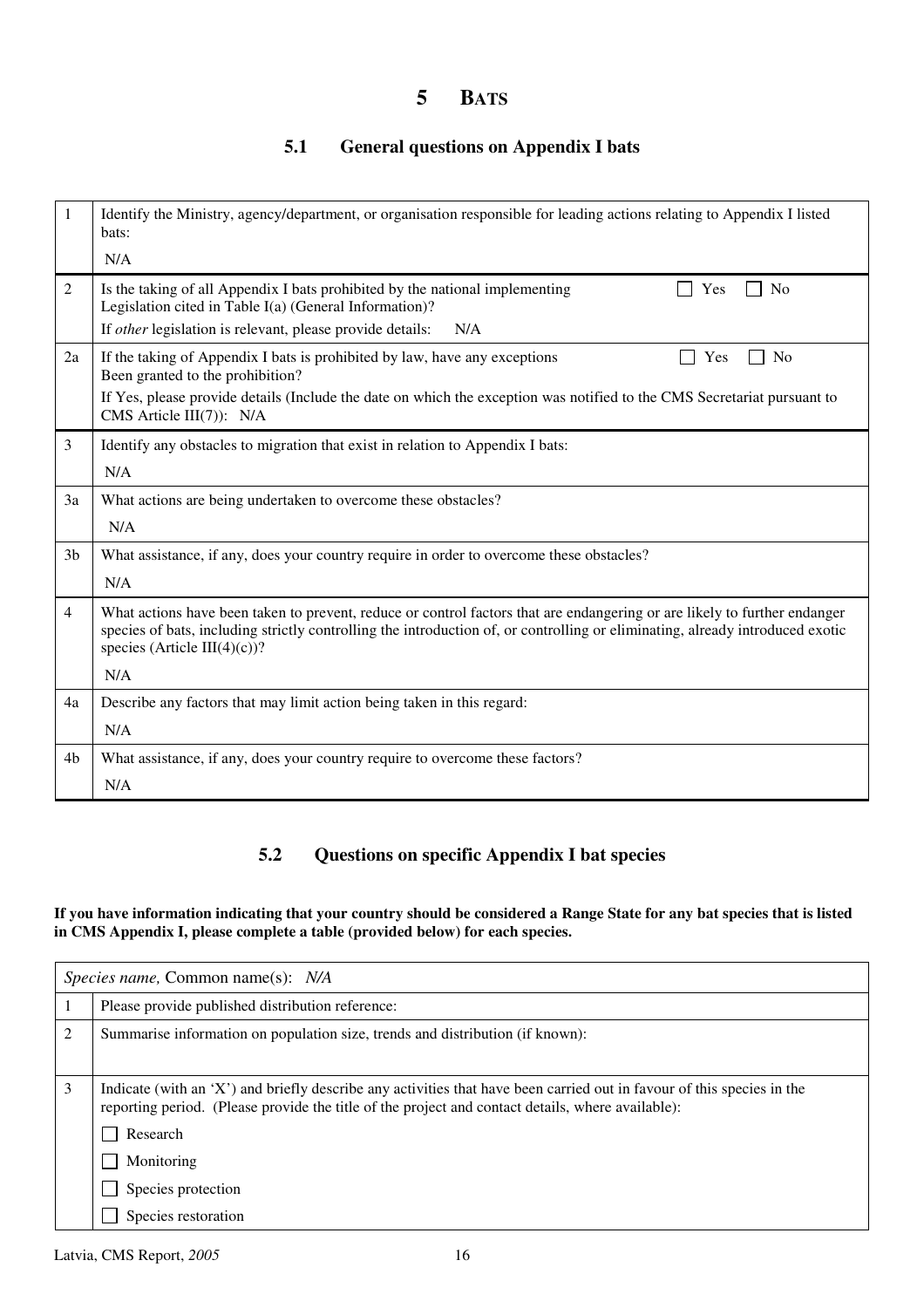|   | Habitat protection                                                                                                           |
|---|------------------------------------------------------------------------------------------------------------------------------|
|   | Habitat restoration                                                                                                          |
|   | Other                                                                                                                        |
| 4 | If no activities have been carried out for this species in the reporting period, what has prevented such action being taken? |
|   | Describe any future activities that are planned for this species?                                                            |

Miscellaneous information or comments on Appendix I bats in general: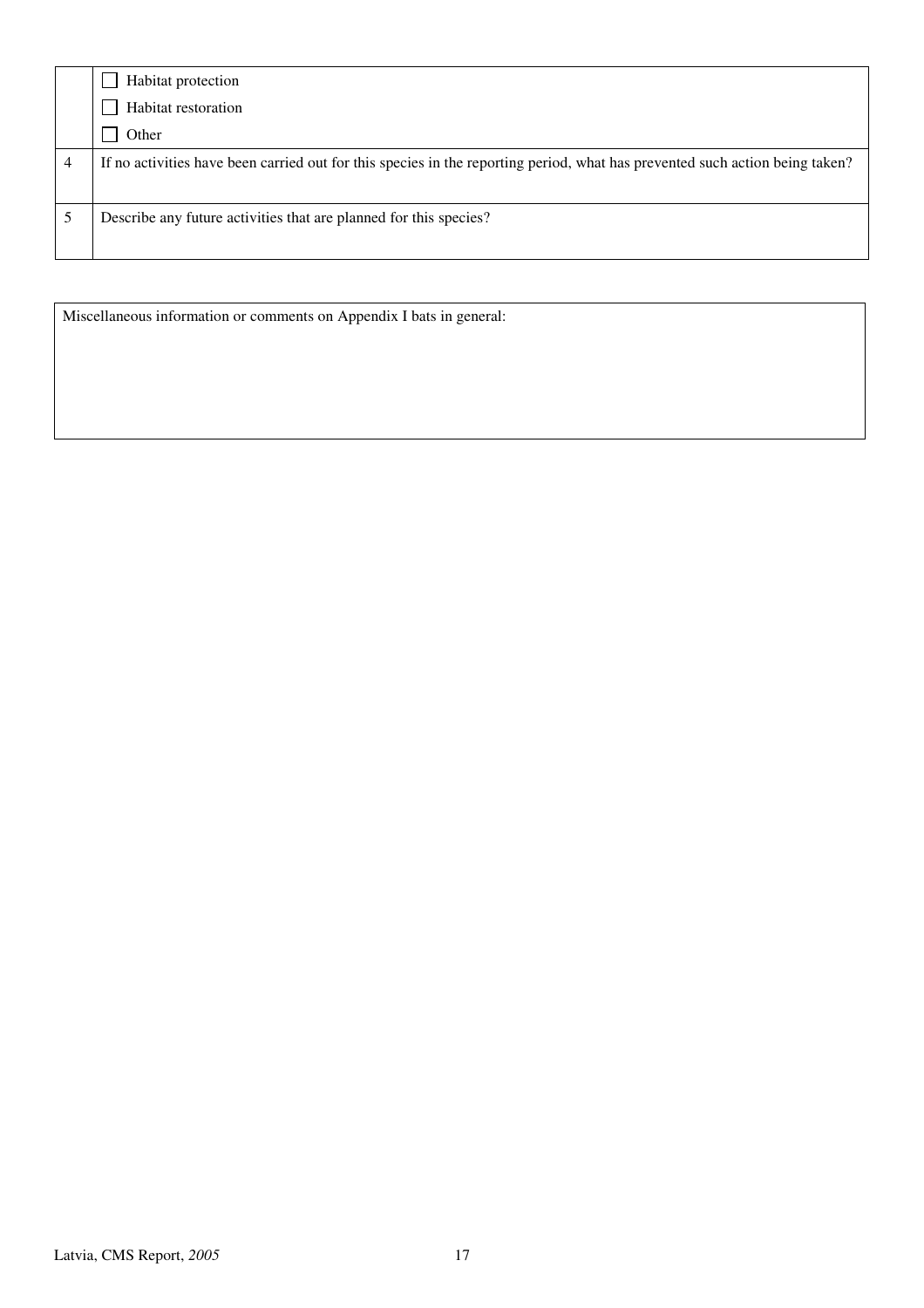### **6.1 General questions on Appendix I species belonging to other taxa**

| 1              | Identify the Ministry, agency/department, or organisation responsible for leading actions relating to Appendix I listed<br>species belonging to taxa not included in sections 1-5 above:                                                                                                                                               |
|----------------|----------------------------------------------------------------------------------------------------------------------------------------------------------------------------------------------------------------------------------------------------------------------------------------------------------------------------------------|
| 2              | Is the taking of all Appendix I species belonging to taxa not included in<br>Yes<br>No<br>sections 1-5 above, prohibited by the national legislation listed as being<br>implementing legislation in Table I(a) (General Information)?                                                                                                  |
|                | If other legislation is relevant, please provide details:                                                                                                                                                                                                                                                                              |
| 2a             | If the taking of Appendix I species belonging to taxa not included in<br>Yes<br>N <sub>0</sub><br>sections 1-5 above is prohibited by law, have any exceptions been<br>granted to the prohibition?                                                                                                                                     |
|                | If Yes, please provide details (Include the date on which the exception was notified to the CMS Secretariat pursuant to<br>CMS Article III(7)):                                                                                                                                                                                        |
| 3              | Identify any obstacles to migration that exist in relation to Appendix I species belonging to taxa not included in sections<br>1-5 above:                                                                                                                                                                                              |
| 3a             | What actions are being undertaken to overcome these obstacles?                                                                                                                                                                                                                                                                         |
| 3 <sub>b</sub> | What assistance, if any, does your country require in order to overcome these obstacles?                                                                                                                                                                                                                                               |
| $\overline{4}$ | What actions have been taken to prevent, reduce or control factors that are endangering or are likely to further endanger<br>species belonging to taxa not included in section 1-5 above, including strictly controlling the introduction of, or<br>controlling or eliminating, already introduced exotic species (Article III(4)(c))? |
| 4a             | Describe any factors that may limit action being taken in this regard:                                                                                                                                                                                                                                                                 |
| 4 <sub>b</sub> | What assistance, if any, does your country require to overcome these factors?                                                                                                                                                                                                                                                          |

### **6.2 Questions on specific Appendix I species belonging to other taxa**

**If you have information indicating that your country should be considered a Range State for any Appendix I listed species that belongs to taxa not included in sections 1-5 above, please complete a table (provided below) for each species.** 

| Species name, Common name(s): N/A |                                                                                                                                                                                                                                         |  |
|-----------------------------------|-----------------------------------------------------------------------------------------------------------------------------------------------------------------------------------------------------------------------------------------|--|
|                                   | Please provide published distribution reference:                                                                                                                                                                                        |  |
| $\overline{c}$                    | Summarise information on population size, trends and distribution (if known):                                                                                                                                                           |  |
|                                   | Indicate (with an 'X') and briefly describe any activities that have been carried out in favour of this species in the<br>reporting period. (Please provide the title of the project and contact details, where available):<br>Research |  |
|                                   | Monitoring                                                                                                                                                                                                                              |  |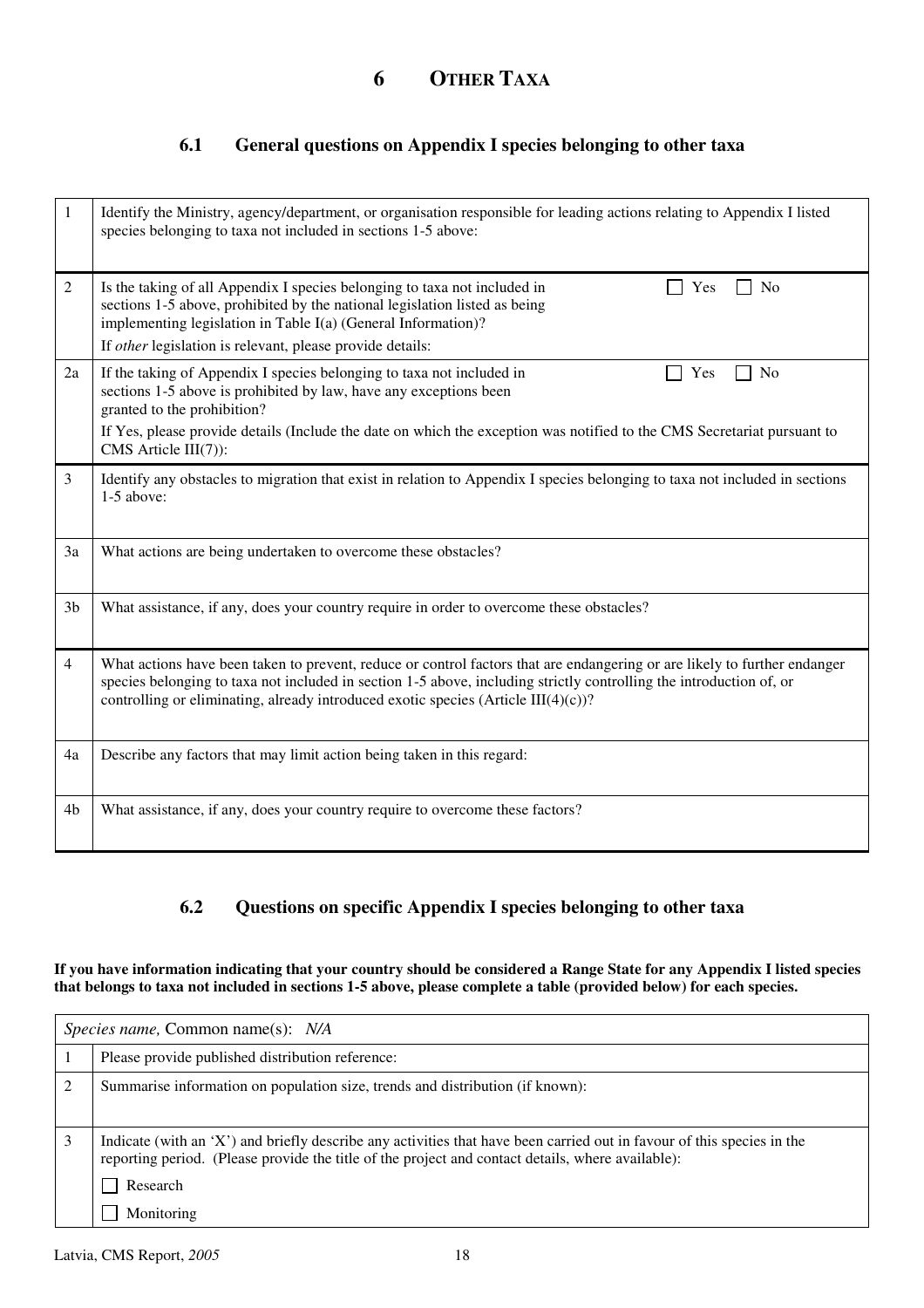|   | Species protection                                                                                                           |
|---|------------------------------------------------------------------------------------------------------------------------------|
|   | Species restoration                                                                                                          |
|   | Habitat protection                                                                                                           |
|   | Habitat restoration                                                                                                          |
|   | Other                                                                                                                        |
| 4 | If no activities have been carried out for this species in the reporting period, what has prevented such action being taken? |
|   |                                                                                                                              |
| 5 | Describe any future activities that are planned for this species?                                                            |
|   |                                                                                                                              |

Miscellaneous information or comments on Appendix I species that belong to taxa not included in sections 1-5 above:

## **7 LISTING OF OTHER ENDANGERED MIGRATORY SPECIES IN APPENDIX I**

|    | Is your country a Range State for any other endangered migratory species                     | Yes.       | X No   |
|----|----------------------------------------------------------------------------------------------|------------|--------|
|    | not currently listed in Appendix I?                                                          |            |        |
|    | If Yes, please provide details:                                                              |            |        |
| ıа | Is your country taking any steps to propose listing any of these species?                    | <b>Yes</b> | $X$ No |
|    | If Yes, please provide details:                                                              |            |        |
| 1b | What assistance, if any, does your country require to initiate the listing of these species? |            |        |
|    |                                                                                              |            |        |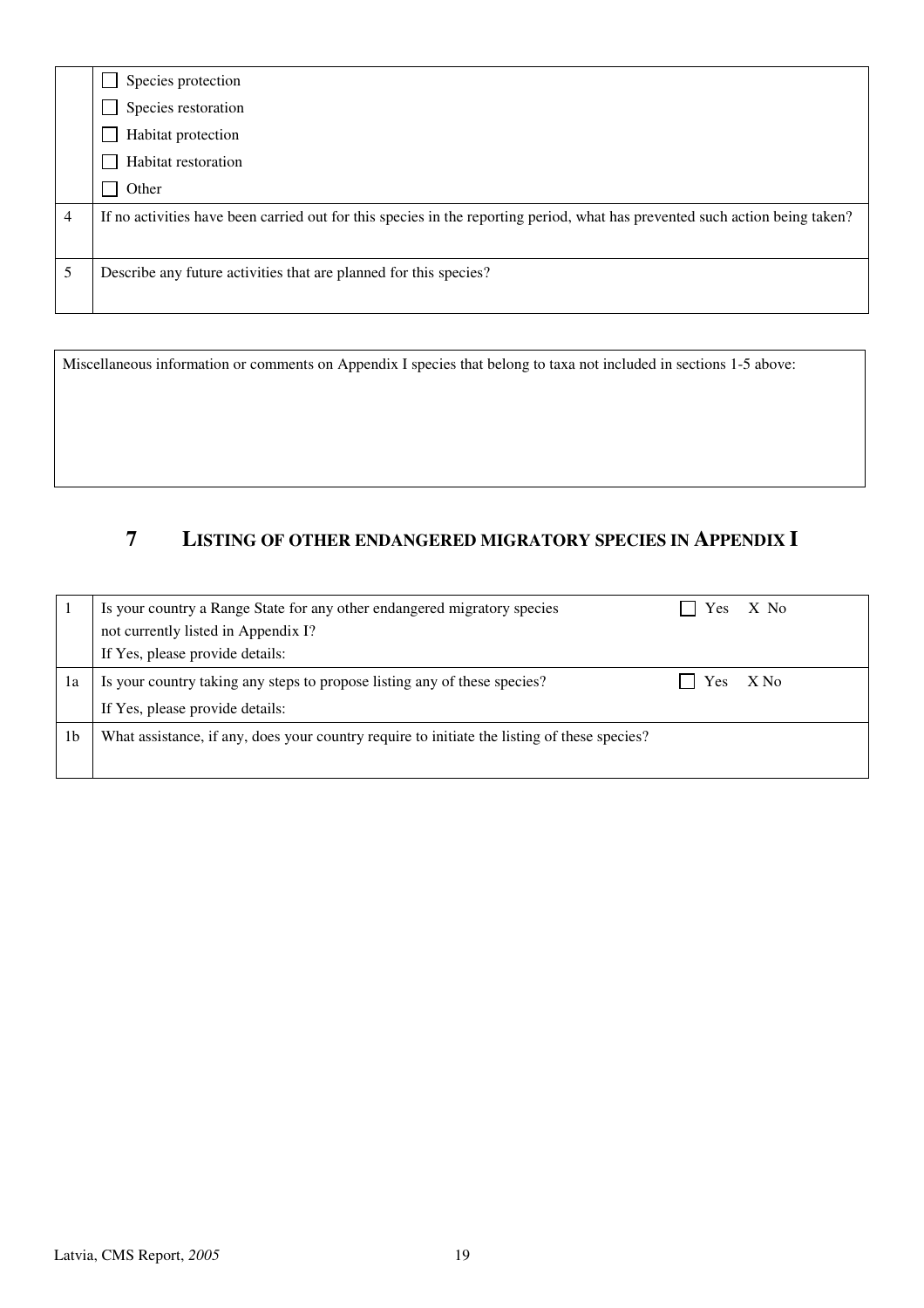# **III. Appendix II Species**

## **1. INFORMATION ON APPENDIX II SPECIES**

**Information pertaining to the conservation of Appendix II species that are the object of CMS Agreements will have been provided in periodic Party reports to those instruments. It will suffice therefore to reference (below), and preferably append, a copy of the latest report that has been submitted to the secretariat each of the Agreement/MoUs to which your country is a Party.** 

| EUROBATS (1994) Latvia acceded in 2003 (first report April, 2005) |                 |  |
|-------------------------------------------------------------------|-----------------|--|
| Date of last report: N/A                                          | Period covered: |  |
| <b>ASCOBANS (1994) N/A</b>                                        |                 |  |
| Date of last report: N/A                                          | Period covered: |  |
| <b>AEWA</b> (1999) N/A                                            |                 |  |
| Date of last report: N/A                                          | Period covered: |  |

## **2. QUESTIONS ON CMS AGREEMENTS**

### **2.1 Questions on the development of new CMS Agreements relating to birds**

| 1 | Yes X No<br>In the current reporting period, has your country <b>initiated</b> the development of any<br>CMS Agreements, including Memoranda of Understanding, to address the<br>conservation needs of Appendix II bird species?<br>If Yes, what is the current state of development?                                                                                                                 |
|---|-------------------------------------------------------------------------------------------------------------------------------------------------------------------------------------------------------------------------------------------------------------------------------------------------------------------------------------------------------------------------------------------------------|
| 2 | In the current reporting period, has your country <b>participated</b> in the development<br>X Yes<br>N <sub>o</sub><br>of any CMS Agreements, including Memoranda of Understanding, which address<br>the conservation needs of Appendix II bird species?<br>If Yes, please provide details:<br>Latvia in participant in Memorandum of Understanding on the Aquatic Warbler (Acrocephalus paludicola). |
| 3 | If your country has initiated or is participating in the development of an Agreement or Memorandum of Understanding,<br>what assistance, if any, does your country require in order to initiate or participate in the instrument's development?                                                                                                                                                       |
| 4 | Is the development of any CMS Agreement for birds, including Memoranda of<br>X No<br>Yes<br>Understanding, planned by your country in the foreseeable future?<br>If Yes, please provide details:                                                                                                                                                                                                      |

### **2.2 Questions on the development of new CMS Agreements relating to marine mammals**

|   | In the current reporting period, has your country <b>initiated</b> the development of any<br>$X$ No<br>es ⁄<br>CMS Agreements, including Memoranda of Understanding, to address the<br>conservation needs of Appendix II marine mammal species?<br>If Yes, what is the current state of development? |
|---|------------------------------------------------------------------------------------------------------------------------------------------------------------------------------------------------------------------------------------------------------------------------------------------------------|
|   | In the current reporting period, has your country <b>participated</b> in the development<br>X No<br>Y es<br>of any CMS Agreements, including Memoranda of Understanding, which address<br>the conservation needs of Appendix II marine mammal species?<br>If Yes, please provide details:            |
| 3 | If your country has initiated or is participating in the development of an Agreement or Memorandum of Understanding,<br>what assistance, if any, does your country require in order to initiate or participate in the instrument's development?                                                      |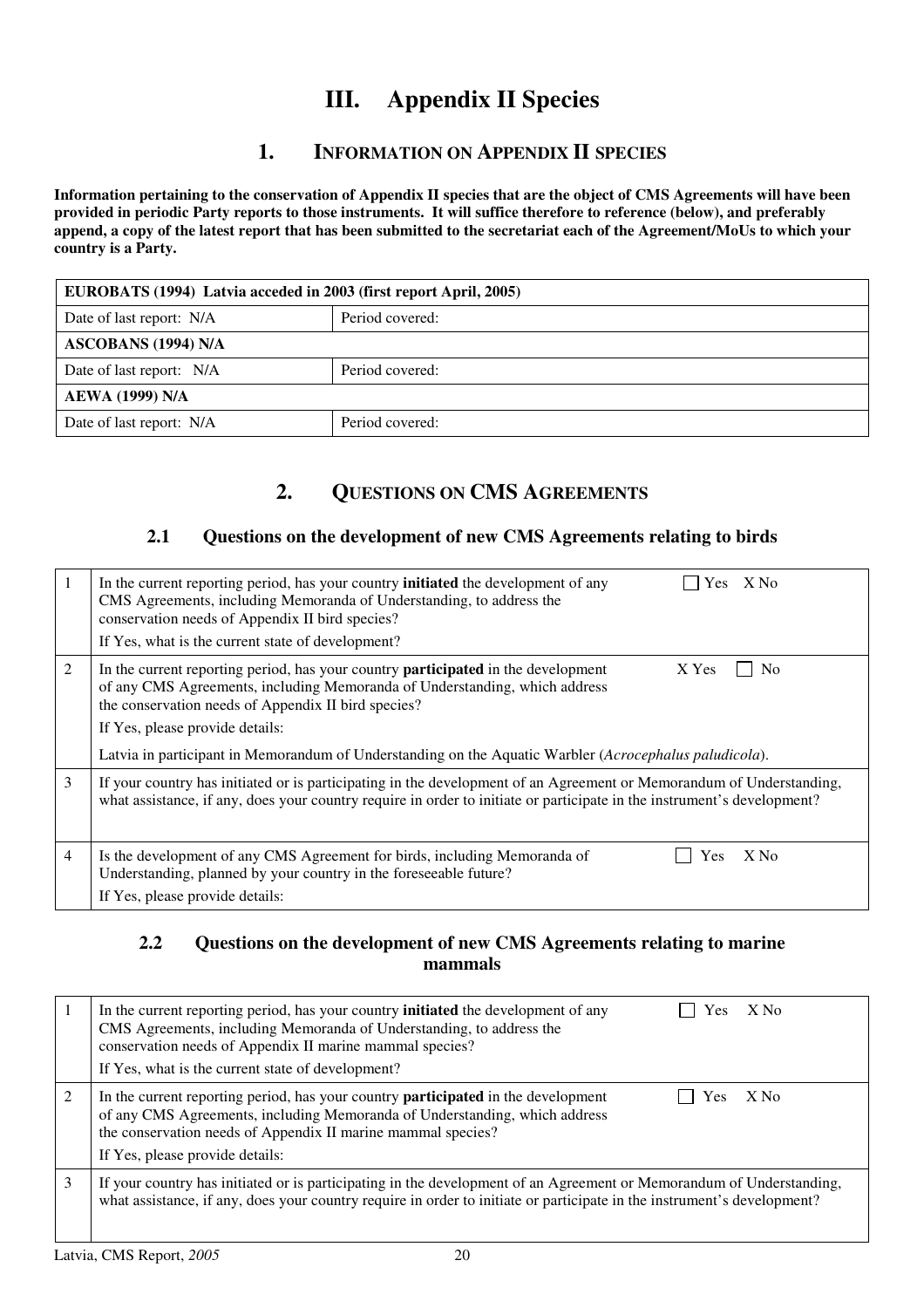| 4   Is the development of any CMS Agreement for marine mammals, including<br>Memoranda of Understanding, planned by your country in the foreseeable future? | $\bigcap$ Yes X No |  |
|-------------------------------------------------------------------------------------------------------------------------------------------------------------|--------------------|--|
| If Yes, please provide details:                                                                                                                             |                    |  |

### **2.3 Questions on the development of new CMS Agreements relating to marine turtles**

| $\perp$ | In the current reporting period, has your country <b>initiated</b> the development of any<br>$X$ No<br>Yes.<br>CMS Agreements, including Memoranda of Understanding, to address the<br>conservation needs of Appendix II marine turtles?<br>If Yes, what is the current state of development? |
|---------|-----------------------------------------------------------------------------------------------------------------------------------------------------------------------------------------------------------------------------------------------------------------------------------------------|
| 2       | In the current reporting period, has your country <b>participated</b> in the development<br>$X$ No<br>Yes.<br>of any CMS Agreements, including Memoranda of Understanding, which address<br>the conservation needs of Appendix II marine turtles?<br>If Yes, please provide details:          |
| 3       | If your country has initiated or is participating in the development of an Agreement or Memorandum of Understanding,<br>what assistance, if any, does your country require in order to initiate or participate in the instrument's development?                                               |
| 4       | Is the development of any CMS Agreement for marine turtles, including<br>X No<br><b>Yes</b><br>Memoranda of Understanding, planned by your country in the foreseeable future?<br>If Yes, please provide details:                                                                              |

### **2.4 Questions on the development of new CMS Agreements relating to terrestrial mammals (other than bats)**

|   | X No<br>In the current reporting period, has your country <b>initiated</b> the development of any<br><b>Yes</b><br>CMS Agreements, including Memoranda of Understanding, to address the conservation<br>needs of Appendix II terrestrial mammal species (other than bats)?<br>If Yes, what is the current state of development? |
|---|---------------------------------------------------------------------------------------------------------------------------------------------------------------------------------------------------------------------------------------------------------------------------------------------------------------------------------|
| 2 | In the current reporting period, has your country <b>participated</b> in the development<br>X No<br>Yes<br>of any CMS Agreements, including Memoranda of Understanding, which address<br>the conservation needs of Appendix II terrestrial mammal species (other than bats)?<br>If Yes, please provide details:                 |
| 3 | If your country has initiated or is participating in the development of an Agreement or Memorandum of Understanding,<br>what assistance, if any, does your country require in order to initiate or participate in the instrument's development?                                                                                 |
| 4 | Is the development of any CMS Agreement for terrestrial mammals (other than bats),<br>Yes<br>$X$ No<br>Including Memoranda of Understanding, planned by your country in the foreseeable future?<br>If Yes, please provide details:                                                                                              |

### **2.5 Questions on the development of new CMS Agreements relating to bats**

|   | In the current reporting period, has your country <b>initiated</b> the development of any<br>$X$ No<br>Yes<br>CMS Agreements, including Memoranda of Understanding, to address the<br>conservation needs of Appendix II bat species?<br>If Yes, what is the current state of development? |  |  |  |  |  |
|---|-------------------------------------------------------------------------------------------------------------------------------------------------------------------------------------------------------------------------------------------------------------------------------------------|--|--|--|--|--|
| 2 | In the current reporting period, has your country <b>participated</b> in the development<br>$X$ No<br>Yes.<br>of any CMS Agreements, including Memoranda of Understanding, which address<br>the conservation needs of Appendix II bat species?<br>If Yes, please provide details:         |  |  |  |  |  |
| 3 | If your country has initiated or is participating in the development of an Agreement or Memorandum of Understanding,<br>what assistance, if any, does your country require in order to initiate or participate in the instrument's development?                                           |  |  |  |  |  |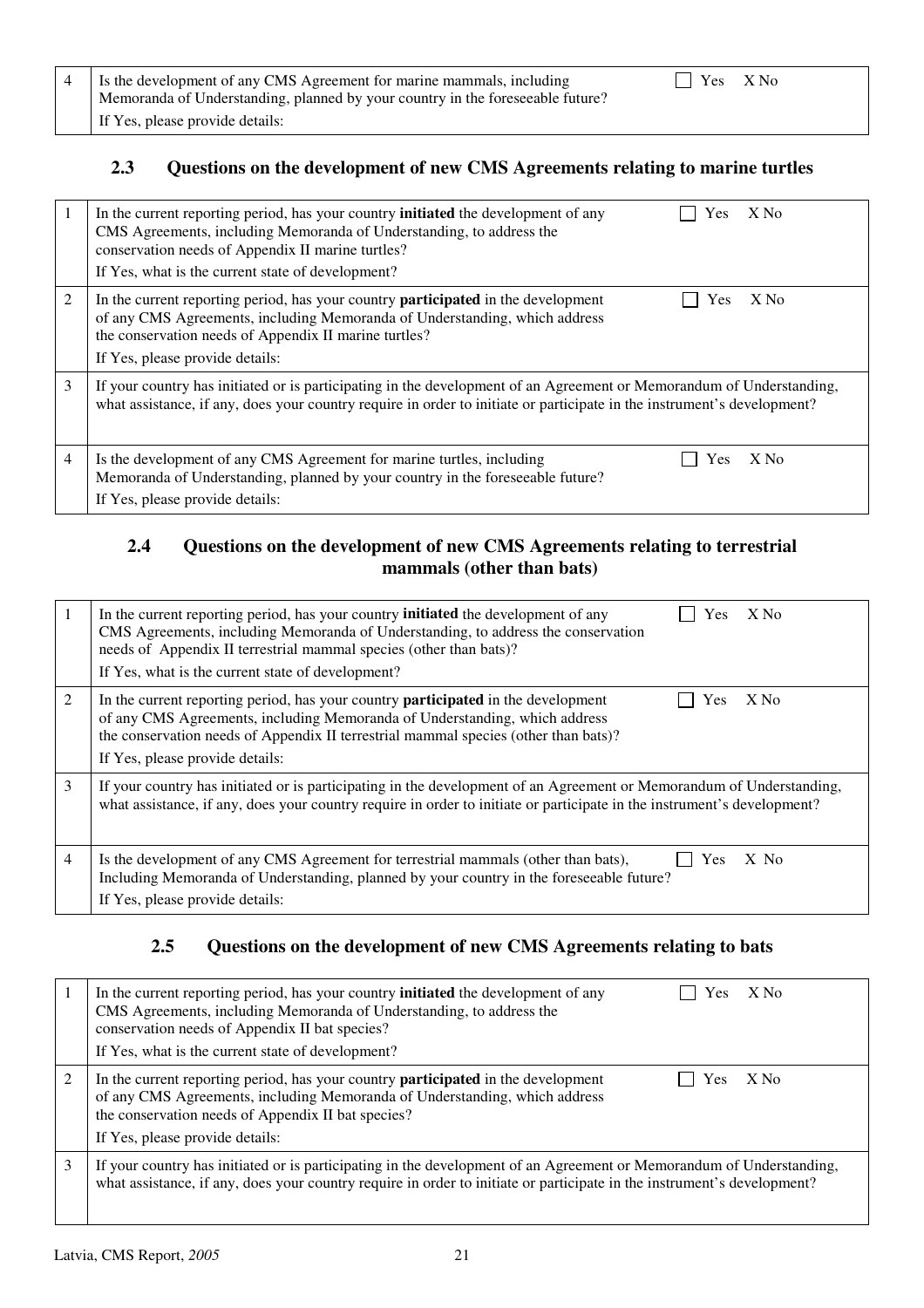| 4 I is the development of any CMS Agreement for bats, including Memoranda of |  |  |  |  |  |  |  |
|------------------------------------------------------------------------------|--|--|--|--|--|--|--|
| Understanding, planned by your country in the future?                        |  |  |  |  |  |  |  |
| If Yes, please provide details:                                              |  |  |  |  |  |  |  |

## **2.6 Questions on the development of new CMS Agreements relating to other taxa**

| 1 | In the current reporting period, has your country <b>initiated</b> the development of any<br>X No<br>Yes.<br>CMS Agreements, including Memoranda of Understanding, to address the<br>conservation needs of Appendix II species belonging to taxa not<br>included in sections 1-6 above?<br>If Yes, what is the current state of development? |
|---|----------------------------------------------------------------------------------------------------------------------------------------------------------------------------------------------------------------------------------------------------------------------------------------------------------------------------------------------|
| 2 | In the current reporting period, has your country <b>participated</b> in the development<br>$X$ No<br>Yes<br>of any CMS Agreements, including Memoranda of Understanding, which address<br>the conservation needs of species belonging to taxa not included in sections 1-6 above?<br>If Yes, please provide details:                        |
| 3 | If your country has initiated or is participating in the development of an Agreement or Memorandum of Understanding,<br>what assistance, if any, does your country require in order to initiate or participate in the instrument's development?                                                                                              |
| 4 | Is the development of any CMS Agreement for other taxa, including Memoranda of<br>$X$ No<br>Yes<br>Understanding, planned by your country in the foreseeable future?<br>If Yes, please provide details:                                                                                                                                      |

## **3. LISTING OF MIGRATORY SPECIES IN APPENDIX II**

|                | X No<br>Is your country a Range State for any migratory species that has an unfavourable<br><b>Yes</b><br>conservation status, but is not currently listed in Appendix II and could benefit<br>from the conclusion of an Agreement for its conservation? |  |  |  |  |  |
|----------------|----------------------------------------------------------------------------------------------------------------------------------------------------------------------------------------------------------------------------------------------------------|--|--|--|--|--|
|                | If Yes, please provide details:                                                                                                                                                                                                                          |  |  |  |  |  |
| 1a             | $\vert$   Yes $X$ No<br>Is your country taking any steps to propose the listing of this/these species in Appendix II?                                                                                                                                    |  |  |  |  |  |
|                | If Yes, please provide details:                                                                                                                                                                                                                          |  |  |  |  |  |
| 1 <sub>b</sub> | What assistance, if any, does your country require to initiate the listing of this/these species?                                                                                                                                                        |  |  |  |  |  |
|                |                                                                                                                                                                                                                                                          |  |  |  |  |  |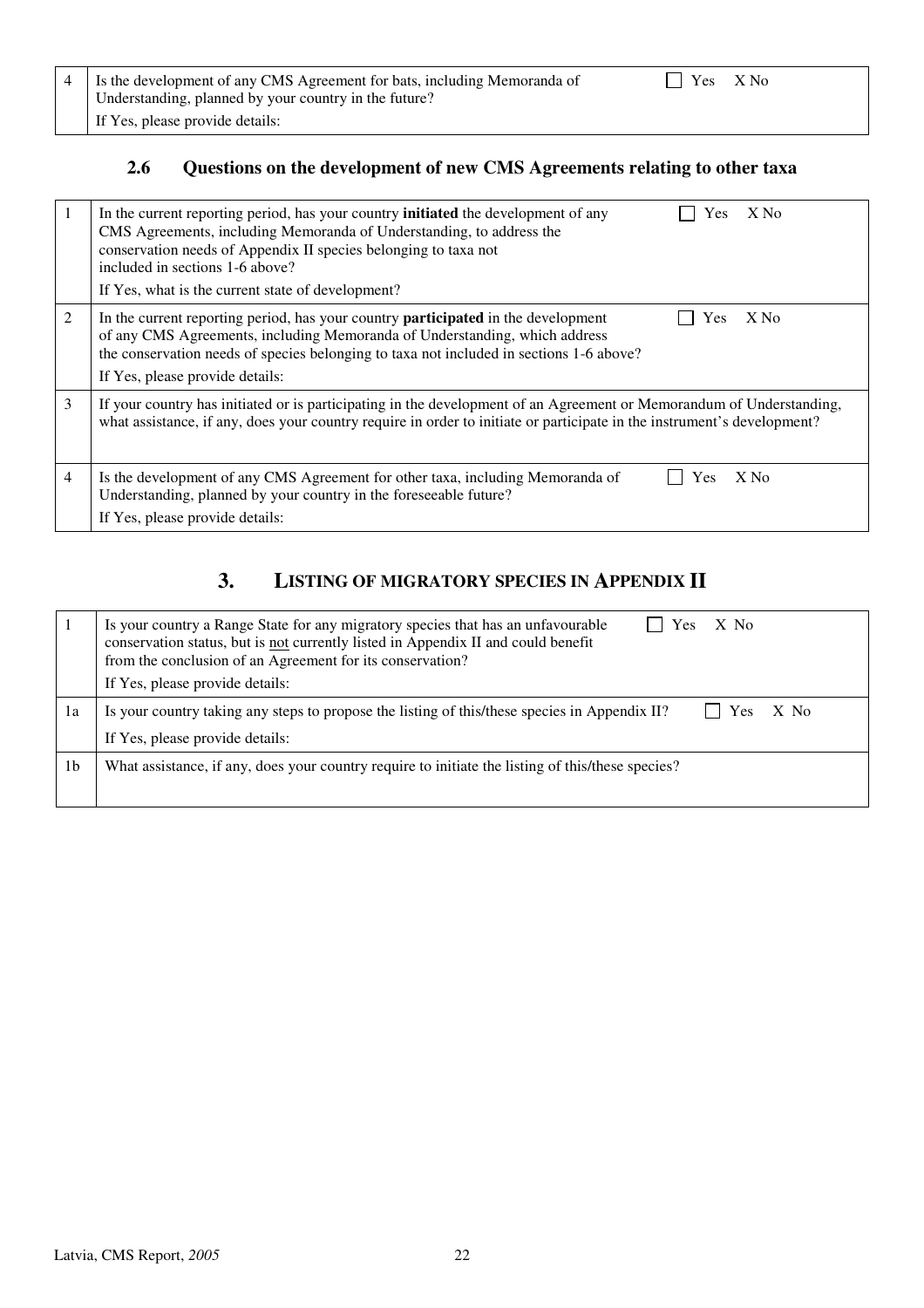# **IV. National and Regional Priorities**

| 1  | What priority does your country assign to the conservation and,<br>Medium<br>X High<br>Low<br>where applicable, sustainable use of migratory species in<br>comparison to other biodiversity-related issues? |  |  |  |  |  |  |  |  |
|----|-------------------------------------------------------------------------------------------------------------------------------------------------------------------------------------------------------------|--|--|--|--|--|--|--|--|
| 2  | Are migratory species and their habitats addressed by your country's national<br>X Yes<br>No<br>biodiversity strategy or action plan?                                                                       |  |  |  |  |  |  |  |  |
|    | If Yes, please indicate and briefly describe the extent to which it addresses the following issues:                                                                                                         |  |  |  |  |  |  |  |  |
|    | Conservation, sustainable use and/or restoration of migratory species<br>X                                                                                                                                  |  |  |  |  |  |  |  |  |
|    | Conservation, sustainable use and/or restoration of the habitats of migratory species, including protected areas<br>X                                                                                       |  |  |  |  |  |  |  |  |
|    | Actions to prevent, reduce or control factors that are endangering or are likely to further endanger migratory<br>X<br>species (e.g. alien invasive species or by-catch)                                    |  |  |  |  |  |  |  |  |
|    | Minimising or eliminating barriers or obstacles to migration<br>X                                                                                                                                           |  |  |  |  |  |  |  |  |
|    | X Research and monitoring of migratory species                                                                                                                                                              |  |  |  |  |  |  |  |  |
|    | Transboundary co-operation<br>X                                                                                                                                                                             |  |  |  |  |  |  |  |  |
| 3  | Does the conservation of migratory species currently feature in any other national<br>X Yes<br>$\Box$ No<br>or regional policies/plans (apart from CMS Agreements)                                          |  |  |  |  |  |  |  |  |
|    | If Yes, please provide details: National Programme on Biological Diversity                                                                                                                                  |  |  |  |  |  |  |  |  |
| 3a | Do these policies/plans cover the following areas (if Yes, please provide details):                                                                                                                         |  |  |  |  |  |  |  |  |
|    |                                                                                                                                                                                                             |  |  |  |  |  |  |  |  |
|    | N <sub>0</sub><br>Yes                                                                                                                                                                                       |  |  |  |  |  |  |  |  |
|    | X<br>Exploitation of natural resources (e.g. fisheries, hunting, etc.)                                                                                                                                      |  |  |  |  |  |  |  |  |
|    | X<br>Economic development                                                                                                                                                                                   |  |  |  |  |  |  |  |  |
|    | X<br>Land-use planning                                                                                                                                                                                      |  |  |  |  |  |  |  |  |
|    | Pollution control<br>X                                                                                                                                                                                      |  |  |  |  |  |  |  |  |
|    | X<br>Designation and development of protected areas                                                                                                                                                         |  |  |  |  |  |  |  |  |
|    | Development of ecological networks<br>$\mathbf{L}$                                                                                                                                                          |  |  |  |  |  |  |  |  |
|    | X<br>Planning of powerlines                                                                                                                                                                                 |  |  |  |  |  |  |  |  |
|    | Planning of fences                                                                                                                                                                                          |  |  |  |  |  |  |  |  |
|    | Planning of dams<br>X                                                                                                                                                                                       |  |  |  |  |  |  |  |  |
|    | Other                                                                                                                                                                                                       |  |  |  |  |  |  |  |  |

# **V. Protected Areas**

|    | Are migratory species taken into account in the selection, establishment and<br>X Yes<br>N <sub>0</sub><br>management of protected areas in your country?                                                                                               |
|----|---------------------------------------------------------------------------------------------------------------------------------------------------------------------------------------------------------------------------------------------------------|
|    | Please provide details: Protection of natural habitats with system of Specially Protected Nature Territories is taken as a<br>base an the most important measure to conserve breeding, wintering and resting habitats of the Appendix I and II species. |
| 1a | The protected areas cover the following areas? (If Yes, please provide details and include the amount of protected areas<br>coverage and the number of protected areas):                                                                                |
|    | There are several categories of protected territories, covering 774 189, 05 ha or 11,9 % of total area of Latvia. There are<br>4 strict nature reserves, three national parks, 250 nature reserves, 38 nature parks and 9 protected landscape areas.    |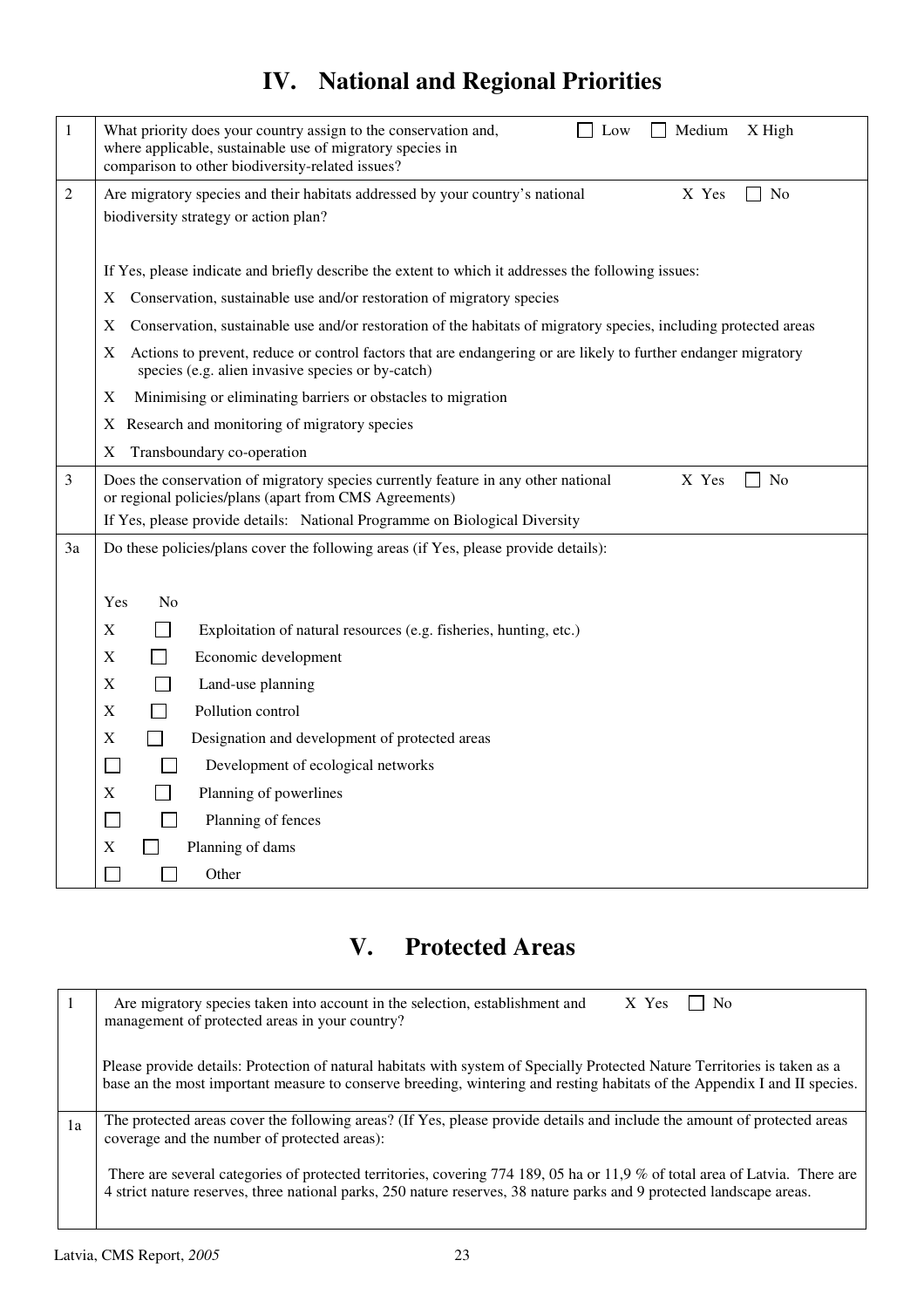|    | Yes                                                                                                                                                                 | No |             |  |  |
|----|---------------------------------------------------------------------------------------------------------------------------------------------------------------------|----|-------------|--|--|
|    | X                                                                                                                                                                   |    | Terrestrial |  |  |
|    | X                                                                                                                                                                   |    | Aquatic     |  |  |
|    | X                                                                                                                                                                   |    | Marine      |  |  |
| 1b | Identify the agency, department or organization responsible for leading on this action in your country: Department of<br>Nature Protection Ministry of Environment. |    |             |  |  |

## **VI. Policies on Satellite Telemetry**

|   | In the current reporting period, has your country undertaken<br>X No<br><b>Yes</b><br>conservation/research projects that use satellite telemetry?                                                                                                                                                                                        |  |  |  |  |  |
|---|-------------------------------------------------------------------------------------------------------------------------------------------------------------------------------------------------------------------------------------------------------------------------------------------------------------------------------------------|--|--|--|--|--|
|   | If Yes, please provide details (Indicate <i>inter alia</i> the scientific justification for the research, describe briefly the measures<br>taken to ensure that risks to the welfare of individual animals and $-$ in the case of severely depleted populations $-$ to the<br>species are minimised, and summarise the results obtained): |  |  |  |  |  |
| 2 | Are any future conservation/research projects planned that will use<br>X Yes<br>N <sub>0</sub><br>satellite telemetry?                                                                                                                                                                                                                    |  |  |  |  |  |
|   | If Yes, please provide details (including the expected timeframe for these projects):                                                                                                                                                                                                                                                     |  |  |  |  |  |
|   | Ciconia nigra satellite telemetry for two birds. One year project for 8 countries (2005).                                                                                                                                                                                                                                                 |  |  |  |  |  |
|   | If No, please explain any impediments or requirements in this regard:                                                                                                                                                                                                                                                                     |  |  |  |  |  |
|   |                                                                                                                                                                                                                                                                                                                                           |  |  |  |  |  |

# **VII. Membership**

|    | Yes X No<br>Have actions been taken by your country to encourage non-Parties<br>to join CMS and its related Agreements?                                                                       |  |  |  |  |  |  |
|----|-----------------------------------------------------------------------------------------------------------------------------------------------------------------------------------------------|--|--|--|--|--|--|
|    | If Yes, please provide details. (In particular, describe actions taken to recruit the non-Parties that have been identified by<br>the Standing Committee as high priorities for recruitment.) |  |  |  |  |  |  |
| 1a | Identify the agency, department or organization responsible for leading on this action in your country:                                                                                       |  |  |  |  |  |  |

# **VIII. Global and National Importance of CMS**

| Have actions been taken by your country to increase national, regional<br>Yes X No<br>and/or global awareness of the relevance of CMS and its global importance<br>in the context of biodiversity conservation?<br>If Yes, please provide details: |
|----------------------------------------------------------------------------------------------------------------------------------------------------------------------------------------------------------------------------------------------------|
| Identify the agency, department or organization responsible for leading on this action in your country:                                                                                                                                            |

## **IX. Mobilization of Resources**

1 | Has your country made financial resources available for conservation activities having  $X$  Yes  $\square$  No direct benefits for migratory species in your country? If Yes, please provide details (Indicate the migratory species that have benefited from these activities): Several LIFE Nature project were co-financed. List of LIFE Nature project important for migratory species conservation included in section Other remarks. Conservation activities related with Ramsar sites habitat management important for water birds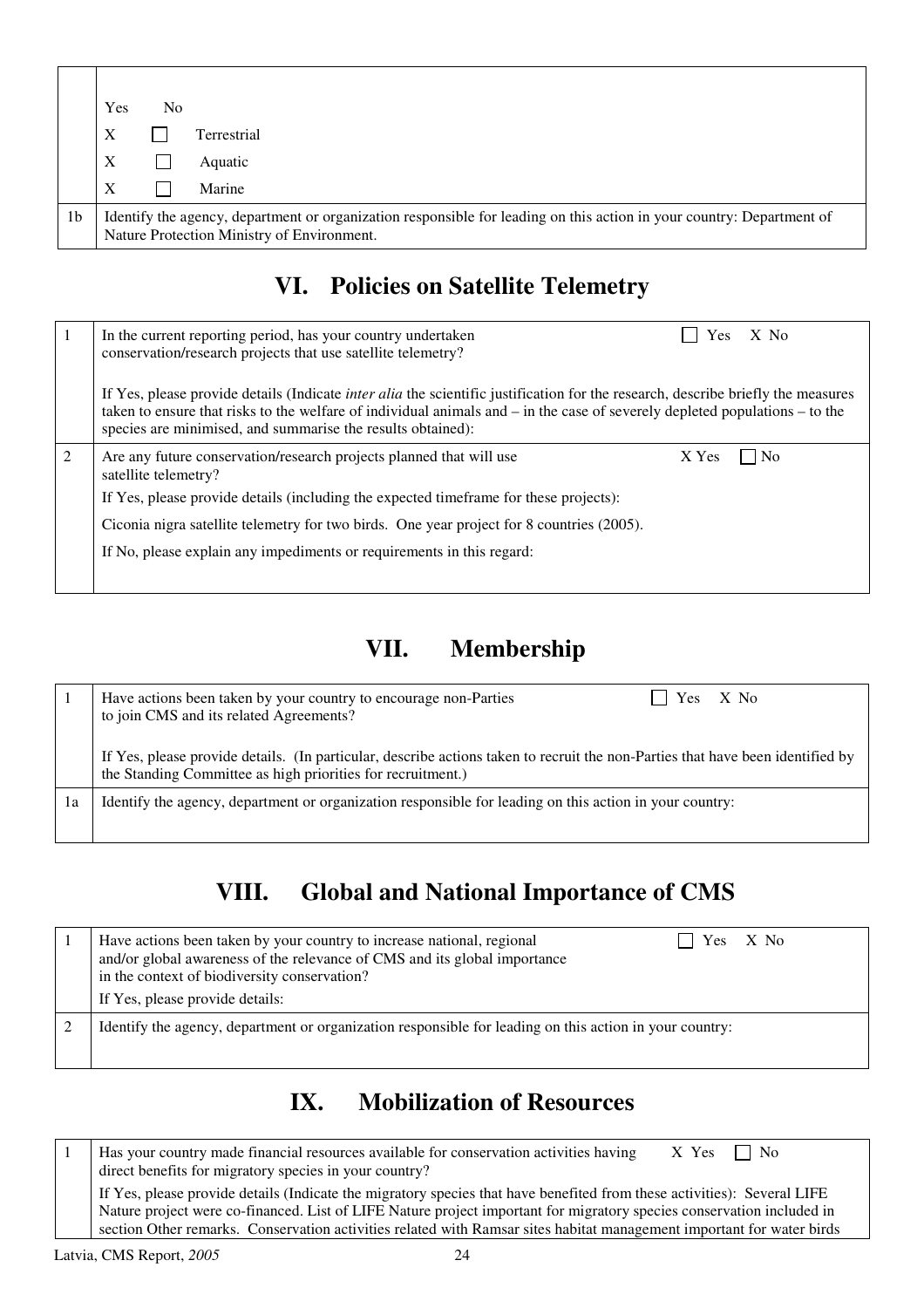|                | conservation. Activities related to Crex crex, Aquila pomarina, Aquila clanga, Ciconia nigra etc. conservation                                                                                                                                                                                                                                   |  |  |  |  |  |
|----------------|--------------------------------------------------------------------------------------------------------------------------------------------------------------------------------------------------------------------------------------------------------------------------------------------------------------------------------------------------|--|--|--|--|--|
| 2              | Has your country made voluntary contributions to the CMS Trust Fund to support<br>Yes<br>$X$ No<br>requests from developing countries and countries with economies in transition?<br>If Yes, please provide details:                                                                                                                             |  |  |  |  |  |
| $\overline{3}$ | Has your country made other voluntary financial contributions to support<br>$X$ No<br>Yes<br>conservation activities having direct benefits for migratory species in other<br>countries (particularly developing countries)?<br>If Yes, please provide details (Indicate the migratory species that have benefited from these activities):       |  |  |  |  |  |
| $\overline{4}$ | Has your country provided technical and/or scientific assistance to<br>Yes<br>$X$ No<br>developing countries to facilitate initiatives for the benefit of migratory<br>species?<br>If Yes, please provide details (Indicate the migratory species that have benefited from these activities):                                                    |  |  |  |  |  |
| 5              | Has your country received financial assistance/support from the CMS Trust<br>Yes<br>$X$ No<br>Fund, via the CMS Secretariat, for national conservation activities having<br>direct benefits for migratory species in your country?<br>If Yes, please provide details (Indicate the migratory species that have benefited from these activities): |  |  |  |  |  |
| 6              | Has your country received financial assistance/support from sources other<br>X Yes<br>N <sub>0</sub><br>than the CMS Secretariat for conservation activities having direct benefit for<br>migratory species in your country?                                                                                                                     |  |  |  |  |  |
|                | If Yes, please provide details (Indicate the migratory species that have benefited from these activities): EU LIFE Nature<br>projects. Benefit to Crex crex, Aquila pomorina, Aquila clanga, Ciconia nigra and to water birds species (Wetlands<br>management projects)                                                                          |  |  |  |  |  |

## **X. Implementation of COP Resolutions and Recommendations**

**Please summarize the measures undertaken by your country to implement the substantive, operational Resolutions and Recommendations adopted by the Conference of the Parties, where these have not been mentioned elsewhere in this report, giving particular emphasis to those identified below (as appropriate).**

Since 1 May 2004 Latvia had started environmental impact assessment of the plans and programmes (so called strategic environmental impact assessment), in accordance with the requirements of Directive 2001/42/EC of the European Parliament and the Council of 27 June 2001 on the assessment of the effects of certain plans and programmes on the environment. Its purpose is to assess possible environmental impacts of the implementation of plans and programmes, to involve the public in the discussion and decision making, and to develop proposals for the prevention or minimisation of possible adverse effects of these plans and programmes. Strategic environmental impact assessment shall be carried out during the preparation of plans and programmes, and before their adoption or submission for the adoption procedure.

Strategic environmental impact assessment shall be carried out for plans and programmes, which may have significant impact on human health and the environment, including plans and programmes, which are prepared for agriculture, forestry, fisheries, energy, industry, transport, waste management, water management, telecommunications, tourism, mining, as well as regional development, land use, town and country planning, including those co-financed by the European Community.

Cabinet of Ministers Regulations No 157 of 23 March 2004 "Procedures for strategic environmental impact assessment" detail the procedures for strategic environmental impact assessment and define competences and responsibilities of all involved parties.

Total number of wind turbines in country -32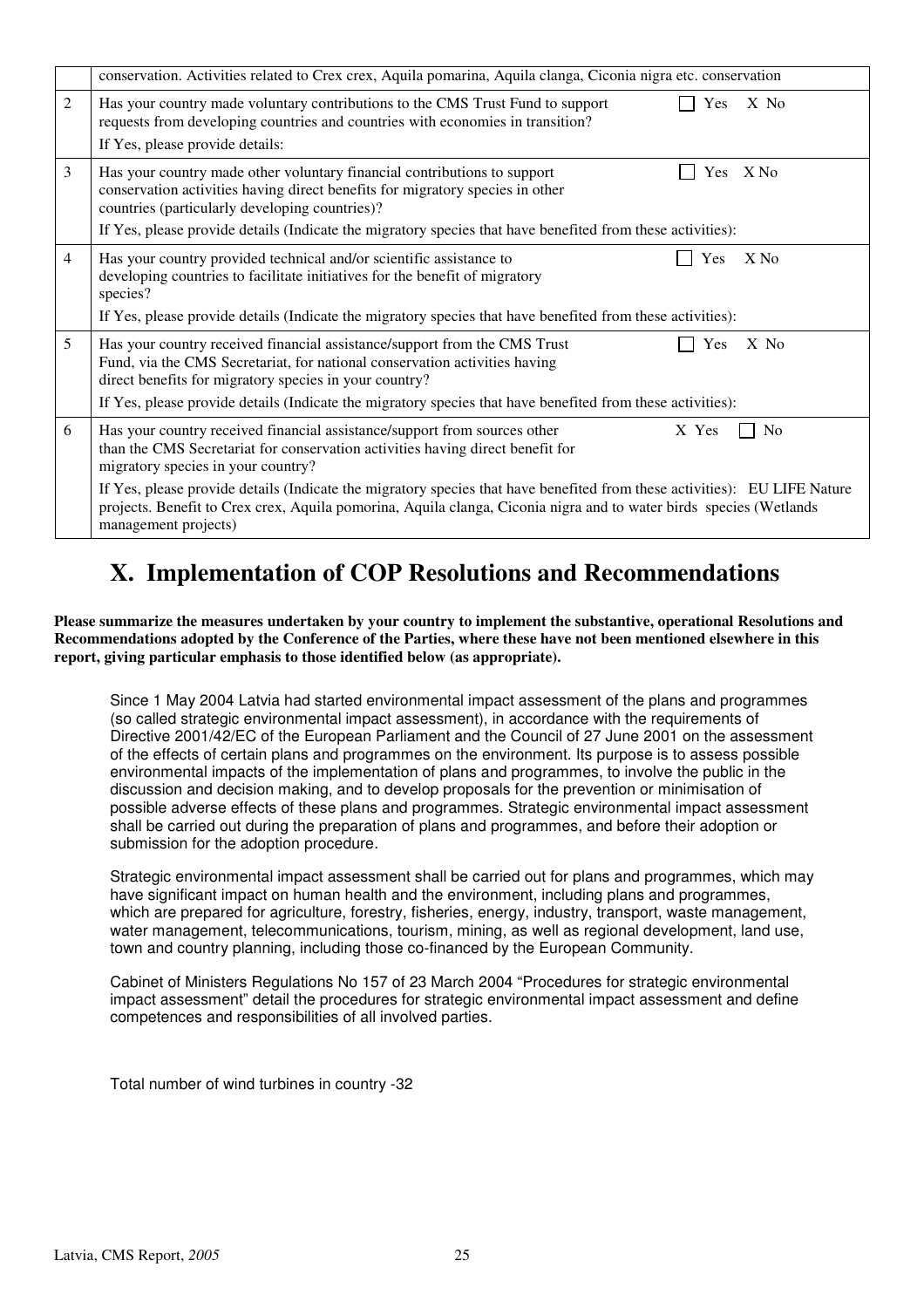#### **Resolutions**

Resolution 6.2 – By-catch, and Recommendation 7.2 – Implementation of Resolution 6.2 on By-catch:

Resolution 6.3 – Southern Hemisphere Albatross Conservation:

Resolution 7.2 – Impact Assessment and Migratory Species:

Resolution 7.3 – Oil Pollution and Migratory Species:

Resolution 7.4 – Electrocution of Migratory Birds:

Resolution 7.5 – Wind Turbines and Migratory Species:

Resolution 7.9 – Cooperation with Other Bodies and Processes:

Resolution 7.15 – Future Action on the Antarctic Minke, Bryde's and Pygmy Right Whales under the Convention on Migratory Species:

#### **Recommendations**

Recommendation 7.5 – Range State Agreement for Dugong (*Dugong dugon*) Conservation:

Recommendation 7.6 – Improving the Conservation Status of the Leatherback Turtle (*Dermochelys coriacea*):

Recommendation 7.7 – America Pacific Flyway Programme:

**Other resolutions/recommendations:**

#### **Other remarks:**

### **Protection of Natural Habitats** [Birds and protected areas]

Protection of natural habitats is taken as a basic and the most important measure to conserve breeding, wintering and resting habitats of the Appendix I and II bird species in the country. There are several categories of protected territories, covering 774189,05 ha or 11,9% of total area of Latvia. There are 4 strict nature reserves, 3 national parks, 250 nature reserves, 38 nature parks and 9 protected landscape areas.

The Lake Kanieris, Lake Engure, Teichi and Pelechare Bogs, Lubana Wetlands Complex, Pape Wetlands Complex and Ziemelu Bogs are designated as internationally important wetlands under the Ramsar Convention.

**Survey Activities** [Birds and protected areas]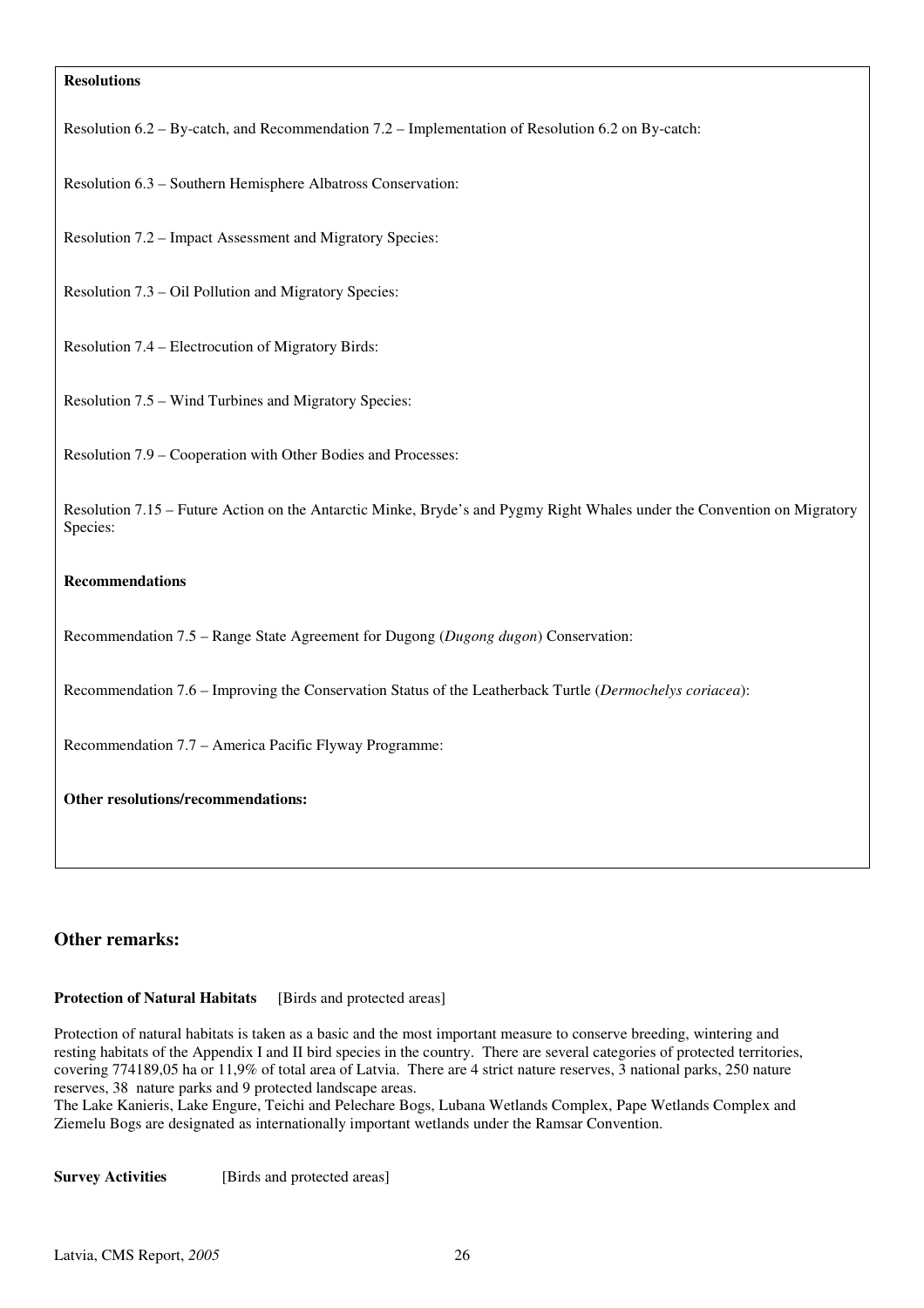The major survey activities concerning the habitats of migratory species was conducted in the context of Important Bird Areas inventory and inventories under the project Preparation for Latvia's Compliance with the EMERALD and NATURA 2000 Networks of Protected Areas.

In total, 71 Important Bird Area have been identified in Latvia, 64 of them are inland territories with a total of 534,056 hectares comprising 8,3% of the country's land surface. The other seven areas are marine territories with a total coverage of ca. 339,470 hectares of the Baltic Sea waters. All 64 inland Important Bird Areas are at least partially covered by national Specially Protected Nature Territories (SPNTs) and potential Natura 2000 territories. The total IBA surface area covered by SPNTs is 503,833 ha (94,3%)

The Laboratory of Ornithology, Institute of Biology, University of Latvia is performing the monitoring of migratory waterfowl, including population dynamics for important game species. Complex monitoring of Lake Engure nature park (Ramsar site) has been performed by the Laboratory of Ornithology. New State Biodiversity Monitoring Programme is in preparation.

**Mobilisation of Finance Resources** [List uf EU LIFE Nature project beneficial for migratory species conservation]

Wetlands Conservation in Kemeri National Park (2002-2005), total budget 1 925 468 Euro

Lubana Wetlands Complex Environment Management (2003-2007), total budget 1 346 208 Euro

Nature Conservation Actions in Teichi region (2001-2004), total budget 834 000 Euro

Conservation and Management of Costal Habitats of Latvia (2002-2005), total budget 2 270 860 Euro

Conservation and Management of Two Important Bird Areas (2001-2004), total budget 264 265 Euro

Conservation, Management and Development of Lake Pape (2002-2006), total budget 1 014 714 Euro

Implementation of Lake Engure Nature Park Management Plan (2001-2004), total budget 520 270 Euro

Conservation and Management of Ziemelgauja valley (2003-2007), total budget 1 615 065 Euro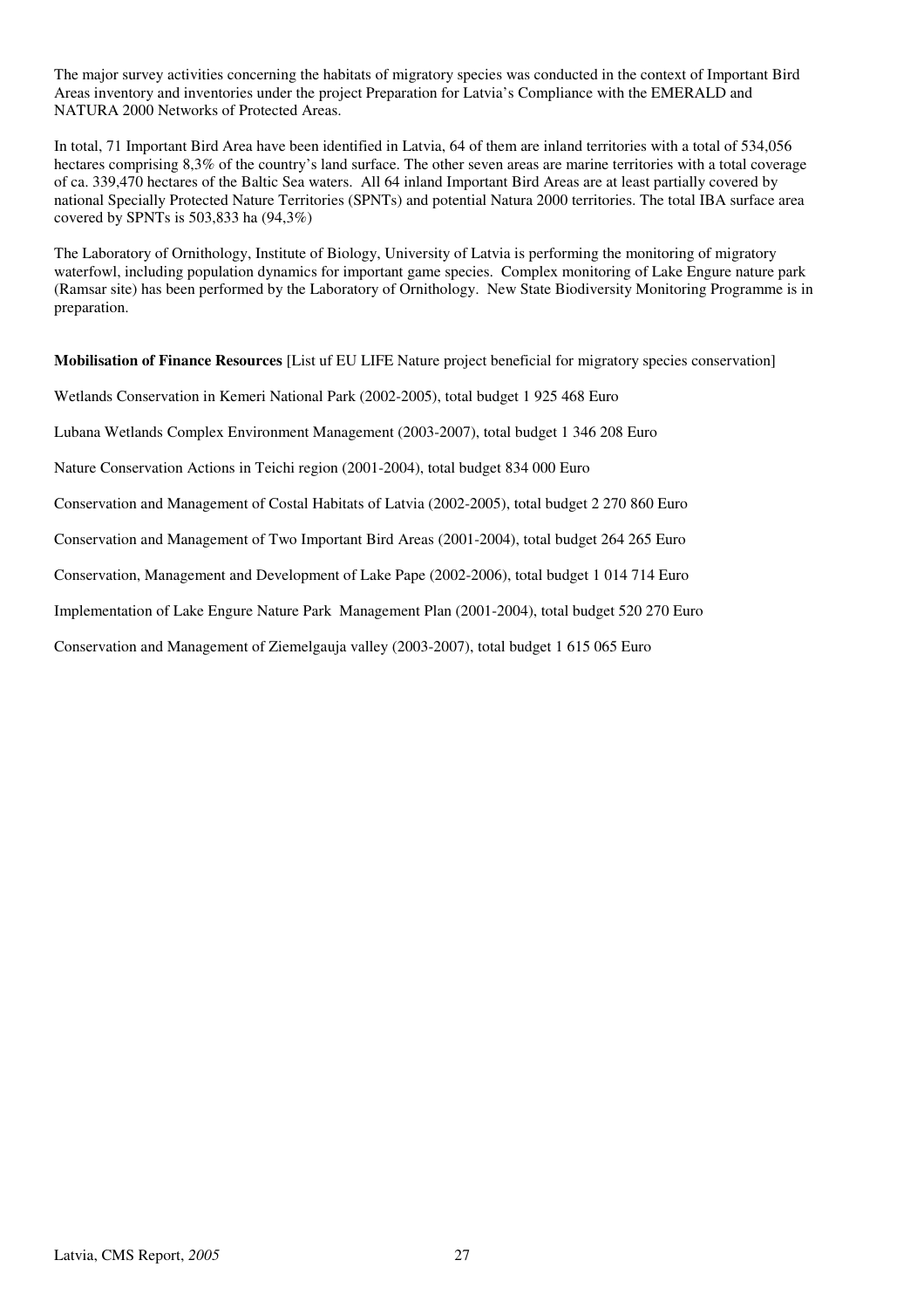# **Annex: Questions on specific Appendix II species**

**The tables below contain the list of all species listed in Appendix II. Boxes have been checked to indicate the species for which your country is considered to be a Range State. Please amend the boxes where appropriate. (If you wish to provide further information on any of these species, please attach as an annex.) Please also provide published distribution references where available.** 

| Species                                         | Range<br><b>State</b> | Not a<br><b>Range State</b> | Extinct                     | N <sub>o</sub><br>information<br>available | Published distribution reference                                                                            |  |  |
|-------------------------------------------------|-----------------------|-----------------------------|-----------------------------|--------------------------------------------|-------------------------------------------------------------------------------------------------------------|--|--|
| <b>CHIROPTERA</b>                               |                       |                             |                             |                                            |                                                                                                             |  |  |
| Rhinolophus ferrumequinum                       |                       | $\boxtimes$                 |                             | $\Box$                                     |                                                                                                             |  |  |
| (only European populations)                     |                       |                             |                             |                                            |                                                                                                             |  |  |
| Rhinolophus hipposideros                        |                       | $\boxtimes$                 | $\mathcal{L}_{\mathcal{A}}$ | П                                          |                                                                                                             |  |  |
| (only European populations)                     |                       |                             |                             |                                            |                                                                                                             |  |  |
| Rhinolophus euryale                             |                       | $\boxtimes$                 |                             | $\overline{\phantom{0}}$                   |                                                                                                             |  |  |
| (only European populations)                     |                       |                             |                             |                                            |                                                                                                             |  |  |
| Rhinolophus mehelyi                             |                       | $\boxtimes$                 |                             | $\mathcal{L}$                              |                                                                                                             |  |  |
| (only European populations)                     |                       |                             |                             |                                            |                                                                                                             |  |  |
| Rhinolophus blasii                              |                       | $\boxtimes$                 | ×.                          |                                            |                                                                                                             |  |  |
| (only European populations)                     |                       |                             |                             |                                            |                                                                                                             |  |  |
| Myotis bechsteini                               |                       | $\boxtimes$                 | $\mathcal{L}_{\mathcal{A}}$ | П                                          |                                                                                                             |  |  |
| (only European populations)                     |                       |                             |                             |                                            |                                                                                                             |  |  |
| Myotis blythi                                   |                       | $\boxtimes$                 | l.                          | П                                          |                                                                                                             |  |  |
| (only European populations)                     |                       |                             |                             |                                            |                                                                                                             |  |  |
| Myotis brandtii                                 | $\boxtimes$           |                             | $\sim$                      | $\Box$                                     | Petersons, G., Vintulis, V. 1998.                                                                           |  |  |
| (only European populations)                     |                       |                             |                             |                                            | Distribution and status of bats in<br>Latvia.-Proc. Latvian Acad. Sci.<br>Section B, 52 (1/2):37-43.        |  |  |
| Myotis capaccinii                               |                       | $\boxtimes$                 |                             | $\mathbf{I}$                               |                                                                                                             |  |  |
| (only European populations)                     |                       |                             |                             |                                            |                                                                                                             |  |  |
| Myotis dasycneme                                | $\boxtimes$           |                             |                             | $\Box$                                     | Petersons, G., Vintulis, V. 1998.                                                                           |  |  |
| (only European populations)                     |                       |                             |                             |                                            | Distribution and status of bats in<br>Latvia.-Proc. Latvian Acad. Sci.<br>Section B, 52 (1/2):37-43.        |  |  |
| Myotis daubentoni                               | $\boxtimes$           |                             |                             |                                            | Petersons, G., Vintulis, V. 1998.                                                                           |  |  |
| (only European populations)                     |                       |                             |                             |                                            | Distribution and status of bats in<br>Latvia.-Proc. Latvian Acad. Sci.<br>Section B, 52 (1/2):37-43.        |  |  |
| Myotis emarginatus                              |                       | $\boxtimes$                 | $\Box$                      | $\Box$                                     |                                                                                                             |  |  |
| (only European populations)                     |                       |                             |                             |                                            |                                                                                                             |  |  |
| Myotis myotis                                   |                       | $\boxtimes$                 | $\mathcal{L}_{\mathcal{A}}$ | $\mathcal{L}_{\mathcal{A}}$                |                                                                                                             |  |  |
| (only European populations)                     |                       |                             |                             |                                            |                                                                                                             |  |  |
| Myotis mystacinus                               | $\boxtimes$           |                             |                             | П                                          | Petersons, G., Vintulis, V. 1998.                                                                           |  |  |
| (only European populations)                     |                       |                             |                             |                                            | Distribution and status of bats in<br>Latvia.-Proc. Latvian Acad. Sci.<br>Section B, 52 (1/2):37-43.        |  |  |
| Myotis nattereri<br>(only European populations) | $\boxtimes$           |                             | $\mathcal{L}_{\mathcal{A}}$ | $\Box$                                     | Petersons, G., Vintulis, V. 1998.<br>Distribution and status of bats in<br>Latvia.-Proc. Latvian Acad. Sci. |  |  |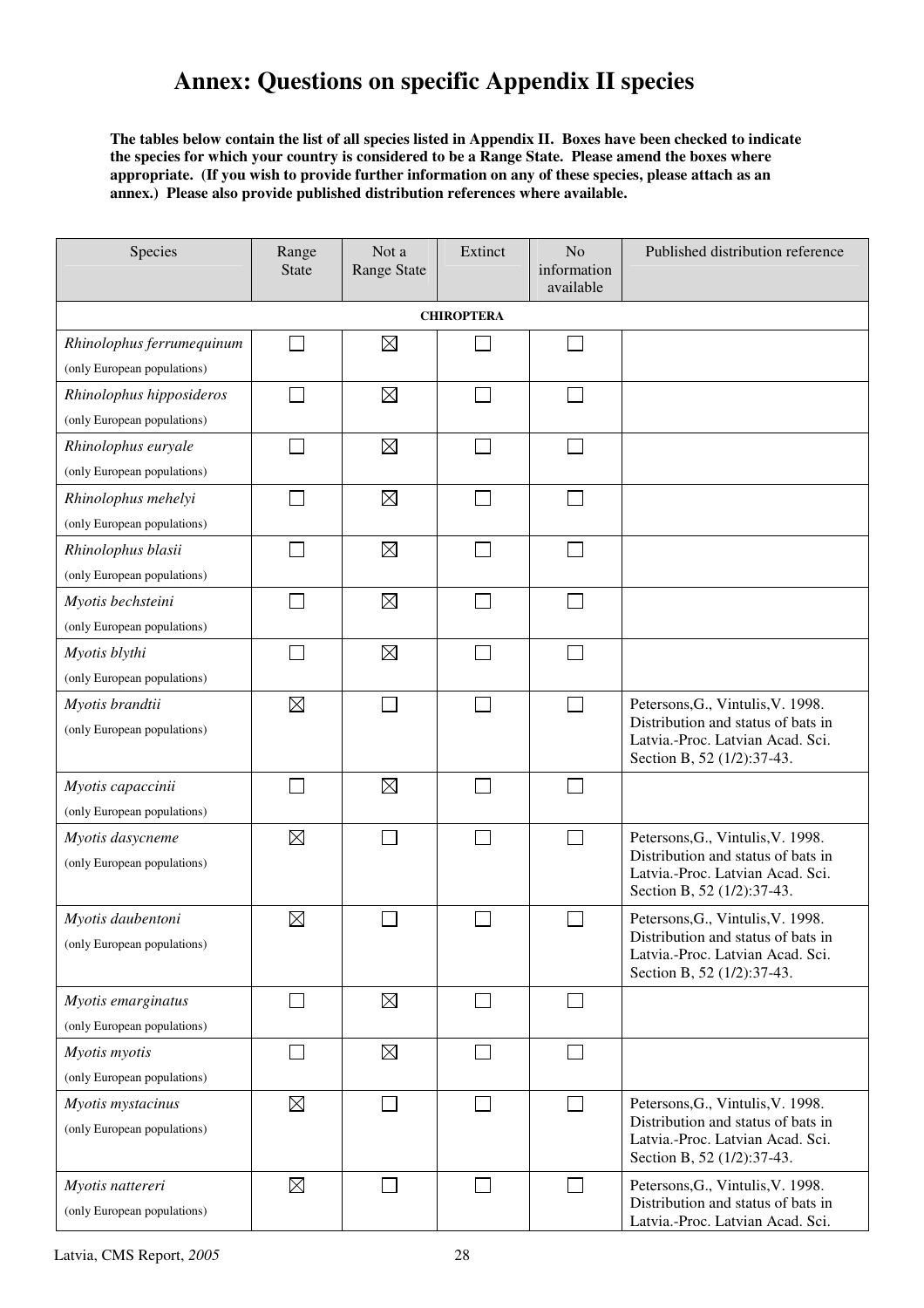| Species                                                  | Range<br><b>State</b>       | Not a<br><b>Range State</b> | Extinct        | N <sub>o</sub><br>information<br>available | Published distribution reference                                                                                                          |
|----------------------------------------------------------|-----------------------------|-----------------------------|----------------|--------------------------------------------|-------------------------------------------------------------------------------------------------------------------------------------------|
|                                                          |                             |                             |                |                                            | Section B, 52 (1/2):37-43.                                                                                                                |
| Pipistrellus kuhli                                       |                             | $\boxtimes$                 |                | J.                                         |                                                                                                                                           |
| (only European populations)                              |                             |                             |                |                                            |                                                                                                                                           |
| Pipistrellus nathusii<br>(only European populations)     | $\boxtimes$                 |                             | □              | $\Box$                                     | Petersons, G., Vintulis, V. 1998.<br>Distribution and status of bats in<br>Latvia.-Proc. Latvian Acad. Sci.<br>Section B, 52 (1/2):37-43. |
| Pipistrellus pipistrellus<br>(only European populations) | $\boxtimes$                 |                             |                |                                            | Petersons, G., Vintulis, V. 1998.<br>Distribution and status of bats in<br>Latvia.-Proc. Latvian Acad. Sci.<br>Section B, 52 (1/2):37-43. |
| Pipistrellus savii<br>(only European populations)        | $\mathcal{L}_{\mathcal{A}}$ | $\boxtimes$                 |                | $\mathcal{L}_{\mathcal{A}}$                |                                                                                                                                           |
| Nyctalus lasiopterus                                     |                             | $\boxtimes$                 |                |                                            |                                                                                                                                           |
| (only European populations)                              |                             |                             |                |                                            |                                                                                                                                           |
| Nyctalus leisleri                                        |                             | $\boxtimes$                 |                |                                            |                                                                                                                                           |
| (only European populations)                              |                             |                             |                |                                            |                                                                                                                                           |
| Nyctalus noctula<br>(only European populations)          | $\boxtimes$                 |                             |                | П                                          | Petersons, G., Vintulis, V. 1998.<br>Distribution and status of bats in<br>Latvia.-Proc. Latvian Acad. Sci.<br>Section B, 52 (1/2):37-43. |
| Eptesicus nilssonii<br>(only European populations)       | $\boxtimes$                 |                             |                |                                            | Petersons, G., Vintulis, V. 1998.<br>Distribution and status of bats in<br>Latvia.-Proc. Latvian Acad. Sci.<br>Section B, 52 (1/2):37-43. |
| Eptesicus serotinus<br>(only European populations)       | $\boxtimes$                 |                             |                |                                            | Petersons, G., Vintulis, V. 1998.<br>Distribution and status of bats in<br>Latvia.-Proc. Latvian Acad. Sci.<br>Section B, 52 (1/2):37-43. |
| Vespertilio murinus<br>(only European populations)       | $\boxtimes$                 |                             |                |                                            | Petersons, G., Vintulis, V. 1998.<br>Distribution and status of bats in<br>Latvia.-Proc. Latvian Acad. Sci.<br>Section B, 52 (1/2):37-43. |
| Barbastella barbastellus<br>(only European populations)  | $\boxtimes$                 |                             |                |                                            | Petersons, G., Vintulis, V. 1998.<br>Distribution and status of bats in<br>Latvia.-Proc. Latvian Acad. Sci.<br>Section B, 52 (1/2):37-43. |
| Plecotus auritus<br>(only European populations)          | $\boxtimes$                 |                             |                |                                            | Petersons, G., Vintulis, V. 1998.<br>Distribution and status of bats in<br>Latvia.-Proc. Latvian Acad. Sci.<br>Section B, 52 (1/2):37-43. |
| Plecotus austriacus                                      |                             | $\boxtimes$                 |                |                                            |                                                                                                                                           |
| (only European populations)                              |                             |                             |                |                                            |                                                                                                                                           |
| Miniopterus schreibersii                                 |                             | $\boxtimes$                 |                |                                            |                                                                                                                                           |
| (only European populations)<br>Tadarida teniotis         |                             | $\boxtimes$                 |                |                                            |                                                                                                                                           |
|                                                          |                             |                             |                |                                            |                                                                                                                                           |
|                                                          |                             |                             | <b>CETACEA</b> |                                            |                                                                                                                                           |
| Physeter macrocephalus                                   |                             | $\boxtimes$                 |                |                                            |                                                                                                                                           |
| Platanista gangetica<br>gangetica                        |                             | $\boxtimes$                 |                |                                            |                                                                                                                                           |

Latvia, CMS Report, 2005<sup>29</sup>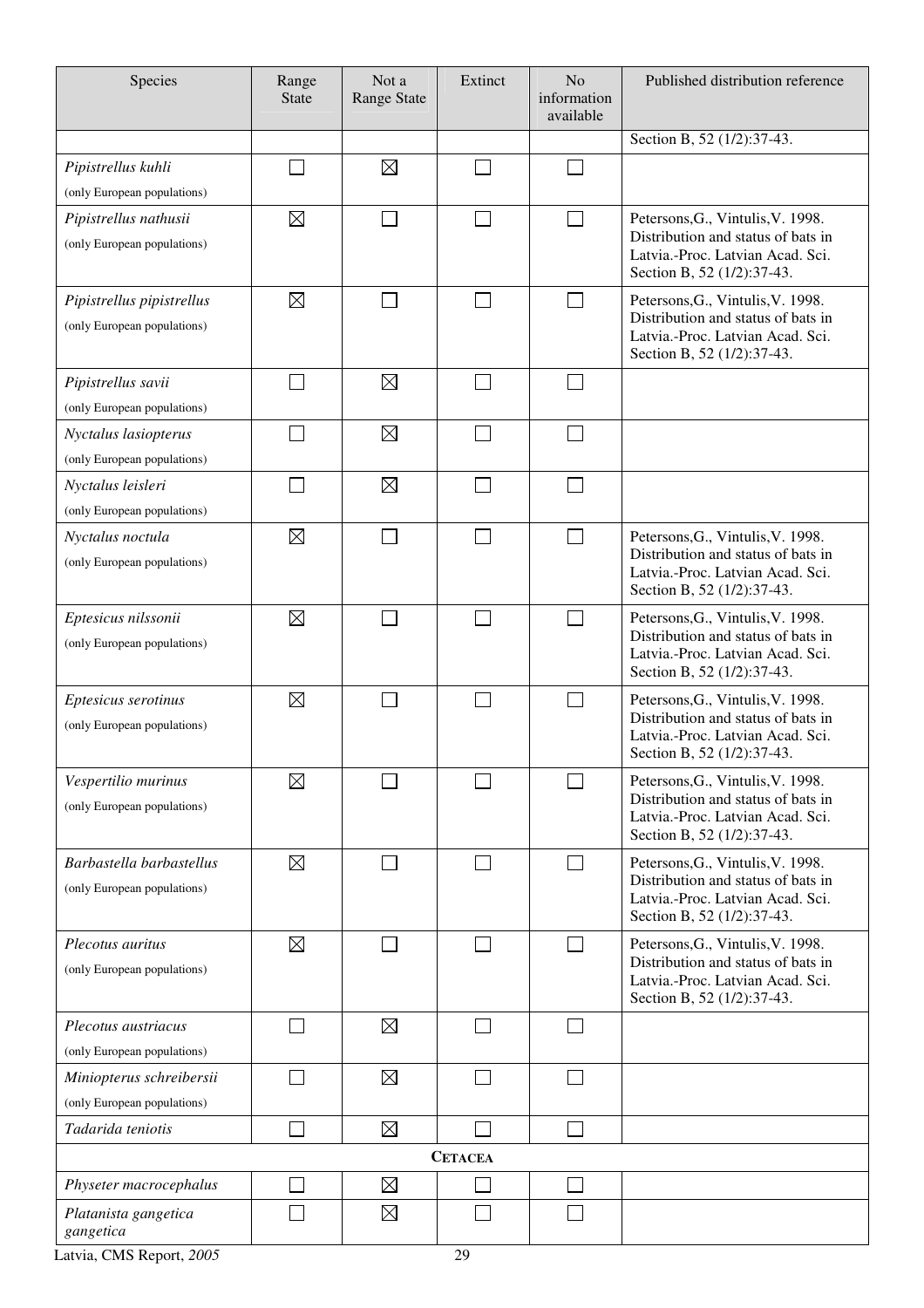| Species                                                 | Range<br><b>State</b> | Not a<br>Range State | Extinct       | N <sub>o</sub><br>information<br>available | Published distribution reference                                                                                                                                                     |
|---------------------------------------------------------|-----------------------|----------------------|---------------|--------------------------------------------|--------------------------------------------------------------------------------------------------------------------------------------------------------------------------------------|
| Pontoporia blainvillei                                  |                       | $\boxtimes$          | e de          |                                            |                                                                                                                                                                                      |
| Inia geoffrensis                                        |                       | $\boxtimes$          |               |                                            |                                                                                                                                                                                      |
| Delphinapterus leucas                                   |                       | $\boxtimes$          |               |                                            |                                                                                                                                                                                      |
| Monodon monoceros                                       |                       | $\boxtimes$          |               |                                            |                                                                                                                                                                                      |
| Phocoena phocoena<br>(North and Baltic Sea populations) | $\boxtimes$           |                      |               | $\mathbf X$                                | Timm, U., Pilats, V., Balčauskas L.<br>Mammals of the East Baltic,<br>Proceedings of the Latvian<br>Academy of Sciences. Section B,<br>Vol.52 (1998)<br>Occasional visitor, 3 single |
|                                                         |                       |                      |               |                                            | individuals recorded as by-catch                                                                                                                                                     |
| Phocoena phocoena                                       |                       | $\boxtimes$          |               |                                            |                                                                                                                                                                                      |
| (western North Atlantic population)                     |                       |                      |               |                                            |                                                                                                                                                                                      |
| Phocoena phocoena                                       |                       | $\boxtimes$          |               |                                            |                                                                                                                                                                                      |
| (Black Sea population)                                  |                       |                      |               |                                            |                                                                                                                                                                                      |
| Neophocaena phocaenoides                                |                       | $\boxtimes$          | Ξ             |                                            |                                                                                                                                                                                      |
| Phocoenoides dalli                                      |                       | $\boxtimes$          |               |                                            |                                                                                                                                                                                      |
| Phocoena spinipinnis                                    |                       | $\boxtimes$          |               |                                            |                                                                                                                                                                                      |
| Phocoena dioptrica                                      |                       | $\boxtimes$          |               |                                            |                                                                                                                                                                                      |
| Sousa chinensis                                         |                       | $\boxtimes$          |               |                                            |                                                                                                                                                                                      |
| Sousa teuszii                                           |                       | $\boxtimes$          |               |                                            |                                                                                                                                                                                      |
| Sotalia fluviatilis                                     |                       | $\boxtimes$          |               |                                            |                                                                                                                                                                                      |
| Lagenorhynchus albirostris                              |                       | $\boxtimes$          |               |                                            |                                                                                                                                                                                      |
| (only North and Baltic Sea<br>populations)              |                       |                      |               |                                            |                                                                                                                                                                                      |
| Lagenorhynchus acutus                                   | ┌─┐                   | $\boxtimes$          | ┌─┐           | $\Box$                                     |                                                                                                                                                                                      |
| (only North and Baltic Sea<br>populations)              |                       |                      |               |                                            |                                                                                                                                                                                      |
| Lagenorhynchus australis                                |                       | $\boxtimes$          |               |                                            |                                                                                                                                                                                      |
| Lagenorhynchus obscurus                                 |                       | $\boxtimes$          |               |                                            |                                                                                                                                                                                      |
| Grampus griseus                                         |                       | $\boxtimes$          |               |                                            |                                                                                                                                                                                      |
| (only North and Baltic Sea<br>populations)              |                       |                      |               |                                            |                                                                                                                                                                                      |
| Tursiops aduncus                                        |                       | $\boxtimes$          |               |                                            |                                                                                                                                                                                      |
| (Arafura/Timor Sea populations)                         |                       |                      |               |                                            |                                                                                                                                                                                      |
| Tursiops truncatus                                      |                       | $\boxtimes$          | $\mathcal{L}$ |                                            |                                                                                                                                                                                      |
| (North and Baltic Sea populations)                      |                       |                      |               |                                            |                                                                                                                                                                                      |
| Tursiops truncatus                                      |                       | $\boxtimes$          |               |                                            |                                                                                                                                                                                      |
| (western Mediterranean<br>population)                   |                       |                      |               |                                            |                                                                                                                                                                                      |
| Tursiops truncatus                                      | $\sim$                | $\boxtimes$          |               |                                            |                                                                                                                                                                                      |
| (Black Sea population)                                  |                       |                      |               |                                            |                                                                                                                                                                                      |
| Stenella attenuata                                      |                       | $\boxtimes$          |               |                                            |                                                                                                                                                                                      |
| (eastern tropical Pacific population)                   |                       |                      |               |                                            |                                                                                                                                                                                      |
| Stenella attenuata                                      |                       | $\boxtimes$          |               |                                            |                                                                                                                                                                                      |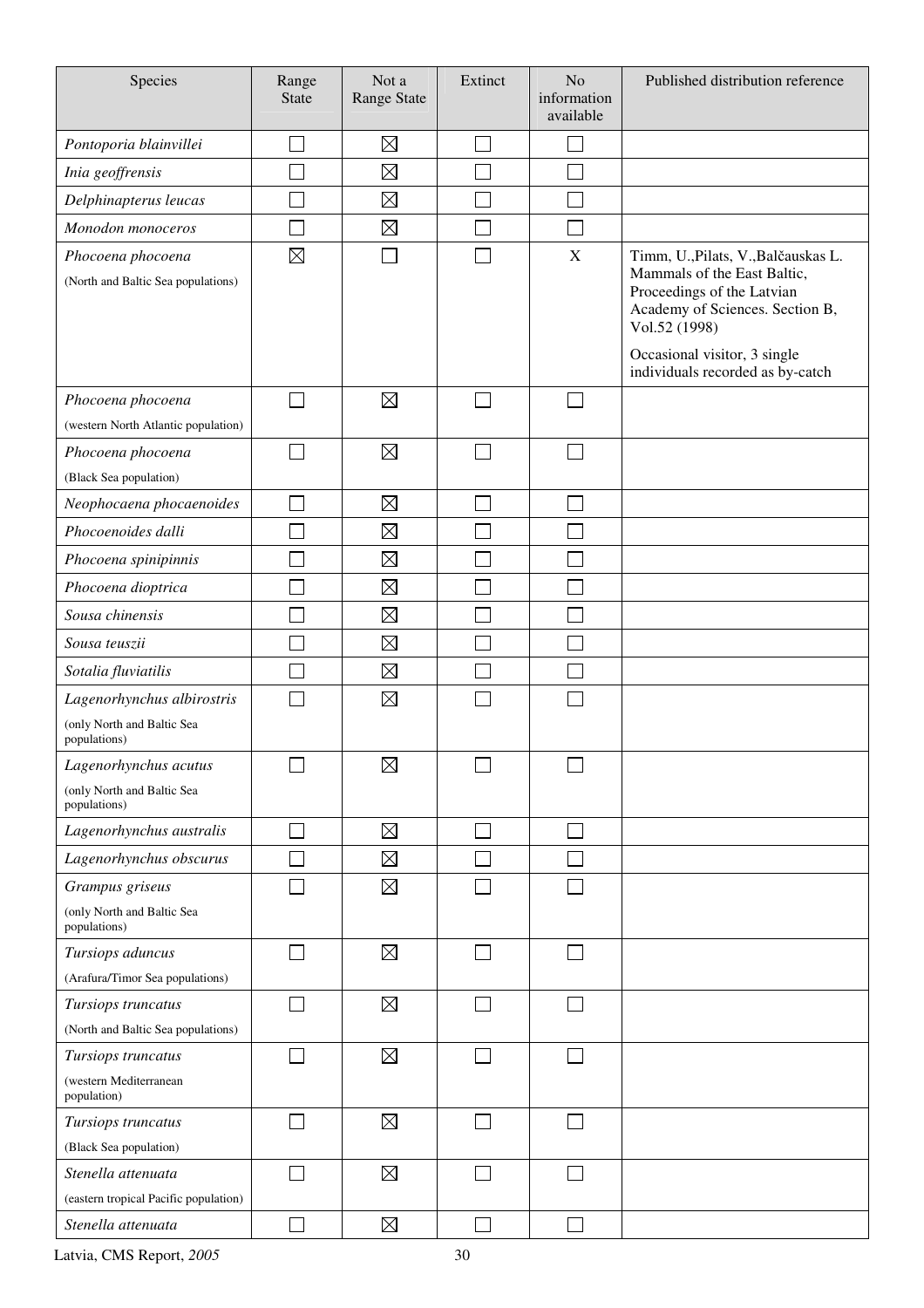| Species                                       | Range<br><b>State</b> | Not a<br><b>Range State</b> | Extinct          | N <sub>o</sub><br>information<br>available | Published distribution reference                                   |
|-----------------------------------------------|-----------------------|-----------------------------|------------------|--------------------------------------------|--------------------------------------------------------------------|
| (Southeast Asian populations)                 |                       |                             |                  |                                            |                                                                    |
| Stenella longirostris                         |                       | $\boxtimes$                 |                  |                                            |                                                                    |
| (eastern tropical Pacific<br>populations)     |                       |                             |                  |                                            |                                                                    |
| Stenella longirostris                         |                       | $\boxtimes$                 |                  |                                            |                                                                    |
| (Southeast Asian populations)                 |                       |                             |                  |                                            |                                                                    |
| Stenella coeruleoalba                         |                       | $\boxtimes$                 |                  |                                            |                                                                    |
| (eastern tropical Pacific population)         |                       |                             |                  |                                            |                                                                    |
| Stenella coeruleoalba                         |                       | $\boxtimes$                 |                  |                                            |                                                                    |
| (western Mediterranean<br>population)         |                       |                             |                  |                                            |                                                                    |
| Delphinus delphis                             |                       |                             |                  | X                                          |                                                                    |
| (North and Baltic Sea populations)            |                       |                             |                  |                                            |                                                                    |
| Delphinus delphis                             |                       | $\boxtimes$                 |                  |                                            |                                                                    |
| (western Mediterranean<br>population)         |                       |                             |                  |                                            |                                                                    |
| Delphinus delphis                             |                       | $\boxtimes$                 |                  | $\sim$                                     |                                                                    |
| (Black Sea population)                        |                       |                             |                  |                                            |                                                                    |
| Delphinus delphis                             | $\sim$                | $\boxtimes$                 |                  |                                            |                                                                    |
| (eastern tropical Pacific population)         |                       |                             |                  |                                            |                                                                    |
| Lagenodelphis hosei                           |                       | $\boxtimes$                 |                  |                                            |                                                                    |
| (Southeast Asian populations)                 |                       |                             |                  |                                            |                                                                    |
| Orcaella brevirostris                         |                       | $\boxtimes$                 |                  |                                            |                                                                    |
| Cephalorhynchus<br>commersonii                |                       | $\boxtimes$                 |                  |                                            |                                                                    |
| (South American population)                   |                       |                             |                  |                                            |                                                                    |
| Cephalorhynchus eutropia                      |                       | $\boxtimes$                 |                  |                                            |                                                                    |
| Cephalorhynchus heavisidii                    |                       | $\boxtimes$                 |                  |                                            |                                                                    |
| Orcinus orca                                  |                       | $\boxtimes$                 |                  |                                            |                                                                    |
| Globicephala melas                            |                       | $\boxtimes$                 |                  |                                            |                                                                    |
| (only North and Baltic Sea<br>populations)    |                       |                             |                  |                                            |                                                                    |
| Berardius bairdii                             |                       | $\boxtimes$                 |                  |                                            |                                                                    |
| Hyperoodon ampullatus                         |                       | $\boxtimes$                 |                  |                                            |                                                                    |
| Balaenoptera bonaerensis                      |                       | $\boxtimes$                 |                  |                                            |                                                                    |
| Balaenoptera edeni                            |                       | $\boxtimes$                 |                  |                                            |                                                                    |
| Balaenoptera borealis                         |                       | $\boxtimes$                 |                  |                                            |                                                                    |
| Balaenoptera physalus                         |                       | $\boxtimes$                 |                  |                                            |                                                                    |
| Caperea marginata                             |                       | $\boxtimes$                 |                  |                                            |                                                                    |
|                                               |                       |                             | <b>CARNIVORA</b> |                                            |                                                                    |
| Arctocephalus australis                       |                       | $\boxtimes$                 |                  |                                            |                                                                    |
| Otaria flavescens                             |                       | $\boxtimes$                 |                  |                                            |                                                                    |
| Phoca vitulina<br>(only Baltic and Wadden Sea | $\boxtimes$           |                             |                  | $\mathbf X$                                | Timm, U., Pilats, V., Balčauskas L.<br>Mammals of the East Baltic, |
|                                               |                       |                             |                  |                                            |                                                                    |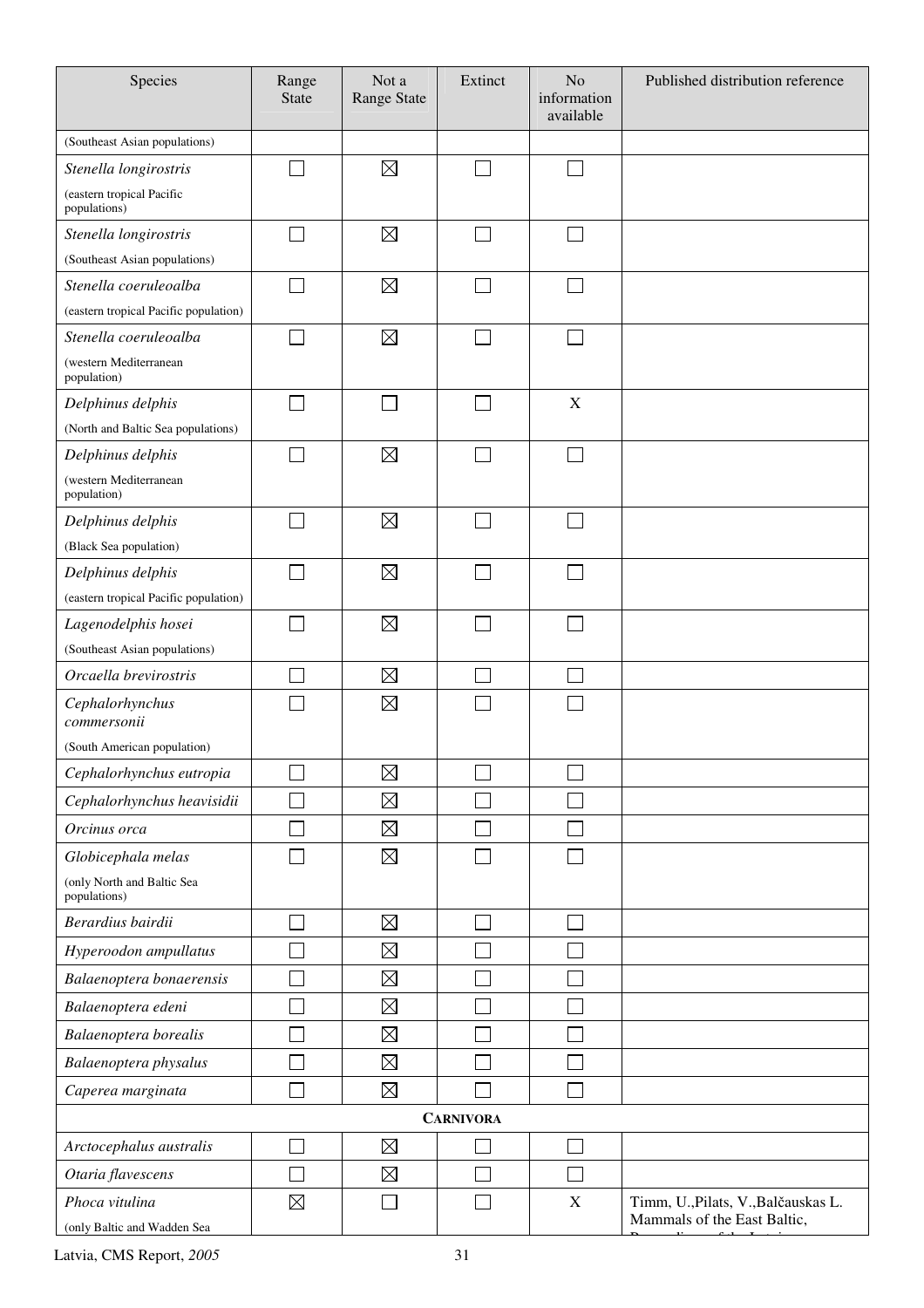| Species                                                            | Range<br><b>State</b> | Not a<br>Range State | Extinct               | No<br>information<br>available | Published distribution reference                                                                                                                                                               |
|--------------------------------------------------------------------|-----------------------|----------------------|-----------------------|--------------------------------|------------------------------------------------------------------------------------------------------------------------------------------------------------------------------------------------|
| populations)                                                       |                       |                      |                       |                                | Proceedings of the Latvian<br>Academy of Sciences. Section B,<br>Vol.52 (1998)                                                                                                                 |
| Halichoerus grypus<br>(only Baltic Sea populations)                | $\boxtimes$           |                      | $\sim$                | $\sim$                         | Timm, U., Pilats, V., Balčauskas L.<br>Mammals of the East Baltic,<br>Proceedings of the Latvian<br>Academy of Sciences. Section B,<br>Vol.52 (1998)                                           |
| Monachus monachus                                                  |                       | $\boxtimes$          |                       |                                |                                                                                                                                                                                                |
|                                                                    |                       |                      | <b>PROBOSCIDEA</b>    |                                |                                                                                                                                                                                                |
| Loxodonta africana                                                 |                       | $\boxtimes$          |                       |                                |                                                                                                                                                                                                |
|                                                                    |                       |                      | <b>SIRENIA</b>        |                                |                                                                                                                                                                                                |
| Trichechus manatus<br>(populations between Honduras<br>and Panama) |                       | $\boxtimes$          |                       |                                |                                                                                                                                                                                                |
| Trichechus senegalensis                                            |                       | $\boxtimes$          |                       |                                |                                                                                                                                                                                                |
| Trichechus inunguis                                                |                       | $\boxtimes$          |                       |                                |                                                                                                                                                                                                |
| Dugong dugon                                                       |                       | $\boxtimes$          |                       | $\mathcal{L}$                  |                                                                                                                                                                                                |
|                                                                    |                       |                      | <b>PERISSODACTYLA</b> |                                |                                                                                                                                                                                                |
| Equus hemionus                                                     |                       |                      |                       | $\sim$                         |                                                                                                                                                                                                |
| (includes Equus hemionus, Equus<br>onager and Equus kiang)         |                       |                      |                       |                                |                                                                                                                                                                                                |
|                                                                    |                       |                      | <b>ARTIODACTYLA</b>   |                                |                                                                                                                                                                                                |
| Vicugna vicugna                                                    |                       | $\boxtimes$          |                       |                                |                                                                                                                                                                                                |
| Oryx dammah                                                        |                       | $\boxtimes$          |                       |                                |                                                                                                                                                                                                |
| Gazella gazella<br>(only Asian populations)                        |                       | $\boxtimes$          |                       |                                |                                                                                                                                                                                                |
| Gazella subgutturosa                                               |                       | $\boxtimes$          |                       |                                |                                                                                                                                                                                                |
| Procapra gutturosa                                                 |                       | $\boxtimes$          |                       |                                |                                                                                                                                                                                                |
| Saiga tatarica tatarica                                            |                       | $\boxtimes$          |                       |                                |                                                                                                                                                                                                |
|                                                                    |                       |                      | <b>GAVIIFORMES</b>    |                                |                                                                                                                                                                                                |
| Gavia stellata<br>(Western Palearctic populations)                 | $\boxtimes$           |                      |                       | $\sim$                         | BirdLife International (2004) Birds<br>in Europe: population estimates,<br>trends and conservation status.<br>Cambridge, UK: BirdLife<br>International (BirdLife Conservation<br>Series No.12) |
| Gavia arctica arctica                                              | $\boxtimes$           |                      |                       |                                | BirdLife International (2004) Birds<br>in Europe: population estimates,<br>trends and conservation status.<br>Cambridge, UK: BirdLife<br>International (BirdLife Conservation<br>Series No.12) |
| Gavia arctica suschkini                                            |                       | $\boxtimes$          |                       |                                |                                                                                                                                                                                                |
| Gavia immer immer                                                  |                       | $\boxtimes$          |                       |                                |                                                                                                                                                                                                |
| (Northwest European population)                                    |                       |                      |                       |                                |                                                                                                                                                                                                |
| Gavia adamsii                                                      | $\boxtimes$           |                      |                       | П                              | Celmins, A., Matrozis, R., (Latvijas<br>putni.) Internet site:                                                                                                                                 |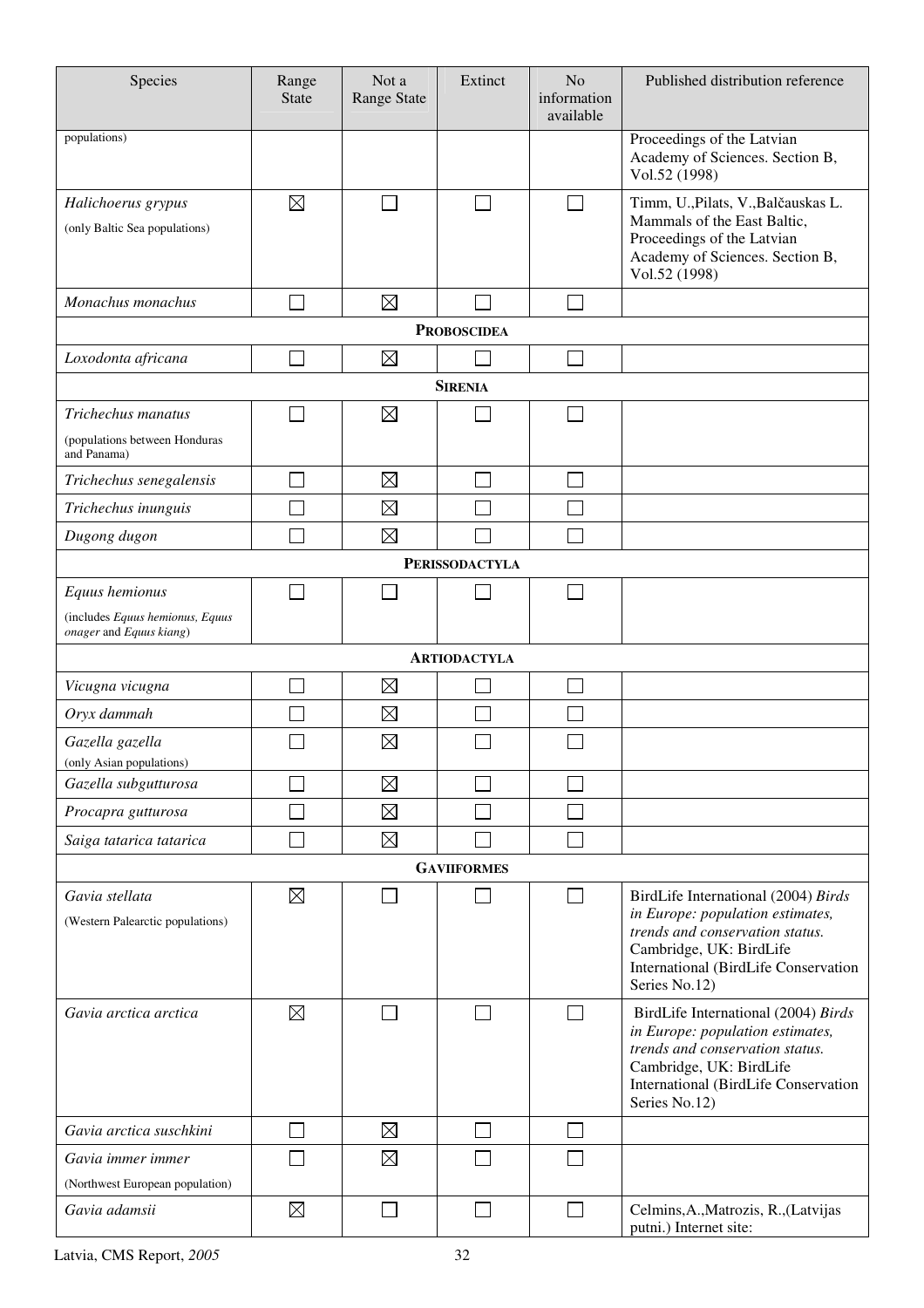| Species                                                                        | Range<br><b>State</b> | Not a<br><b>Range State</b> | Extinct                 | N <sub>o</sub><br>information<br>available | Published distribution reference                                                                                                                                                                      |  |  |  |  |
|--------------------------------------------------------------------------------|-----------------------|-----------------------------|-------------------------|--------------------------------------------|-------------------------------------------------------------------------------------------------------------------------------------------------------------------------------------------------------|--|--|--|--|
| (Western Palearctic population)                                                |                       |                             |                         |                                            | http://www.putni.lv                                                                                                                                                                                   |  |  |  |  |
|                                                                                |                       |                             | <b>PODICIPEDIFORMES</b> |                                            |                                                                                                                                                                                                       |  |  |  |  |
| Podiceps grisegena<br>grisegena                                                | $\boxtimes$           |                             |                         | $\Box$                                     | BirdLife International (2004) Birds<br>in Europe: population estimates,<br>trends and conservation status.<br>Cambridge, UK: BirdLife<br><b>International (BirdLife Conservation</b><br>Series No.12) |  |  |  |  |
| Podiceps auritus<br>(Western Palearctic populations)                           | $\boxtimes$           |                             |                         |                                            | BirdLife International (2004) Birds<br>in Europe: population estimates,<br>trends and conservation status.<br>Cambridge, UK: BirdLife<br>International (BirdLife Conservation<br>Series No.12)        |  |  |  |  |
|                                                                                |                       |                             | <b>PELECANIFORMES</b>   |                                            |                                                                                                                                                                                                       |  |  |  |  |
| Phalacrocorax nigrogularis                                                     |                       | $\boxtimes$                 |                         |                                            |                                                                                                                                                                                                       |  |  |  |  |
| Phalacrocorax pygmeus                                                          |                       | $\boxtimes$                 |                         |                                            |                                                                                                                                                                                                       |  |  |  |  |
| Pelecanus onocrotalus<br>(Western Palearctic populations)                      |                       | $\boxtimes$                 |                         |                                            |                                                                                                                                                                                                       |  |  |  |  |
| Pelecanus crispus                                                              |                       | $\boxtimes$                 |                         |                                            |                                                                                                                                                                                                       |  |  |  |  |
| <b>CICONIIFORMES</b>                                                           |                       |                             |                         |                                            |                                                                                                                                                                                                       |  |  |  |  |
| Botaurus stellaris stellaris<br>(Western Palearctic populations)               | $\boxtimes$           |                             |                         | $\mathcal{L}_{\mathcal{A}}$                | BirdLife International (2004) Birds<br>in Europe: population estimates,<br>trends and conservation status.<br>Cambridge, UK: BirdLife<br>International (BirdLife Conservation<br>Series No.12)        |  |  |  |  |
| Ixobrychus minutus minutus<br>(Western Palearctic populations)                 | $\boxtimes$           |                             |                         |                                            | BirdLife International (2004) Birds<br>in Europe: population estimates,<br>trends and conservation status.<br>Cambridge, UK: BirdLife<br>International (BirdLife Conservation<br>Series No.12)        |  |  |  |  |
| Ixobrychus sturmii                                                             |                       | $\boxtimes$                 |                         |                                            |                                                                                                                                                                                                       |  |  |  |  |
| Ardeola rufiventris                                                            |                       | $\boxtimes$                 |                         |                                            |                                                                                                                                                                                                       |  |  |  |  |
| Ardeola idae                                                                   |                       | $\boxtimes$                 |                         |                                            |                                                                                                                                                                                                       |  |  |  |  |
| Egretta vinaceigula                                                            |                       | $\boxtimes$                 |                         |                                            |                                                                                                                                                                                                       |  |  |  |  |
| Casmerodius albus albus<br>(Western Palearctic populations)                    |                       | $\boxtimes$                 |                         |                                            |                                                                                                                                                                                                       |  |  |  |  |
| Ardea purpurea purpurea<br>(populations breeding in the<br>Western Palearctic) |                       | $\boxtimes$                 |                         |                                            |                                                                                                                                                                                                       |  |  |  |  |
| Mycteria ibis                                                                  |                       | $\boxtimes$                 | ×.                      | П                                          |                                                                                                                                                                                                       |  |  |  |  |
| Ciconia nigra                                                                  | $\boxtimes$           |                             |                         | $\mathbf{I}$                               | BirdLife International (2004) Birds<br>in Europe: population estimates,<br>trends and conservation status.<br>Cambridge, UK: BirdLife<br>International (BirdLife Conservation<br>Series No.12)        |  |  |  |  |
| Ciconia episcopus                                                              |                       | $\boxtimes$                 |                         |                                            |                                                                                                                                                                                                       |  |  |  |  |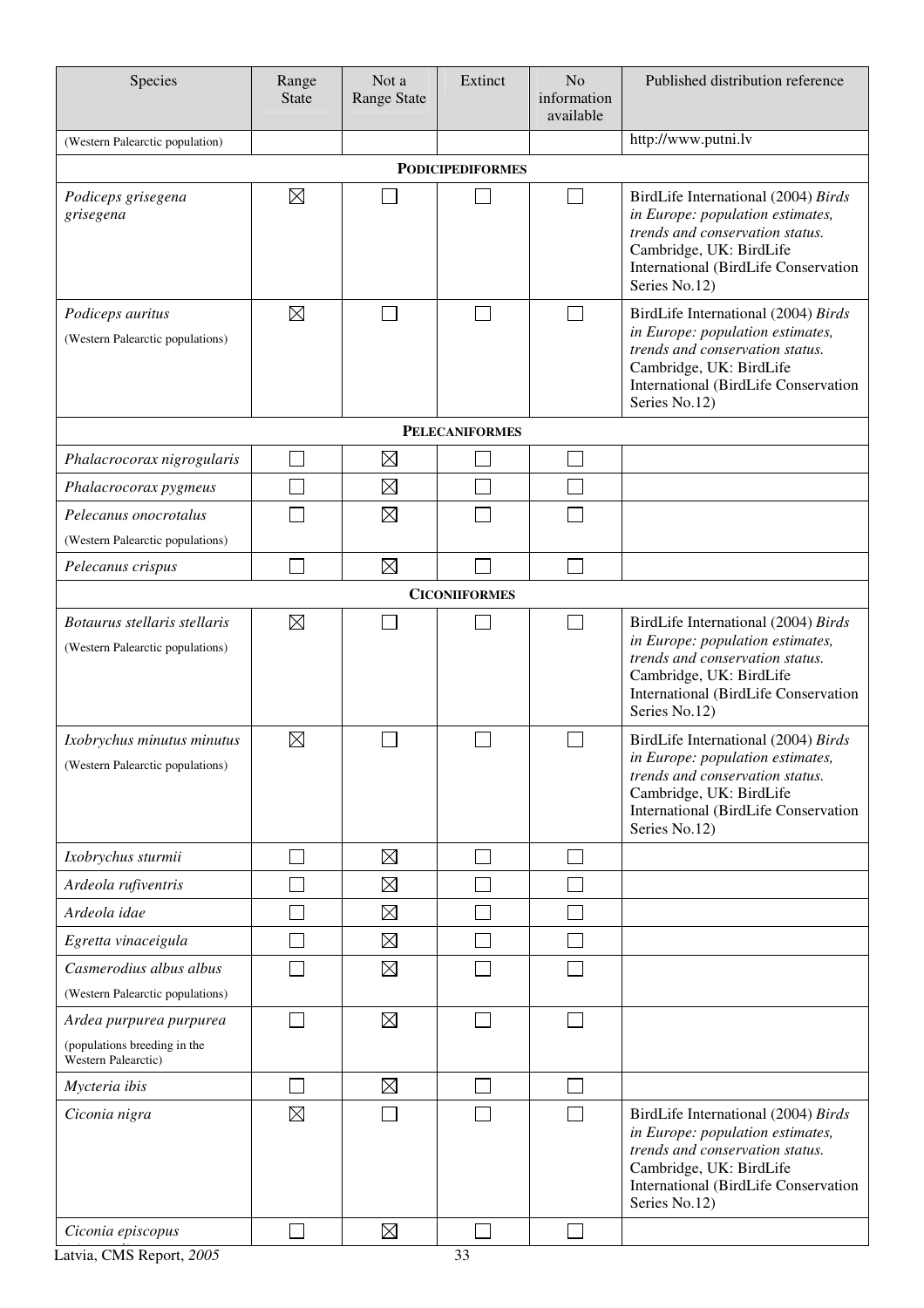| Species                                 | Range<br><b>State</b> | Not a<br>Range State | Extinct             | N <sub>o</sub><br>information<br>available | Published distribution reference                                                                                                                                                               |
|-----------------------------------------|-----------------------|----------------------|---------------------|--------------------------------------------|------------------------------------------------------------------------------------------------------------------------------------------------------------------------------------------------|
| microscelis                             |                       |                      |                     |                                            |                                                                                                                                                                                                |
| Ciconia ciconia                         | $\boxtimes$           |                      |                     | П                                          | BirdLife International (2004) Birds<br>in Europe: population estimates,<br>trends and conservation status.<br>Cambridge, UK: BirdLife<br>International (BirdLife Conservation<br>Series No.12) |
| Plegadis falcinellus                    |                       | $\boxtimes$          | ×                   |                                            |                                                                                                                                                                                                |
| Geronticus eremita                      |                       | $\boxtimes$          |                     |                                            |                                                                                                                                                                                                |
| Threskiornis aethiopicus<br>aethiopicus |                       | $\boxtimes$          |                     |                                            |                                                                                                                                                                                                |
| Platalea alba                           |                       | $\boxtimes$          |                     |                                            |                                                                                                                                                                                                |
| (excluding Malagasy population)         |                       |                      |                     |                                            |                                                                                                                                                                                                |
| Platalea leucorodia                     | $\boxtimes$           |                      |                     |                                            | Celmins, A., Matrozis, R., (Latvijas<br>putni.) Internet site:<br>http://www.putni.lv                                                                                                          |
| Phoenicopterus ruber                    |                       | $\boxtimes$          |                     | Ξ                                          |                                                                                                                                                                                                |
| Phoenicopterus minor                    |                       | $\boxtimes$          |                     |                                            |                                                                                                                                                                                                |
|                                         |                       |                      | <b>ANSERIFORMES</b> |                                            |                                                                                                                                                                                                |
| Dendrocygna bicolor                     |                       | $\boxtimes$          |                     |                                            |                                                                                                                                                                                                |
| Dendrocygna viduata                     |                       | $\boxtimes$          |                     |                                            |                                                                                                                                                                                                |
| Thalassornis leuconotus                 |                       | $\boxtimes$          |                     |                                            |                                                                                                                                                                                                |
| Oxyura leucocephala                     |                       | $\boxtimes$          |                     |                                            |                                                                                                                                                                                                |
| Cygnus olor                             | $\boxtimes$           |                      |                     | Γ                                          | BirdLife International (2004) Birds<br>in Europe: population estimates,<br>trends and conservation status.<br>Cambridge, UK: BirdLife<br>International (BirdLife Conservation<br>Series No.12) |
| Cygnus cygnus                           | $\boxtimes$           |                      |                     | $\overline{\phantom{0}}$                   | BirdLife International (2004) Birds<br>in Europe: population estimates,<br>trends and conservation status.<br>Cambridge, UK: BirdLife<br>International (BirdLife Conservation<br>Series No.12) |
| Cygnus columbianus                      | $\boxtimes$           |                      |                     | $\Box$                                     | BirdLife International (2004) Birds<br>in Europe: population estimates,<br>trends and conservation status.<br>Cambridge, UK: BirdLife<br>International (BirdLife Conservation<br>Series No.12) |
| Anser brachyrhynchus                    |                       | $\boxtimes$          | $\sim$              | $\mathcal{L}_{\mathcal{A}}$                |                                                                                                                                                                                                |
| Anser fabalis                           | $\boxtimes$           |                      |                     | $\overline{\phantom{0}}$                   | BirdLife International (2004) Birds<br>in Europe: population estimates,<br>trends and conservation status.<br>Cambridge, UK: BirdLife<br>International (BirdLife Conservation<br>Series No.12) |
| Anser albifrons                         | $\boxtimes$           |                      |                     | $\Box$                                     | BirdLife International (2004) Birds<br>in Europe: population estimates,<br>trends and conservation status.                                                                                     |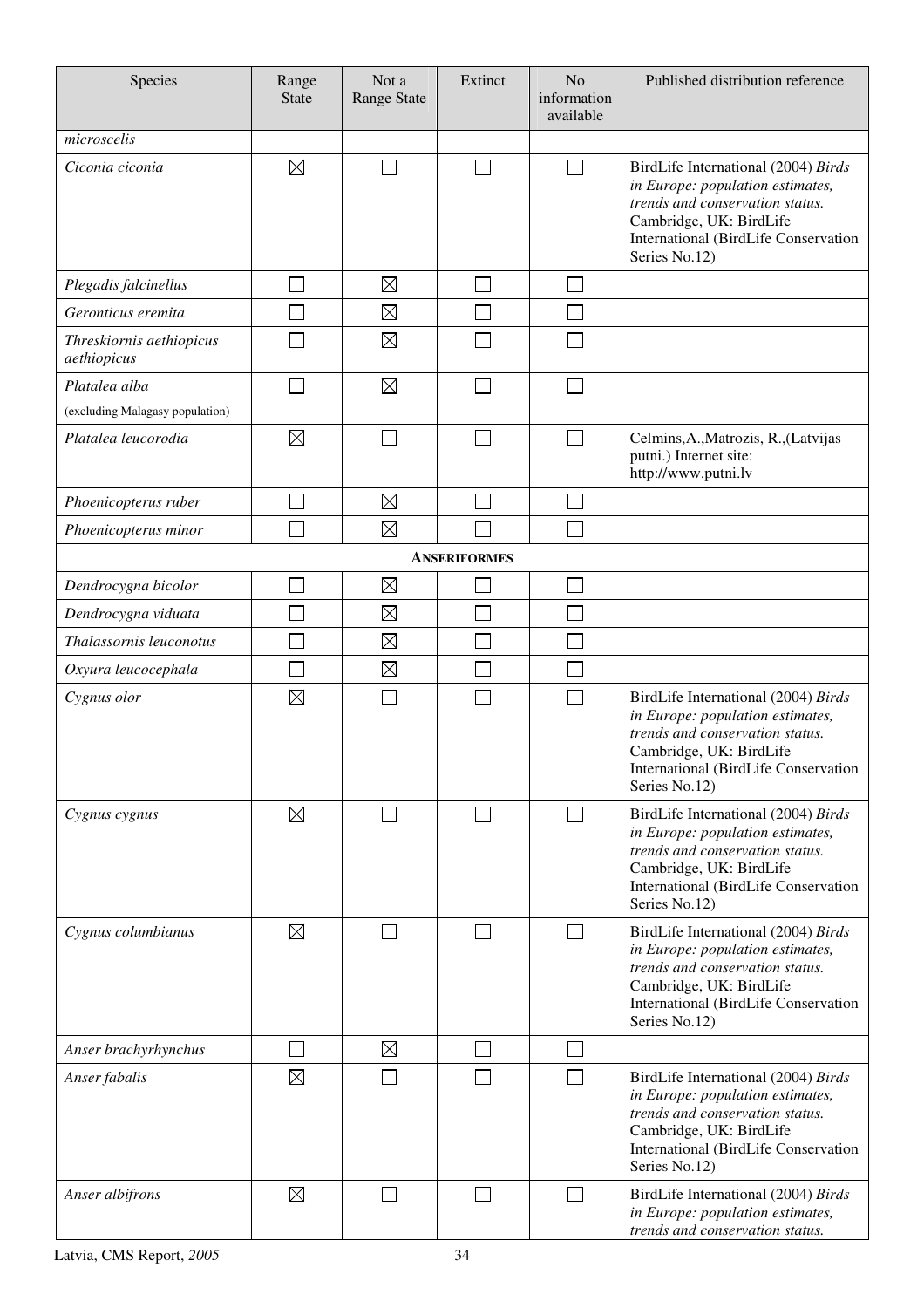| Species                 | Range<br><b>State</b> | Not a<br>Range State | Extinct                  | N <sub>o</sub><br>information<br>available | Published distribution reference                                                                                                                                                                      |
|-------------------------|-----------------------|----------------------|--------------------------|--------------------------------------------|-------------------------------------------------------------------------------------------------------------------------------------------------------------------------------------------------------|
|                         |                       |                      |                          |                                            | Cambridge, UK: BirdLife<br><b>International (BirdLife Conservation</b><br>Series No.12)                                                                                                               |
| Anser erythropus        | $\boxtimes$           |                      | $\Box$                   |                                            | Celmins, A., Matrozis, R., (Latvijas<br>putni.) Internet site:<br>http://www.putni.lv                                                                                                                 |
| Anser anser             | $\boxtimes$           |                      |                          |                                            | BirdLife International (2004) Birds<br>in Europe: population estimates,<br>trends and conservation status.<br>Cambridge, UK: BirdLife<br>International (BirdLife Conservation<br>Series No.12)        |
| <b>Branta leucopsis</b> | $\boxtimes$           |                      |                          | $\vert \ \ \vert$                          | BirdLife International (2004) Birds<br>in Europe: population estimates,<br>trends and conservation status.<br>Cambridge, UK: BirdLife<br><b>International (BirdLife Conservation</b><br>Series No.12) |
| Branta bernicla         | $\boxtimes$           |                      | $\overline{\phantom{0}}$ | $\Box$                                     | Celmins, A., Matrozis, R., (Latvijas<br>putni.) Internet site:<br>http://www.putni.lv                                                                                                                 |
| Branta ruficollis       | $\boxtimes$           |                      |                          |                                            | Celmins, A., Matrozis, R., (Latvijas<br>putni.) Internet site:<br>http://www.putni.lv                                                                                                                 |
| Alopochen aegyptiacus   |                       | $\boxtimes$          |                          |                                            |                                                                                                                                                                                                       |
| Tadorna ferruginea      |                       | $\boxtimes$          |                          |                                            |                                                                                                                                                                                                       |
| Tadorna cana            |                       | $\boxtimes$          |                          |                                            |                                                                                                                                                                                                       |
| Tadorna tadorna         | $\boxtimes$           |                      |                          |                                            | BirdLife International (2004) Birds<br>in Europe: population estimates,<br>trends and conservation status.<br>Cambridge, UK: BirdLife<br>International (BirdLife Conservation<br>Series No.12)        |
| Plectropterus gambensis | Ξ                     | $\boxtimes$          | ┐                        | $\mathcal{L}_{\mathcal{A}}$                |                                                                                                                                                                                                       |
| Sarkidiornis melanotos  |                       | $\boxtimes$          |                          |                                            |                                                                                                                                                                                                       |
| Nettapus auritus        |                       | $\boxtimes$          |                          |                                            |                                                                                                                                                                                                       |
| Anas penelope           | $\boxtimes$           |                      |                          | $\Box$                                     | BirdLife International (2004) Birds<br>in Europe: population estimates,<br>trends and conservation status.<br>Cambridge, UK: BirdLife<br>International (BirdLife Conservation<br>Series No.12)        |
| Anas strepera           | $\boxtimes$           |                      |                          | П                                          | BirdLife International (2004) Birds<br>in Europe: population estimates,<br>trends and conservation status.<br>Cambridge, UK: BirdLife<br>International (BirdLife Conservation<br>Series No.12)        |
| Anas crecca             | $\boxtimes$           |                      |                          |                                            | BirdLife International (2004) Birds<br>in Europe: population estimates,<br>trends and conservation status.<br>Cambridge, UK: BirdLife<br>International (BirdLife Conservation                         |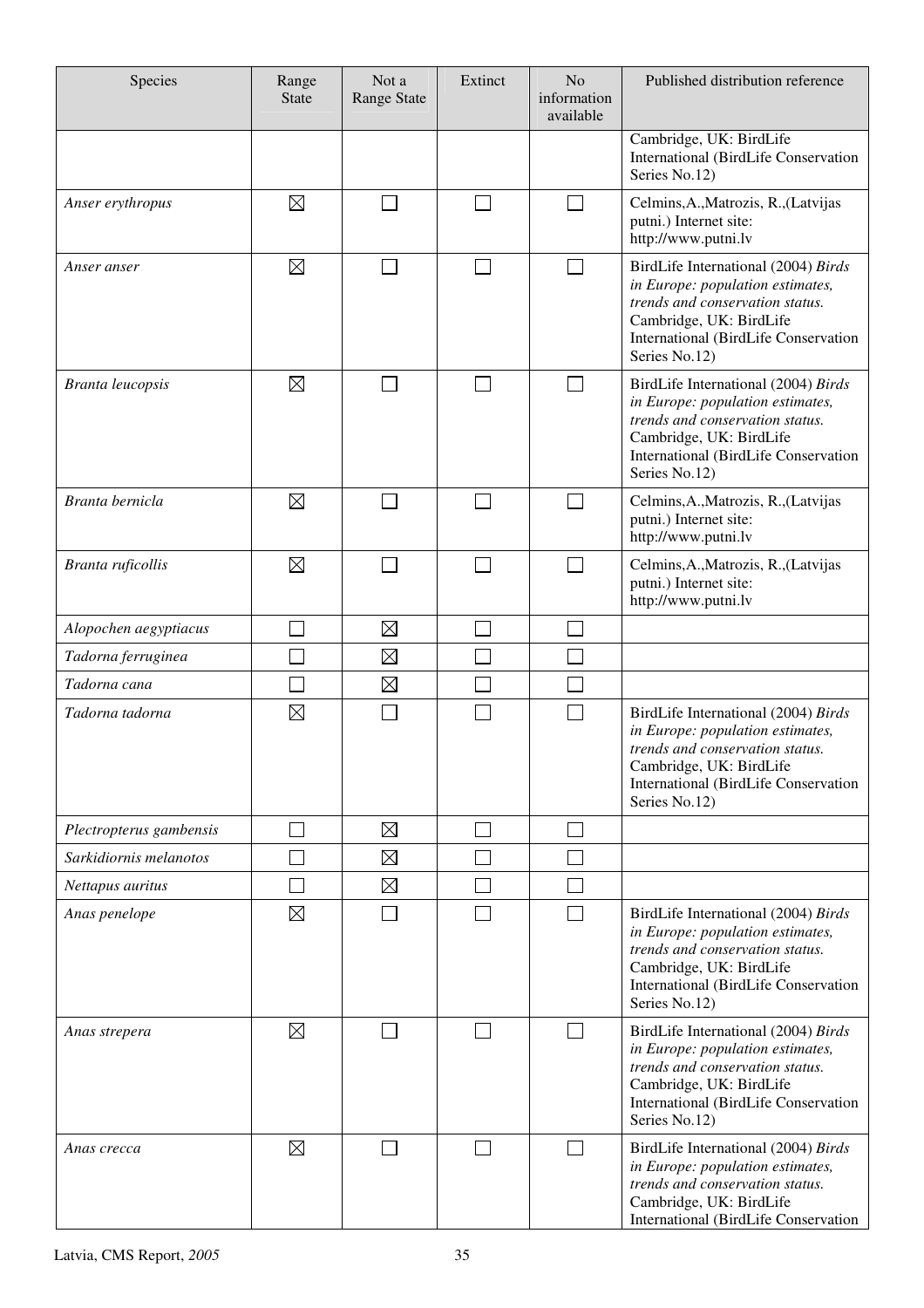| Species                               | Range<br><b>State</b> | Not a<br>Range State | Extinct | N <sub>o</sub><br>information<br>available | Published distribution reference                                                                                                                                                                      |
|---------------------------------------|-----------------------|----------------------|---------|--------------------------------------------|-------------------------------------------------------------------------------------------------------------------------------------------------------------------------------------------------------|
|                                       |                       |                      |         |                                            | Series No.12)                                                                                                                                                                                         |
| Anas capensis                         |                       | $\boxtimes$          |         | $\mathbb{R}^n$                             |                                                                                                                                                                                                       |
| Anas platyrhynchos                    | $\boxtimes$           |                      |         | $\Box$                                     | BirdLife International (2004) Birds<br>in Europe: population estimates,<br>trends and conservation status.<br>Cambridge, UK: BirdLife<br>International (BirdLife Conservation<br>Series No.12)        |
| Anas undulata                         |                       | $\boxtimes$          | ×.      | $\mathbb{R}^n$                             |                                                                                                                                                                                                       |
| Anas acuta                            | $\boxtimes$           |                      |         | $\mathbf{I}$                               | BirdLife International (2004) Birds<br>in Europe: population estimates,<br>trends and conservation status.<br>Cambridge, UK: BirdLife<br><b>International (BirdLife Conservation</b><br>Series No.12) |
| Anas erythrorhyncha                   |                       | $\boxtimes$          |         |                                            |                                                                                                                                                                                                       |
| Anas hottentota                       |                       | $\boxtimes$          |         |                                            |                                                                                                                                                                                                       |
| Anas querquedula                      | $\boxtimes$           |                      |         | Ξ                                          | BirdLife International (2004) Birds<br>in Europe: population estimates,<br>trends and conservation status.<br>Cambridge, UK: BirdLife<br>International (BirdLife Conservation<br>Series No.12)        |
| Anas clypeata                         | $\boxtimes$           |                      |         |                                            | BirdLife International (2004) Birds<br>in Europe: population estimates,<br>trends and conservation status.<br>Cambridge, UK: BirdLife<br>International (BirdLife Conservation<br>Series No.12)        |
| <i>Marmaronetta</i><br>angustirostris |                       | $\boxtimes$          |         |                                            |                                                                                                                                                                                                       |
| Netta rufina                          | X                     | $\boxtimes$          |         | $\sim$                                     | Celmins, A., Matrozis, R., (Latvijas<br>putni.) Internet site:<br>http://www.putni.lv                                                                                                                 |
| Netta erythrophthalma                 |                       | $\boxtimes$          |         | $\mathbb{R}^n$                             |                                                                                                                                                                                                       |
| Aythya ferina                         | $\boxtimes$           |                      |         | $\mathcal{L}_{\mathcal{A}}$                | BirdLife International (2004) Birds<br>in Europe: population estimates,<br>trends and conservation status.<br>Cambridge, UK: BirdLife<br>International (BirdLife Conservation<br>Series No.12)        |
| Aythya nyroca                         | $\boxtimes$           |                      |         | $\Box$                                     | BirdLife International (2004) Birds<br>in Europe: population estimates,<br>trends and conservation status.<br>Cambridge, UK: BirdLife<br>International (BirdLife Conservation<br>Series No.12)        |
| Aythya fuligula                       | $\boxtimes$           |                      | $\sim$  | П                                          | BirdLife International (2004) Birds<br>in Europe: population estimates,<br>trends and conservation status.<br>Cambridge, UK: BirdLife<br>International (BirdLife Conservation<br>Series No.12)        |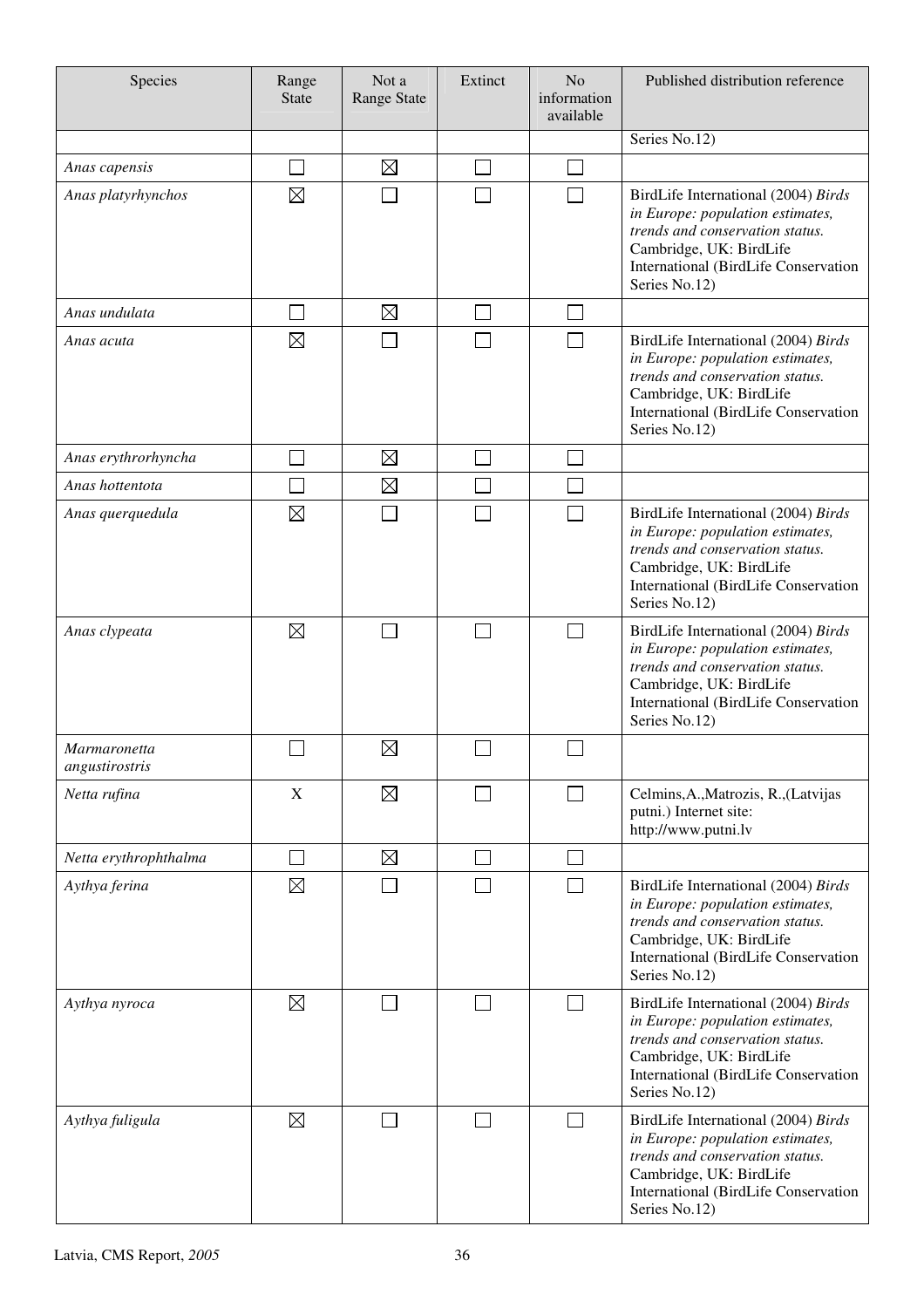| Species               | Range<br><b>State</b> | Not a<br><b>Range State</b> | Extinct        | N <sub>o</sub><br>information<br>available | Published distribution reference                                                                                                                                                               |
|-----------------------|-----------------------|-----------------------------|----------------|--------------------------------------------|------------------------------------------------------------------------------------------------------------------------------------------------------------------------------------------------|
| Aythya marila         | $\boxtimes$           | $\mathcal{L}_{\mathcal{A}}$ | $\blacksquare$ | $\Box$                                     | BirdLife International (2004) Birds<br>in Europe: population estimates,<br>trends and conservation status.<br>Cambridge, UK: BirdLife<br>International (BirdLife Conservation<br>Series No.12) |
| Somateria mollissima  | $\boxtimes$           |                             |                |                                            | BirdLife International (2004) Birds<br>in Europe: population estimates,<br>trends and conservation status.<br>Cambridge, UK: BirdLife<br>International (BirdLife Conservation<br>Series No.12) |
| Somateria spectabilis |                       | $\boxtimes$                 | $\sim$         | $\sim$                                     |                                                                                                                                                                                                |
| Polysticta stelleri   | $\boxtimes$           |                             |                | $\mathcal{L}_{\mathcal{A}}$                | BirdLife International (2004) Birds<br>in Europe: population estimates,<br>trends and conservation status.<br>Cambridge, UK: BirdLife<br>International (BirdLife Conservation<br>Series No.12) |
| Clangula hyemalis     | $\boxtimes$           |                             |                | $\sim$                                     | BirdLife International (2004) Birds<br>in Europe: population estimates,<br>trends and conservation status.<br>Cambridge, UK: BirdLife<br>International (BirdLife Conservation<br>Series No.12) |
| Melanitta nigra       | $\boxtimes$           |                             |                | $\mathcal{L}_{\mathcal{A}}$                | BirdLife International (2004) Birds<br>in Europe: population estimates,<br>trends and conservation status.<br>Cambridge, UK: BirdLife<br>International (BirdLife Conservation<br>Series No.12) |
| Melanitta fusca       | $\boxtimes$           |                             |                |                                            | BirdLife International (2004) Birds<br>in Europe: population estimates,<br>trends and conservation status.<br>Cambridge, UK: BirdLife<br>International (BirdLife Conservation<br>Series No.12) |
| Bucephala clangula    | $\boxtimes$           |                             |                | $\Box$                                     | BirdLife International (2004) Birds<br>in Europe: population estimates,<br>trends and conservation status.<br>Cambridge, UK: BirdLife<br>International (BirdLife Conservation<br>Series No.12) |
| Mergellus albellus    | $\boxtimes$           |                             |                | $\Box$                                     | BirdLife International (2004) Birds<br>in Europe: population estimates,<br>trends and conservation status.<br>Cambridge, UK: BirdLife<br>International (BirdLife Conservation<br>Series No.12) |
| Mergus serrator       | $\boxtimes$           |                             |                | $\sim$                                     | BirdLife International (2004) Birds<br>in Europe: population estimates,<br>trends and conservation status.<br>Cambridge, UK: BirdLife<br>International (BirdLife Conservation<br>Series No.12) |
| Mergus merganser      | $\boxtimes$           |                             |                |                                            | BirdLife International (2004) Birds                                                                                                                                                            |

*in Europe: population estimates,*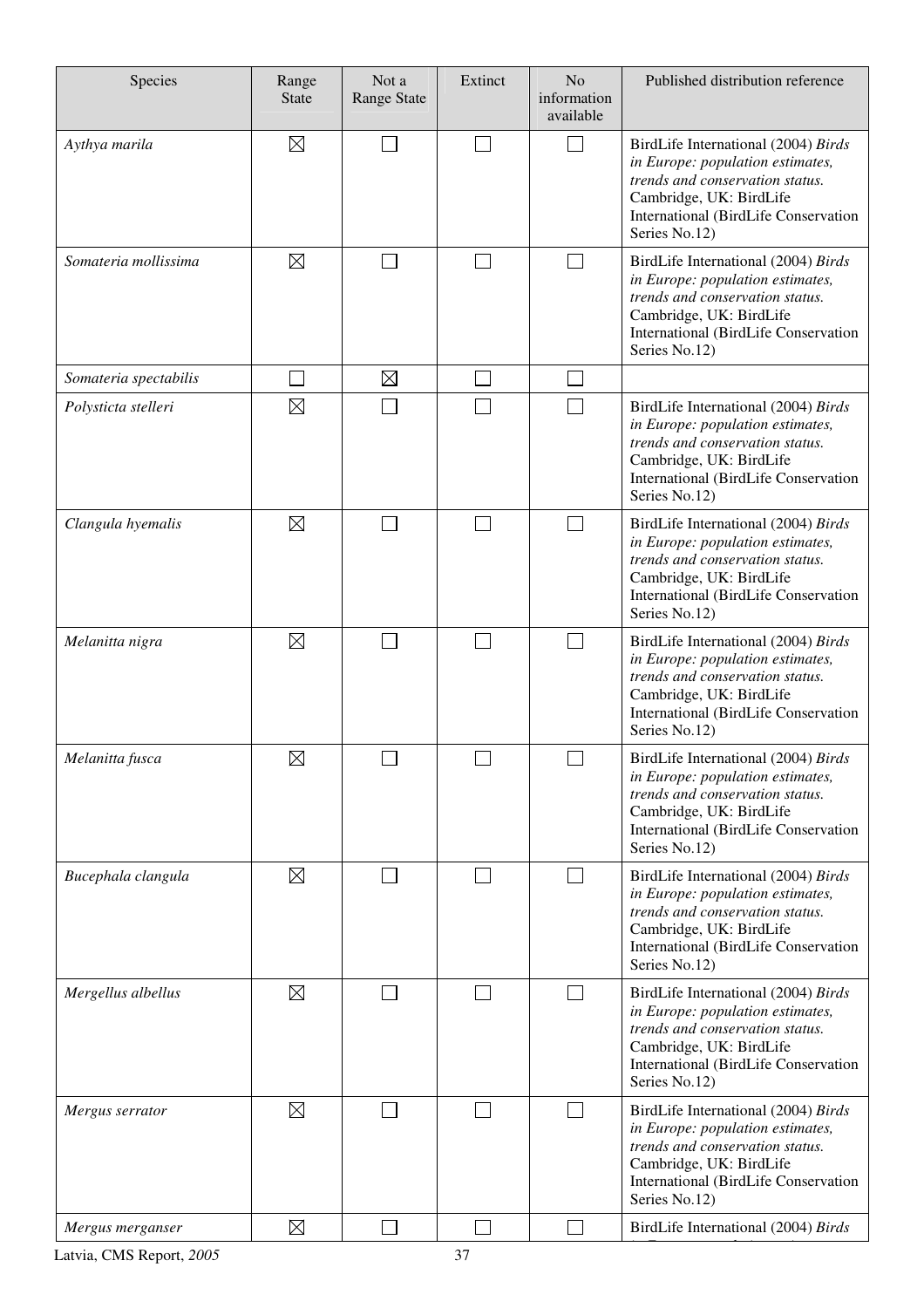| Species                                                                | Range<br><b>State</b> | Not a<br>Range State | Extinct                  | N <sub>o</sub><br>information<br>available | Published distribution reference                                                                                                                                                               |
|------------------------------------------------------------------------|-----------------------|----------------------|--------------------------|--------------------------------------------|------------------------------------------------------------------------------------------------------------------------------------------------------------------------------------------------|
|                                                                        |                       |                      |                          |                                            | in Europe: population estimates,<br>trends and conservation status.<br>Cambridge, UK: BirdLife<br>International (BirdLife Conservation<br>Series No.12)                                        |
|                                                                        |                       |                      | <b>FALCONIFORMES</b>     |                                            |                                                                                                                                                                                                |
| <b>Pandion haliaetus</b>                                               | $\boxtimes$           |                      |                          | $\mathcal{L}_{\mathcal{A}}$                | BirdLife International (2004) Birds<br>in Europe: population estimates,<br>trends and conservation status.<br>Cambridge, UK: BirdLife<br>International (BirdLife Conservation<br>Series No.12) |
|                                                                        |                       |                      | <b>GALLIFORMES</b>       |                                            |                                                                                                                                                                                                |
| Coturnix coturnix coturnix                                             | $\boxtimes$           |                      |                          | $\sim$                                     | BirdLife International (2004) Birds<br>in Europe: population estimates,<br>trends and conservation status.<br>Cambridge, UK: BirdLife<br>International (BirdLife Conservation<br>Series No.12) |
|                                                                        |                       |                      | <b>SPHENISCIFORMES</b>   |                                            |                                                                                                                                                                                                |
| Spheniscus demersus                                                    |                       | $\boxtimes$          |                          | $\mathbb{R}^2$                             |                                                                                                                                                                                                |
|                                                                        |                       |                      | <b>PROCELLARIIFORMES</b> |                                            |                                                                                                                                                                                                |
| Diomedea exulans                                                       |                       | $\boxtimes$          |                          |                                            |                                                                                                                                                                                                |
| Diomedea epomophora                                                    |                       | $\boxtimes$          |                          |                                            |                                                                                                                                                                                                |
| Diomedea irrorata                                                      |                       | $\boxtimes$          |                          |                                            |                                                                                                                                                                                                |
| Diomedea nigripes                                                      |                       | $\boxtimes$          |                          |                                            |                                                                                                                                                                                                |
| Diomedea immutabilis                                                   |                       | $\boxtimes$          |                          |                                            |                                                                                                                                                                                                |
| Diomedea melanophris                                                   |                       | $\boxtimes$          |                          |                                            |                                                                                                                                                                                                |
| Diomedea bulleri                                                       |                       | $\boxtimes$          |                          |                                            |                                                                                                                                                                                                |
| Diomedea cauta                                                         |                       | $\boxtimes$          |                          |                                            |                                                                                                                                                                                                |
| Diomedea chlororhynchos                                                |                       | $\boxtimes$          |                          |                                            |                                                                                                                                                                                                |
| Diomedea chrysostoma                                                   |                       | $\boxtimes$          |                          |                                            |                                                                                                                                                                                                |
| Phoebetria fusca                                                       |                       | $\boxtimes$          |                          |                                            |                                                                                                                                                                                                |
| Phoebetria palpebrata                                                  |                       | $\boxtimes$          |                          |                                            |                                                                                                                                                                                                |
| Macronectes giganteus                                                  |                       | $\boxtimes$          |                          |                                            |                                                                                                                                                                                                |
| Macronectes halli                                                      |                       | $\boxtimes$          |                          |                                            |                                                                                                                                                                                                |
| Procellaria cinerea                                                    |                       | $\boxtimes$          |                          |                                            |                                                                                                                                                                                                |
| Procellaria aequinoctialis                                             |                       | $\boxtimes$          |                          |                                            |                                                                                                                                                                                                |
| Procellaria aequinoctialis<br>conspicillata                            |                       | $\boxtimes$          |                          |                                            |                                                                                                                                                                                                |
| Procellaria parkinsoni                                                 |                       | $\boxtimes$          |                          |                                            |                                                                                                                                                                                                |
| Procellaria westlandica                                                |                       | $\boxtimes$          |                          |                                            |                                                                                                                                                                                                |
|                                                                        |                       |                      | <b>GRUIFORMES</b>        |                                            |                                                                                                                                                                                                |
| Porzana porzana<br>(populations breeding in the<br>Western Palearctic) | $\boxtimes$           |                      |                          |                                            | BirdLife International (2004) Birds<br>in Europe: population estimates,<br>trends and conservation status.<br>$1 + 1$ THE BL H $\le$                                                           |
| $\sim$ $\sim$                                                          |                       |                      |                          |                                            |                                                                                                                                                                                                |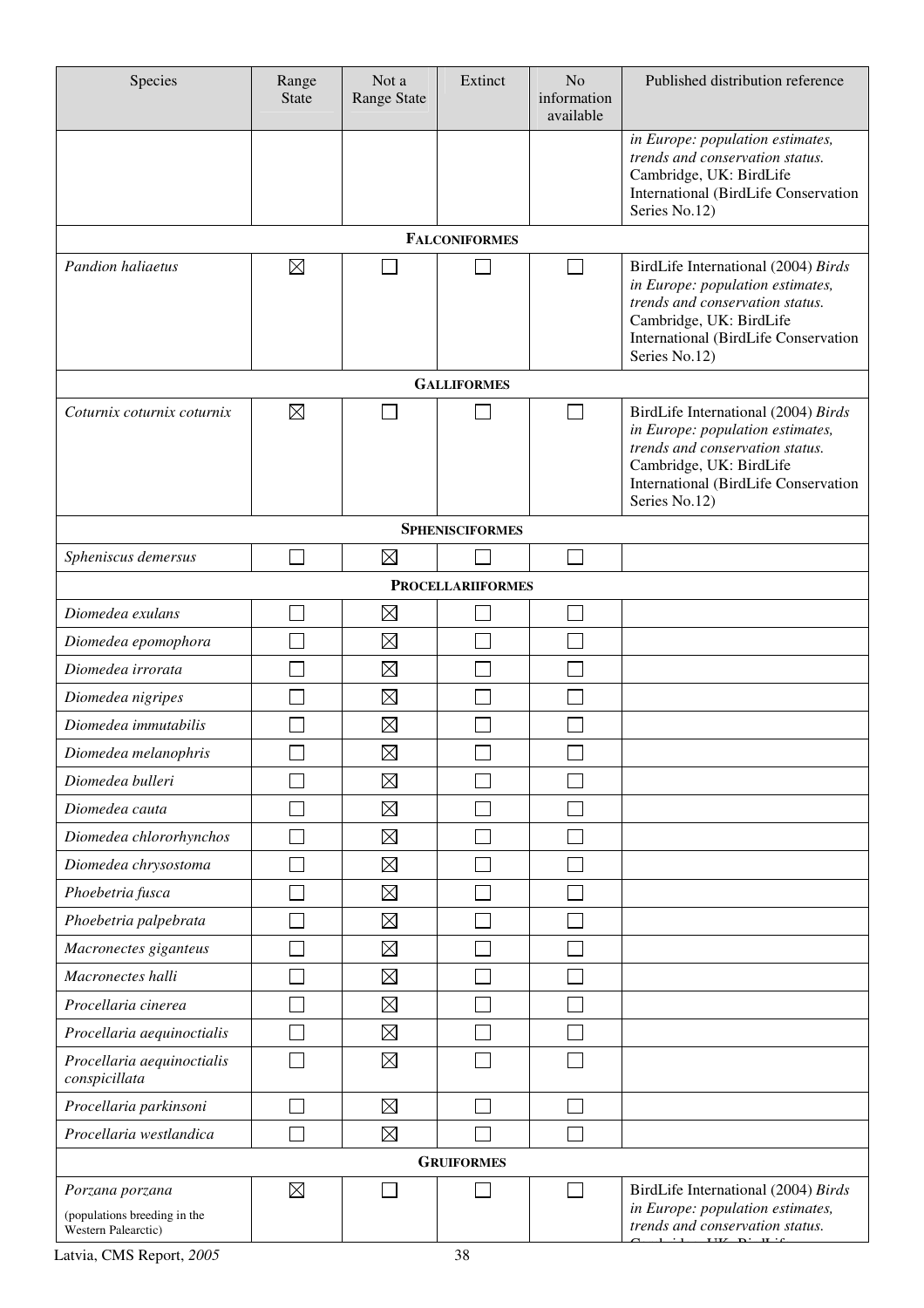| Species                                      | Range<br><b>State</b>       | Not a<br>Range State | Extinct                     | N <sub>o</sub><br>information<br>available | Published distribution reference                                                                                                                                                               |
|----------------------------------------------|-----------------------------|----------------------|-----------------------------|--------------------------------------------|------------------------------------------------------------------------------------------------------------------------------------------------------------------------------------------------|
|                                              |                             |                      |                             |                                            | Cambridge, UK: BirdLife<br>International (BirdLife Conservation<br>Series No.12)                                                                                                               |
| Porzana parva parva                          | $\boxtimes$                 |                      | $\mathcal{L}_{\mathcal{A}}$ | $\Box$                                     | BirdLife International (2004) Birds<br>in Europe: population estimates,<br>trends and conservation status.<br>Cambridge, UK: BirdLife<br>International (BirdLife Conservation<br>Series No.12) |
| Porzana pusilla intermedia                   |                             | $\boxtimes$          |                             |                                            |                                                                                                                                                                                                |
| Fulica atra atra                             |                             | $\boxtimes$          |                             |                                            |                                                                                                                                                                                                |
| (Mediterranean and Black Sea<br>populations) |                             |                      |                             |                                            |                                                                                                                                                                                                |
| Aenigmatolimnas<br>marginalis                | $\mathcal{L}_{\mathcal{A}}$ | $\boxtimes$          |                             |                                            |                                                                                                                                                                                                |
| Sarothrura boehmi                            |                             | $\boxtimes$          |                             |                                            |                                                                                                                                                                                                |
| Sarothrura ayresi                            |                             | $\boxtimes$          |                             |                                            |                                                                                                                                                                                                |
| Crex crex                                    | $\boxtimes$                 |                      |                             | $\mathcal{L}_{\mathcal{A}}$                | BirdLife International (2004) Birds<br>in Europe: population estimates,<br>trends and conservation status.<br>Cambridge, UK: BirdLife<br>International (BirdLife Conservation<br>Series No.12) |
| Grus leucogeranus                            |                             | $\boxtimes$          |                             |                                            |                                                                                                                                                                                                |
| Grus virgo (Syn.<br>Anthropoides virgo)      |                             | $\boxtimes$          |                             |                                            |                                                                                                                                                                                                |
| Grus paradisea                               |                             | $\boxtimes$          |                             |                                            |                                                                                                                                                                                                |
| Grus carunculatus                            |                             | $\boxtimes$          |                             |                                            |                                                                                                                                                                                                |
| Grus grus                                    | $\boxtimes$                 | П                    | П                           | $\Box$                                     | BirdLife International (2004) Birds<br>in Europe: population estimates,<br>trends and conservation status.<br>Cambridge, UK: BirdLife<br>International (BirdLife Conservation<br>Series No.12) |
| Chlamydotis undulata                         |                             | $\boxtimes$          |                             |                                            |                                                                                                                                                                                                |
| (only Asian populations)                     |                             |                      |                             |                                            |                                                                                                                                                                                                |
| Otis tarda                                   |                             | $\boxtimes$          |                             |                                            |                                                                                                                                                                                                |
|                                              |                             |                      | <b>CHARADRIIFORMES</b>      |                                            |                                                                                                                                                                                                |
| Himantopus himantopus                        |                             | $\boxtimes$          |                             |                                            |                                                                                                                                                                                                |
| Recurvirostra avosetta                       |                             | $\boxtimes$          |                             |                                            |                                                                                                                                                                                                |
| Dromas ardeola                               |                             | $\boxtimes$          |                             |                                            |                                                                                                                                                                                                |
| <b>Burhinus oedicnemus</b>                   |                             | $\boxtimes$          |                             |                                            |                                                                                                                                                                                                |
| Glareola pratincola                          |                             | $\boxtimes$          |                             |                                            |                                                                                                                                                                                                |
| Glareola nordmanni                           |                             | $\boxtimes$          |                             |                                            |                                                                                                                                                                                                |
| Pluvialis apricaria                          | $\boxtimes$                 |                      |                             |                                            | BirdLife International (2004) Birds<br>in Europe: population estimates,<br>trends and conservation status.<br>Cambridge, UK: BirdLife<br>International (BirdLife Conservation                  |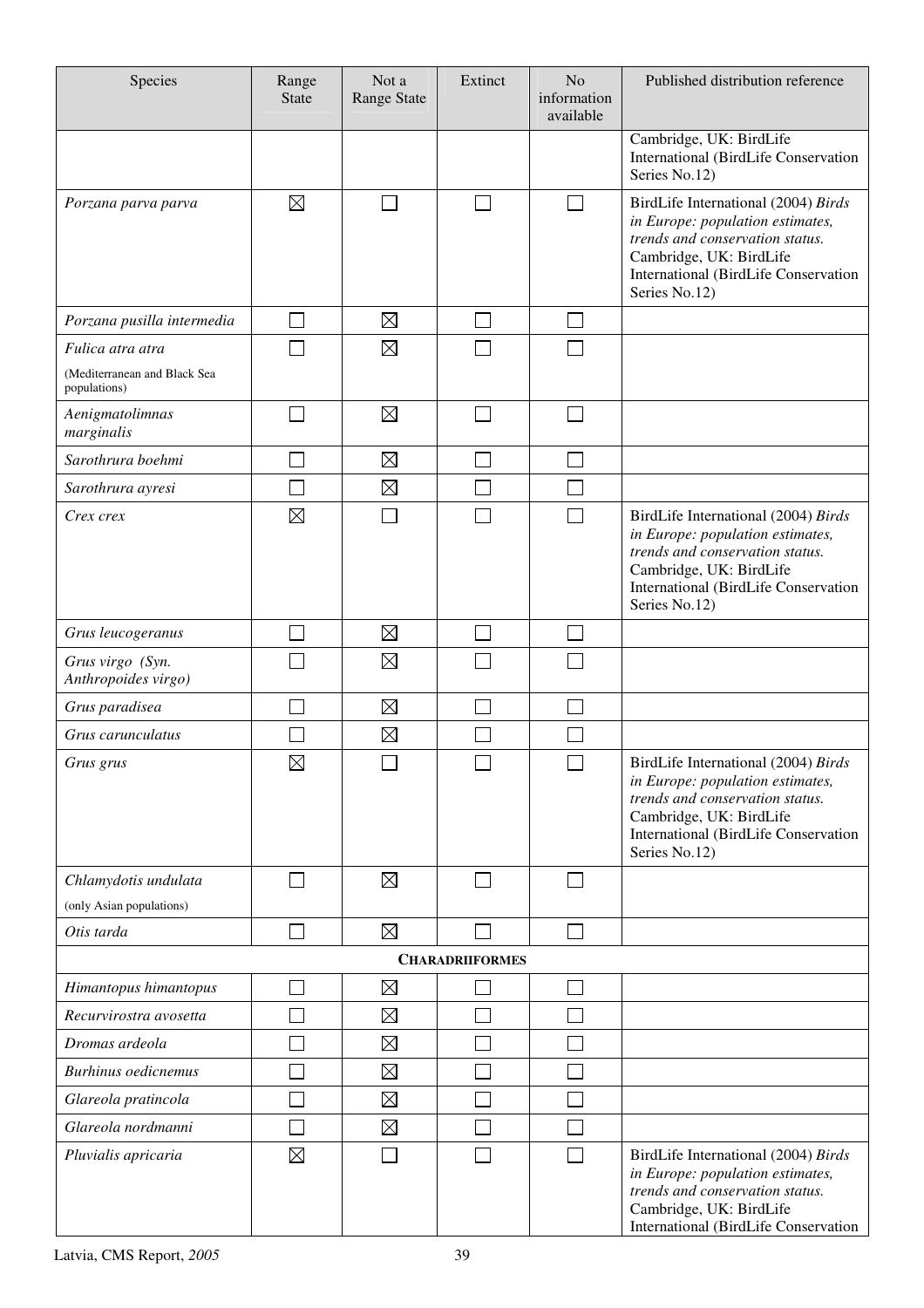| Species                                        | Range<br><b>State</b>       | Not a<br>Range State | Extinct | N <sub>o</sub><br>information<br>available | Published distribution reference                                                                                                                                                               |
|------------------------------------------------|-----------------------------|----------------------|---------|--------------------------------------------|------------------------------------------------------------------------------------------------------------------------------------------------------------------------------------------------|
|                                                |                             |                      |         |                                            | Series No.12)                                                                                                                                                                                  |
| Pluvialis squatarola                           | П                           | $\boxtimes$          |         |                                            |                                                                                                                                                                                                |
| Charadrius hiaticula                           | $\boxtimes$                 |                      |         |                                            | BirdLife International (2004) Birds<br>in Europe: population estimates,<br>trends and conservation status.<br>Cambridge, UK: BirdLife<br>International (BirdLife Conservation<br>Series No.12) |
| Charadrius dubius                              | $\boxtimes$                 |                      | $\sim$  | $\vert \ \ \vert$                          | BirdLife International (2004) Birds<br>in Europe: population estimates,<br>trends and conservation status.<br>Cambridge, UK: BirdLife<br>International (BirdLife Conservation<br>Series No.12) |
| Charadrius pecuarius                           |                             | $\boxtimes$          |         |                                            |                                                                                                                                                                                                |
| Charadrius tricollaris                         |                             | $\boxtimes$          |         |                                            |                                                                                                                                                                                                |
| Charadrius forbesi                             |                             | $\boxtimes$          |         |                                            |                                                                                                                                                                                                |
| Charadrius pallidus                            |                             | $\boxtimes$          |         |                                            |                                                                                                                                                                                                |
| Charadrius alexandrinus                        |                             | $\boxtimes$          |         |                                            |                                                                                                                                                                                                |
| Charadrius marginatus                          |                             | $\boxtimes$          |         |                                            |                                                                                                                                                                                                |
| Charadrius mongulus                            |                             | $\boxtimes$          |         |                                            |                                                                                                                                                                                                |
| Charadrius leschenaultii                       |                             | $\boxtimes$          |         |                                            |                                                                                                                                                                                                |
| Charadrius asiaticus                           |                             | $\boxtimes$          |         |                                            |                                                                                                                                                                                                |
| Eudromias morinellus                           | $\boxtimes$                 |                      |         |                                            | Celmins, A., Matrozis, R., (Latvijas<br>putni.) Internet site:<br>http://www.putni.lv                                                                                                          |
| Vanellus vanellus                              | $\boxtimes$                 |                      |         |                                            | BirdLife International (2004) Birds<br>in Europe: population estimates,<br>trends and conservation status.<br>Cambridge, UK: BirdLife<br>International (BirdLife Conservation<br>Series No.12) |
| Vanellus spinosus                              | $\mathbb{R}^2$              | $\boxtimes$          | $\sim$  | $\mathcal{L}_{\mathcal{A}}$                |                                                                                                                                                                                                |
| Vanellus albiceps                              |                             | $\boxtimes$          |         |                                            |                                                                                                                                                                                                |
| Vanellus senegallus                            |                             | $\boxtimes$          |         |                                            |                                                                                                                                                                                                |
| Vanellus lugubris                              |                             | $\boxtimes$          |         |                                            |                                                                                                                                                                                                |
| Vanellus melanopterus                          |                             | $\boxtimes$          |         |                                            |                                                                                                                                                                                                |
| Vanellus coronatus                             |                             | $\boxtimes$          |         |                                            |                                                                                                                                                                                                |
| Vanellus superciliosus                         |                             | $\boxtimes$          |         |                                            |                                                                                                                                                                                                |
| Vanellus gregarius (Syn<br>Chettusia gregaria) |                             | $\boxtimes$          |         |                                            |                                                                                                                                                                                                |
| Vanellus leucurus                              | $\mathcal{L}_{\mathcal{A}}$ | $\boxtimes$          | ×.      | $\mathcal{L}_{\mathcal{A}}$                |                                                                                                                                                                                                |
| Gallinago media                                | $\boxtimes$                 |                      |         |                                            | BirdLife International (2004) Birds<br>in Europe: population estimates,<br>trends and conservation status.<br>Cambridge, UK: BirdLife<br>International (BirdLife Conservation<br>Series No.12) |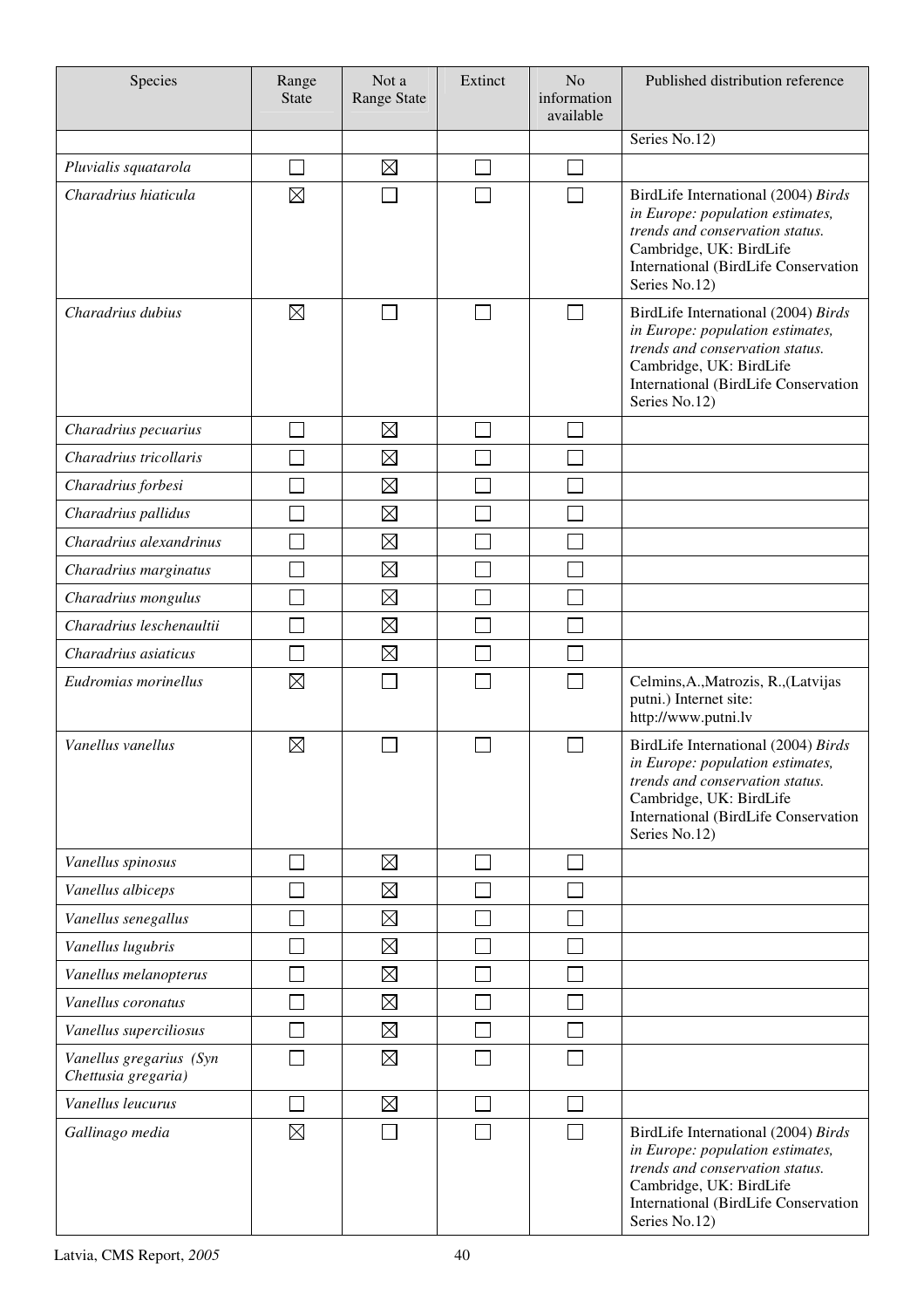| Species               | Range<br><b>State</b> | Not a<br><b>Range State</b> | Extinct                  | N <sub>o</sub><br>information<br>available | Published distribution reference                                                                                                                                                               |
|-----------------------|-----------------------|-----------------------------|--------------------------|--------------------------------------------|------------------------------------------------------------------------------------------------------------------------------------------------------------------------------------------------|
| Gallinago gallinago   | $\boxtimes$           |                             |                          | $\blacksquare$                             | BirdLife International (2004) Birds<br>in Europe: population estimates,<br>trends and conservation status.<br>Cambridge, UK: BirdLife<br>International (BirdLife Conservation<br>Series No.12) |
| Lymnocryptes minimus  | $\boxtimes$           |                             | $\sim$                   | $\sim$                                     | BirdLife International (2004) Birds<br>in Europe: population estimates,<br>trends and conservation status.<br>Cambridge, UK: BirdLife<br>International (BirdLife Conservation<br>Series No.12) |
| Limosa limosa         | $\boxtimes$           |                             |                          |                                            | BirdLife International (2004) Birds<br>in Europe: population estimates,<br>trends and conservation status.<br>Cambridge, UK: BirdLife<br>International (BirdLife Conservation<br>Series No.12) |
| Limosa lapponica      | $\boxtimes$           |                             |                          | $\overline{\phantom{0}}$                   | Celmins, A., Matrozis, R., (Latvijas<br>putni.) Internet site:<br>http://www.putni.lv                                                                                                          |
| Numenius phaeopus     | $\boxtimes$           |                             |                          | ┓                                          | BirdLife International (2004) Birds<br>in Europe: population estimates,<br>trends and conservation status.<br>Cambridge, UK: BirdLife<br>International (BirdLife Conservation<br>Series No.12) |
| Numenius tenuirostris |                       | $\boxtimes$                 |                          |                                            |                                                                                                                                                                                                |
| Numenius arquata      | $\boxtimes$           |                             |                          |                                            | BirdLife International (2004) Birds<br>in Europe: population estimates,<br>trends and conservation status.<br>Cambridge, UK: BirdLife<br>International (BirdLife Conservation<br>Series No.12) |
| Tringa erythropus     | $\boxtimes$           |                             |                          | $\overline{\phantom{0}}$                   | Celmins, A., Matrozis, R., (Latvijas<br>putni.) Internet site:<br>http://www.putni.lv                                                                                                          |
| Tringa totanus        | $\boxtimes$           |                             | $\overline{\phantom{a}}$ | ┓                                          | BirdLife International (2004) Birds<br>in Europe: population estimates,<br>trends and conservation status.<br>Cambridge, UK: BirdLife<br>International (BirdLife Conservation<br>Series No.12) |
| Tringa stagnatilis    | $\boxtimes$           |                             |                          |                                            | BirdLife International (2004) Birds<br>in Europe: population estimates,<br>trends and conservation status.<br>Cambridge, UK: BirdLife<br>International (BirdLife Conservation<br>Series No.12) |
| Tringa nebularia      | $\boxtimes$           |                             |                          | $\overline{\phantom{a}}$                   | BirdLife International (2004) Birds<br>in Europe: population estimates,<br>trends and conservation status.<br>Cambridge, UK: BirdLife<br>International (BirdLife Conservation<br>Series No.12) |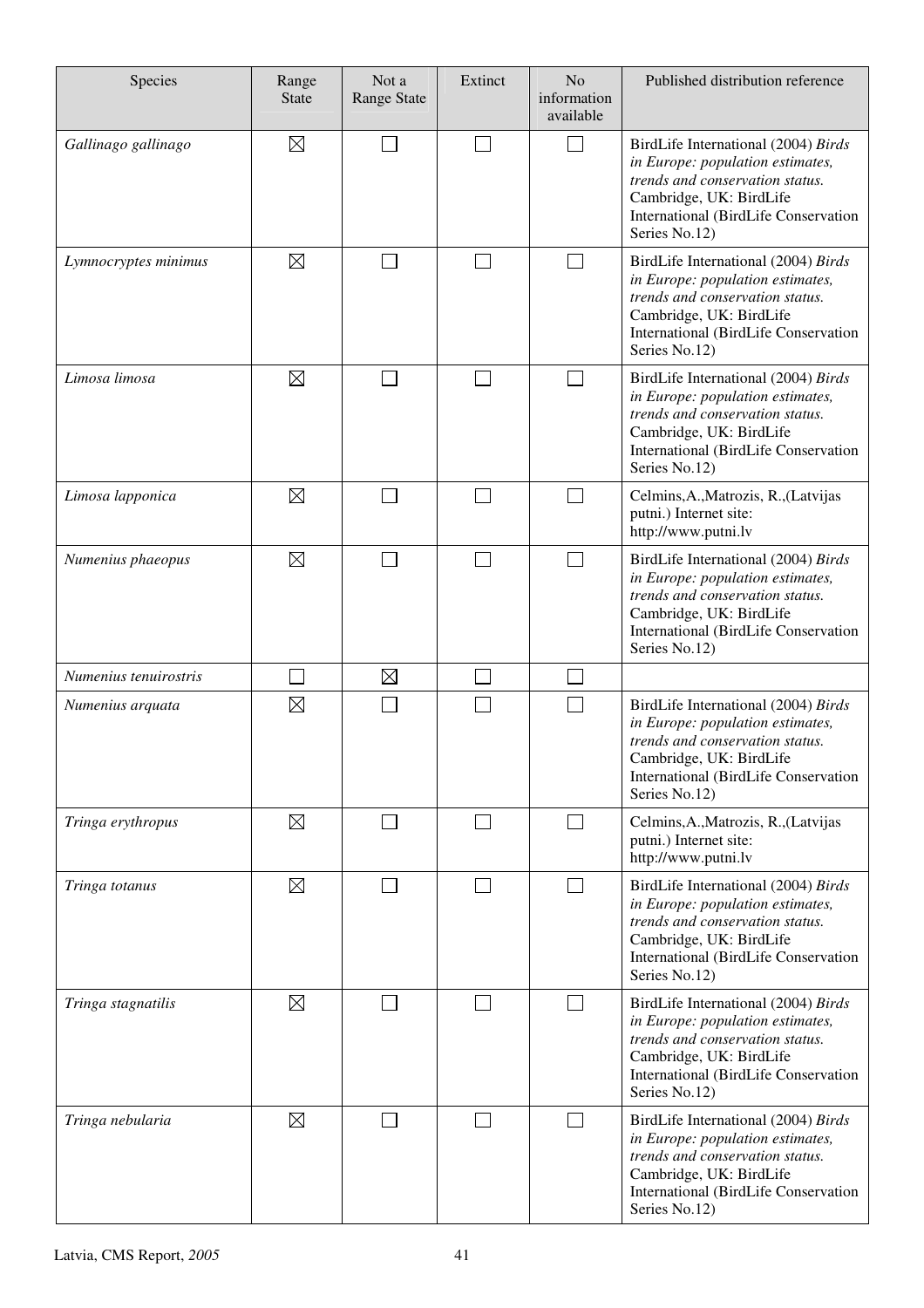| Species               | Range<br><b>State</b> | Not a<br><b>Range State</b> | Extinct | N <sub>o</sub><br>information<br>available | Published distribution reference                                                                                                                                                               |
|-----------------------|-----------------------|-----------------------------|---------|--------------------------------------------|------------------------------------------------------------------------------------------------------------------------------------------------------------------------------------------------|
| Tringa ochropus       | $\boxtimes$           |                             |         | $\mathcal{L}_{\mathcal{A}}$                | BirdLife International (2004) Birds<br>in Europe: population estimates,<br>trends and conservation status.<br>Cambridge, UK: BirdLife<br>International (BirdLife Conservation<br>Series No.12) |
| Tringa glareola       | $\boxtimes$           |                             |         | $\mathcal{L}_{\mathcal{A}}$                | BirdLife International (2004) Birds<br>in Europe: population estimates,<br>trends and conservation status.<br>Cambridge, UK: BirdLife<br>International (BirdLife Conservation<br>Series No.12) |
| Tringa cinerea        | $\boxtimes$           |                             |         |                                            | Celmins, A., Matrozis, R., (Latvijas<br>putni.) Internet site:<br>http://www.putni.lv                                                                                                          |
| Tringa hypoleucos     | $\boxtimes$           |                             |         | $\sim$                                     | Celmins, A., Matrozis, R., (Latvijas<br>putni.) Internet site:<br>http://www.putni.lv                                                                                                          |
| Arenaria interpres    | $\boxtimes$           |                             |         | $\sim$                                     | BirdLife International (2004) Birds<br>in Europe: population estimates,<br>trends and conservation status.<br>Cambridge, UK: BirdLife<br>International (BirdLife Conservation<br>Series No.12) |
| Calidris tenuirostris |                       | $\boxtimes$                 |         |                                            |                                                                                                                                                                                                |
| Calidris canutus      | $\boxtimes$           |                             |         |                                            | Celmins, A., Matrozis, R., (Latvijas<br>putni.) Internet site:<br>http://www.putni.lv                                                                                                          |
| Calidris alba         | $\boxtimes$           |                             |         |                                            | Celmins, A., Matrozis, R., (Latvijas<br>putni.) Internet site:<br>http://www.putni.lv                                                                                                          |
| Calidris minuta       | $\boxtimes$           |                             |         | $\mathcal{L}$                              | Celmins, A., Matrozis, R., (Latvijas<br>putni.) Internet site:<br>http://www.putni.lv                                                                                                          |
| Calidris temminckii   | $\boxtimes$           |                             |         | $\mathbb{R}^n$                             | Celmins, A., Matrozis, R., (Latvijas<br>putni.) Internet site:<br>http://www.putni.lv                                                                                                          |
| Calidris maritima     | $\boxtimes$           |                             |         | $\sim$                                     | Celmins, A., Matrozis, R., (Latvijas<br>putni.) Internet site:<br>http://www.putni.lv                                                                                                          |
| Calidris alpina       | $\boxtimes$           |                             |         | $\Box$                                     | BirdLife International (2004) Birds<br>in Europe: population estimates,<br>trends and conservation status.<br>Cambridge, UK: BirdLife<br>International (BirdLife Conservation<br>Series No.12) |
| Calidris ferruginea   | $\boxtimes$           |                             |         | $\mathcal{L}$                              | Celmins, A., Matrozis, R., (Latvijas<br>putni.) Internet site:<br>http://www.putni.lv                                                                                                          |
| Limicola falcinellus  | $\boxtimes$           |                             |         | $\mathcal{L}$                              | Celmins, A., Matrozis, R., (Latvijas<br>putni.) Internet site:<br>http://www.putni.lv                                                                                                          |
| Philomachus pugnax    | $\boxtimes$           | L                           |         | $\mathbb{R}^n$                             | BirdLife International (2004) Birds<br>in Europe: population estimates,                                                                                                                        |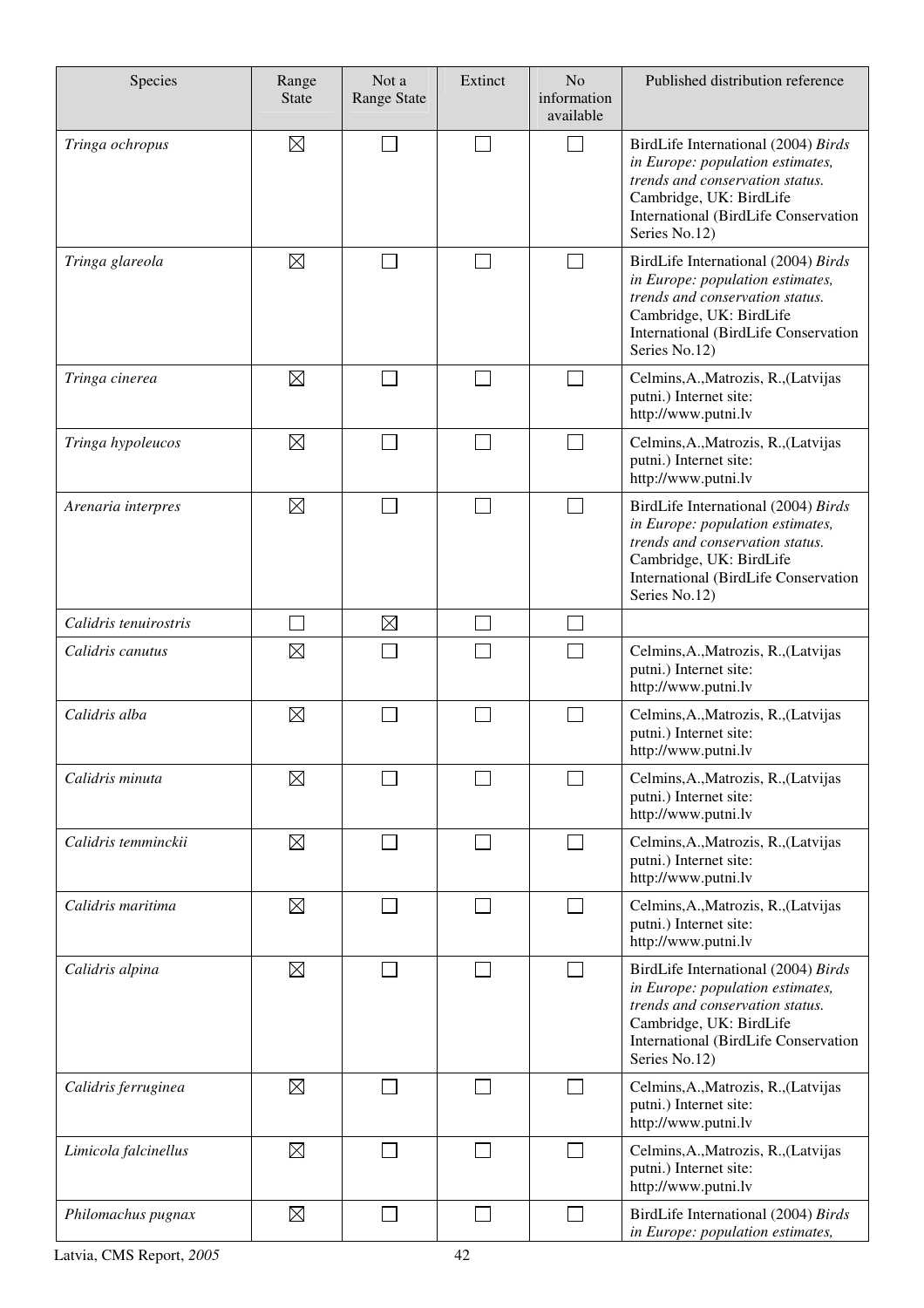| Species                                             | Range<br><b>State</b> | Not a<br><b>Range State</b> | Extinct | N <sub>o</sub><br>information<br>available | Published distribution reference                                                                                                      |
|-----------------------------------------------------|-----------------------|-----------------------------|---------|--------------------------------------------|---------------------------------------------------------------------------------------------------------------------------------------|
|                                                     |                       |                             |         |                                            | trends and conservation status.<br>Cambridge, UK: BirdLife<br>International (BirdLife Conservation<br>Series No.12)                   |
| Phalaropus lobatus                                  | $\boxtimes$           |                             |         | $\sim$                                     | Celmins, A., Matrozis, R., (Latvijas<br>putni.) Internet site:<br>http://www.putni.lv                                                 |
| Phalaropus fulicaria                                | $\boxtimes$           |                             |         | $\mathcal{L}$                              | Celmins, A., Matrozis, R., (Latvijas<br>putni.) Internet site:<br>http://www.putni.lv                                                 |
| Larus hemprichii                                    |                       | $\boxtimes$                 |         |                                            |                                                                                                                                       |
| Larus leucophthalmus                                |                       | $\boxtimes$                 |         |                                            |                                                                                                                                       |
| Larus ichthyaetus                                   |                       | $\boxtimes$                 |         |                                            |                                                                                                                                       |
| (West Eurasian and African<br>population)           |                       |                             |         |                                            |                                                                                                                                       |
| Larus melanocephalus                                |                       | $\boxtimes$                 |         |                                            |                                                                                                                                       |
| Larus genei                                         |                       | $\boxtimes$                 |         |                                            |                                                                                                                                       |
| Larus audouinii                                     |                       | $\boxtimes$                 |         |                                            |                                                                                                                                       |
| Larus armenicus                                     |                       | $\boxtimes$                 |         |                                            |                                                                                                                                       |
| Sterna nilotica nilotica                            |                       | $\boxtimes$                 |         |                                            |                                                                                                                                       |
| (West Eurasian and African<br>populations)          |                       |                             |         |                                            |                                                                                                                                       |
| Sterna caspia                                       | $\boxtimes$           |                             |         | $\mathcal{L}_{\mathcal{A}}$                | Celmins, A., Matrozis, R., (Latvijas                                                                                                  |
| (West Eurasian and African<br>populations)          |                       |                             |         |                                            | putni.) Internet site:<br>http://www.putni.lv                                                                                         |
| Sterna maxima albidorsalis                          |                       | $\boxtimes$                 |         |                                            |                                                                                                                                       |
| Sterna bergii                                       |                       | $\boxtimes$                 |         |                                            |                                                                                                                                       |
| (African and Southwest Asian<br>populations)        |                       |                             |         |                                            |                                                                                                                                       |
| Sterna bengalensis                                  |                       | $\boxtimes$                 |         | $\sim$                                     |                                                                                                                                       |
| (African and Southwest Asian<br>populations)        |                       |                             |         |                                            |                                                                                                                                       |
| Sterna sandvicensis<br>sandvicensis                 | $\boxtimes$           |                             |         | $\mathcal{L}$                              | Celmins, A., Matrozis, R., (Latvijas<br>putni.) Internet site:<br>http://www.putni.lv                                                 |
| Sterna dougallii                                    |                       | $\boxtimes$                 |         | $\mathcal{L}_{\mathcal{A}}$                |                                                                                                                                       |
| (Atlantic population)                               |                       |                             |         |                                            |                                                                                                                                       |
| Sterna hirundo hirundo                              | $\boxtimes$           |                             |         |                                            | BirdLife International (2004) Birds<br>in Europe: population estimates,                                                               |
| (populations breeding in the<br>Western Palearctic) |                       |                             |         |                                            | trends and conservation status.<br>Cambridge, UK: BirdLife<br>International (BirdLife Conservation<br>Series No.12)                   |
| Sterna paradisaea                                   | $\boxtimes$           |                             |         | $\mathcal{L}_{\mathcal{A}}$                | Celmins, A., Matrozis, R., (Latvijas<br>putni.) Internet site:                                                                        |
| (Atlantic populations)                              |                       |                             |         |                                            | http://www.putni.lv                                                                                                                   |
| Sterna albifrons                                    | $\boxtimes$           |                             |         | $\mathcal{L}$                              | BirdLife International (2004) Birds<br>in Europe: population estimates,<br>trends and conservation status.<br>Cambridge, UK: BirdLife |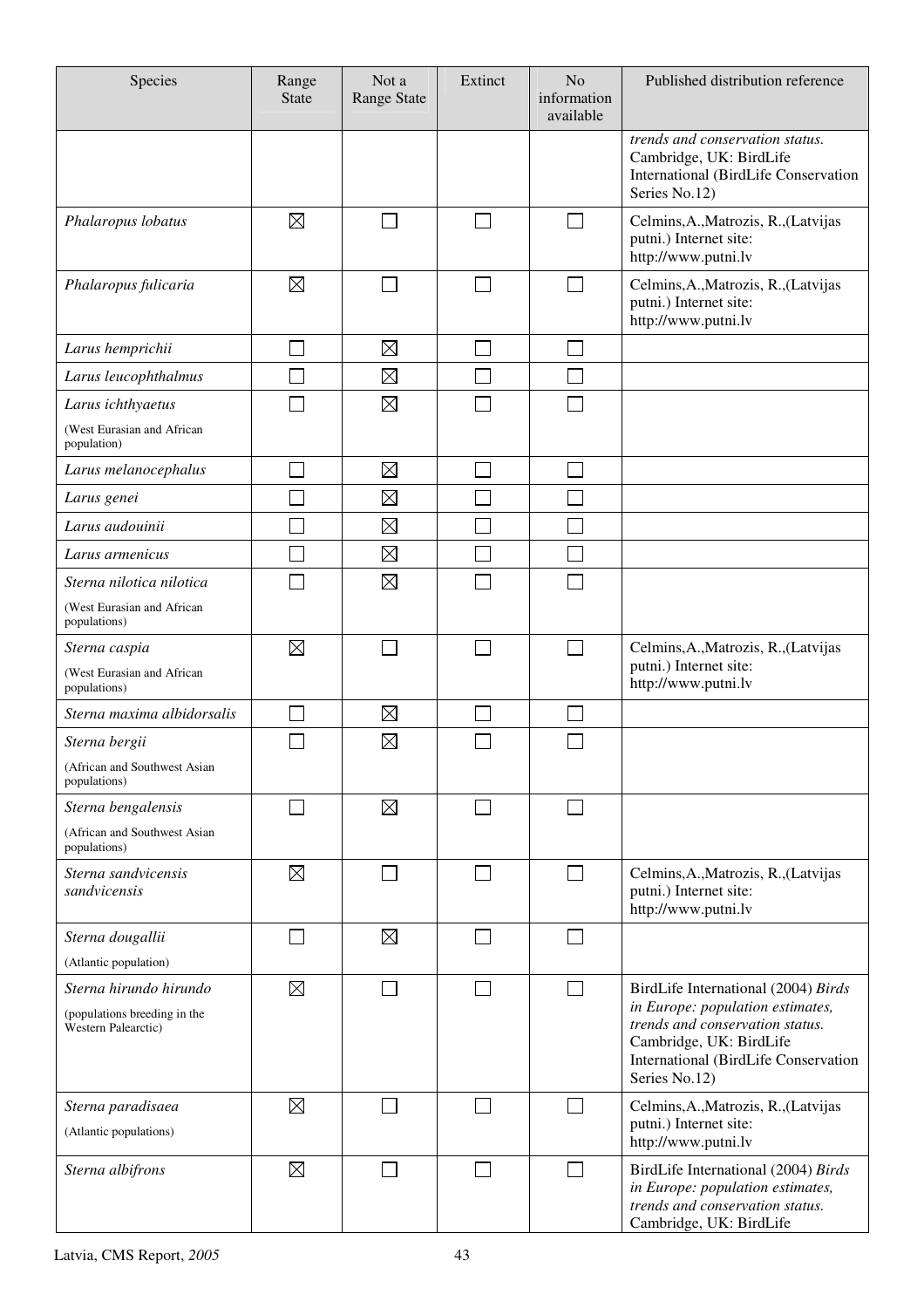| Species                                                             | Range<br><b>State</b> | Not a<br>Range State | Extinct              | N <sub>o</sub><br>information<br>available | Published distribution reference                                                                                                                                                                      |
|---------------------------------------------------------------------|-----------------------|----------------------|----------------------|--------------------------------------------|-------------------------------------------------------------------------------------------------------------------------------------------------------------------------------------------------------|
|                                                                     |                       |                      |                      |                                            | International (BirdLife Conservation<br>Series No.12)                                                                                                                                                 |
| Sterna saundersi                                                    |                       | $\boxtimes$          |                      |                                            |                                                                                                                                                                                                       |
| Sterna balaenarum                                                   |                       | $\boxtimes$          |                      |                                            |                                                                                                                                                                                                       |
| Sterna repressa                                                     |                       | $\boxtimes$          |                      |                                            |                                                                                                                                                                                                       |
| Chlidonias niger niger                                              | $\boxtimes$           |                      |                      |                                            | BirdLife International (2004) Birds<br>in Europe: population estimates,<br>trends and conservation status.<br>Cambridge, UK: BirdLife<br>International (BirdLife Conservation<br>Series No.12)        |
| Chlidonias leucopterus<br>(West Eurasian and African<br>population) | $\boxtimes$           |                      | e i                  |                                            | BirdLife International (2004) Birds<br>in Europe: population estimates,<br>trends and conservation status.<br>Cambridge, UK: BirdLife<br><b>International (BirdLife Conservation</b><br>Series No.12) |
|                                                                     |                       |                      | <b>COLUMBIFORMES</b> |                                            |                                                                                                                                                                                                       |
| Streptopelia turtur turtur                                          | $\boxtimes$           |                      |                      |                                            | BirdLife International (2004) Birds<br>in Europe: population estimates,<br>trends and conservation status.<br>Cambridge, UK: BirdLife<br>International (BirdLife Conservation<br>Series No.12)        |
|                                                                     |                       |                      | <b>CORACIIFORMES</b> |                                            |                                                                                                                                                                                                       |
| Merops apiaster                                                     |                       | $\boxtimes$          |                      |                                            |                                                                                                                                                                                                       |
| Coracias garrulus                                                   | $\boxtimes$           |                      |                      |                                            | BirdLife International (2004) Birds<br>in Europe: population estimates,<br>trends and conservation status.<br>Cambridge, UK: BirdLife<br>International (BirdLife Conservation<br>Series No.12)        |
| <b>PSITTACIFORMES</b>                                               |                       |                      |                      |                                            |                                                                                                                                                                                                       |
| Amazona tucumana                                                    |                       | $\boxtimes$          |                      |                                            |                                                                                                                                                                                                       |
|                                                                     |                       |                      | <b>PASSERIFORMES</b> |                                            |                                                                                                                                                                                                       |
| Hirundo atrocaerulea                                                |                       | $\boxtimes$          |                      |                                            |                                                                                                                                                                                                       |
| Pseudocolopteryx<br>dinellianus                                     |                       | $\boxtimes$          |                      |                                            |                                                                                                                                                                                                       |
| Polystictus pectoralis<br>pectoralis                                |                       | $\boxtimes$          |                      |                                            |                                                                                                                                                                                                       |
| Sporophila ruficollis                                               |                       | $\boxtimes$          |                      |                                            |                                                                                                                                                                                                       |
| Acrocephalus paludicola                                             | $\boxtimes$           |                      |                      |                                            | BirdLife International (2004) Birds<br>in Europe: population estimates,<br>trends and conservation status.<br>Cambridge, UK: BirdLife<br>International (BirdLife Conservation<br>Series No.12)        |
|                                                                     | <b>TESTUDINATA</b>    |                      |                      |                                            |                                                                                                                                                                                                       |
| Chelonia depressa                                                   |                       | $\boxtimes$          |                      |                                            |                                                                                                                                                                                                       |
| Chelonia mydas                                                      |                       | $\boxtimes$          |                      |                                            |                                                                                                                                                                                                       |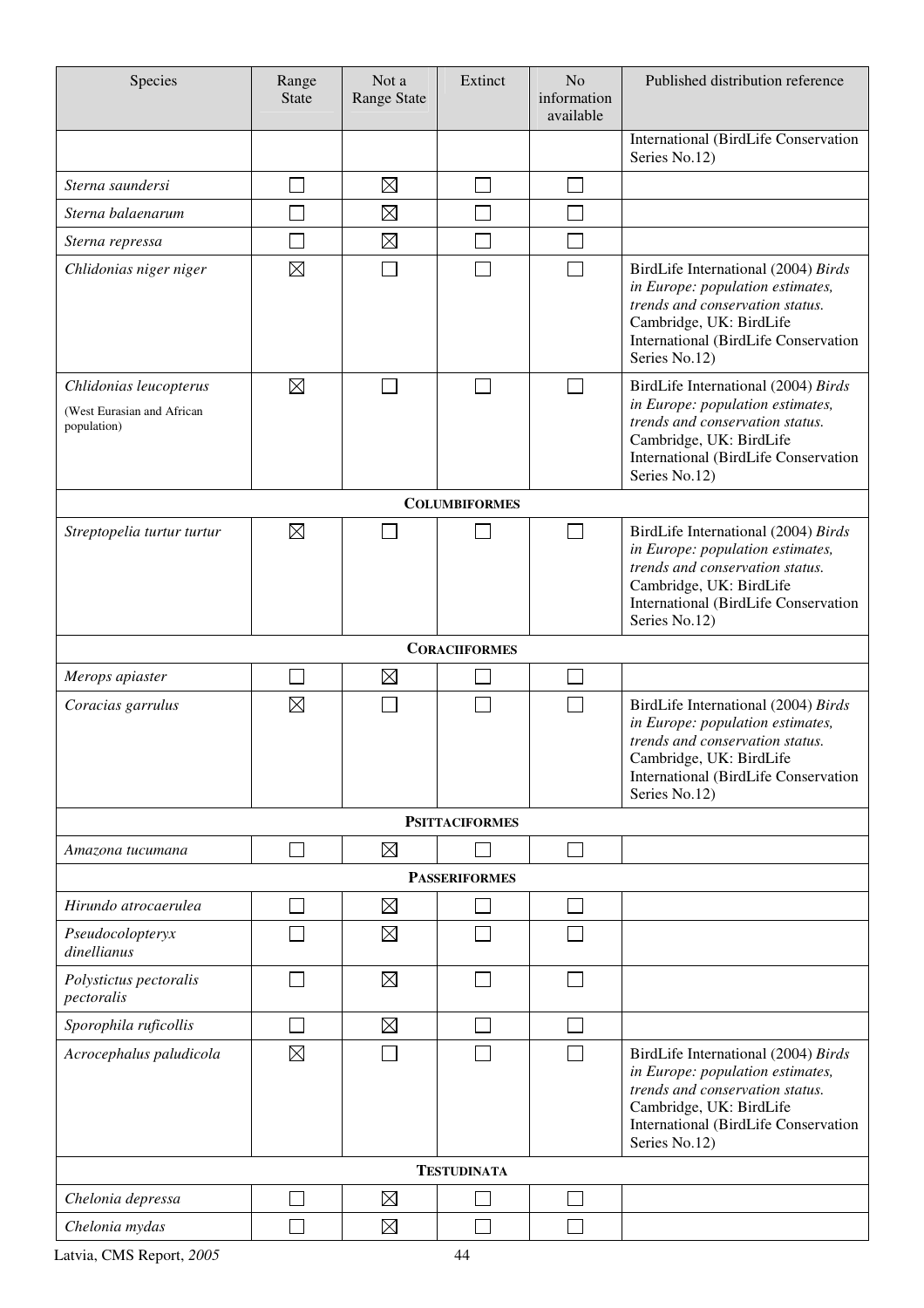| Species                              | Range<br>State              | Not a<br>Range State | Extinct                 | No<br>information<br>available | Published distribution reference |  |
|--------------------------------------|-----------------------------|----------------------|-------------------------|--------------------------------|----------------------------------|--|
| Caretta caretta                      |                             | $\boxtimes$          |                         |                                |                                  |  |
| Eretmochelys imbricata               |                             | $\boxtimes$          |                         |                                |                                  |  |
| Lepidochelys kempii                  |                             | $\boxtimes$          |                         |                                |                                  |  |
| Lepidochelys olivacea                |                             | $\boxtimes$          |                         |                                |                                  |  |
| Dermochelys coriacea                 |                             | $\boxtimes$          |                         |                                |                                  |  |
| Podocnemis expansa                   |                             | $\boxtimes$          |                         |                                |                                  |  |
|                                      |                             |                      | <b>CROCODYLIA</b>       |                                |                                  |  |
| Crocodylus porosus                   |                             | $\boxtimes$          |                         |                                |                                  |  |
|                                      |                             |                      | <b>ACIPENSERIFORMES</b> |                                |                                  |  |
| Huso huso                            |                             | $\boxtimes$          |                         |                                |                                  |  |
| Huso dauricus                        |                             | $\boxtimes$          |                         |                                |                                  |  |
| Acipenser baerii baicalensis         |                             | $\boxtimes$          |                         |                                |                                  |  |
| Acipenser fulvescens                 |                             | $\boxtimes$          |                         |                                |                                  |  |
| Acipenser gueldenstaedtii            |                             | $\boxtimes$          |                         |                                |                                  |  |
| Acipenser medirostris                |                             | $\boxtimes$          |                         |                                |                                  |  |
| Acipenser mikadoi                    |                             | $\boxtimes$          |                         |                                |                                  |  |
| Acipenser naccarii                   |                             | $\boxtimes$          |                         |                                |                                  |  |
| Acipenser nudiventris                |                             | $\boxtimes$          |                         |                                |                                  |  |
| Acipenser persicus                   |                             | $\boxtimes$          |                         |                                |                                  |  |
| Acipenser ruthenus                   |                             | $\boxtimes$          |                         |                                |                                  |  |
| (Danube population)                  |                             |                      |                         |                                |                                  |  |
| Acipenser schrenckii                 |                             | $\boxtimes$          |                         |                                |                                  |  |
| Acipenser sinensis                   |                             | $\boxtimes$          |                         |                                |                                  |  |
| Acipenser stellatus                  |                             | $\boxtimes$          |                         |                                |                                  |  |
| Acipenser sturio                     |                             | $\boxtimes$          |                         |                                |                                  |  |
| Pseudoscaphirhynchus<br>kaufmanni    |                             | $\boxtimes$          |                         |                                |                                  |  |
| Pseudoscaphirhynchus<br>hermanni     | $\mathcal{L}_{\mathcal{A}}$ | $\boxtimes$          | П                       | П                              |                                  |  |
| Pseudoscaphirhynchus<br>fedtschenkoi |                             | $\boxtimes$          |                         |                                |                                  |  |
| Psephurus gladius                    |                             | $\boxtimes$          |                         | $\mathcal{L}_{\mathcal{A}}$    |                                  |  |
|                                      |                             |                      | <b>ORECTOLOBIFORMES</b> |                                |                                  |  |
| Rhincodon typus                      |                             | $\boxtimes$          |                         | $\mathcal{L}_{\mathcal{A}}$    |                                  |  |
|                                      |                             |                      | <b>LAMNIFORMES</b>      |                                |                                  |  |
| Carcharodon carcharias               |                             | $\boxtimes$          |                         | $\mathcal{L}$                  |                                  |  |
|                                      | <b>LEPIDOPTERA</b>          |                      |                         |                                |                                  |  |
| Danaus plexippus                     |                             | $\boxtimes$          |                         |                                |                                  |  |

**All species of each of the Families below are listed in Appendix II. If your country is a Range State for any of the species in these Families, please enter the species name in the first column, under the relevant**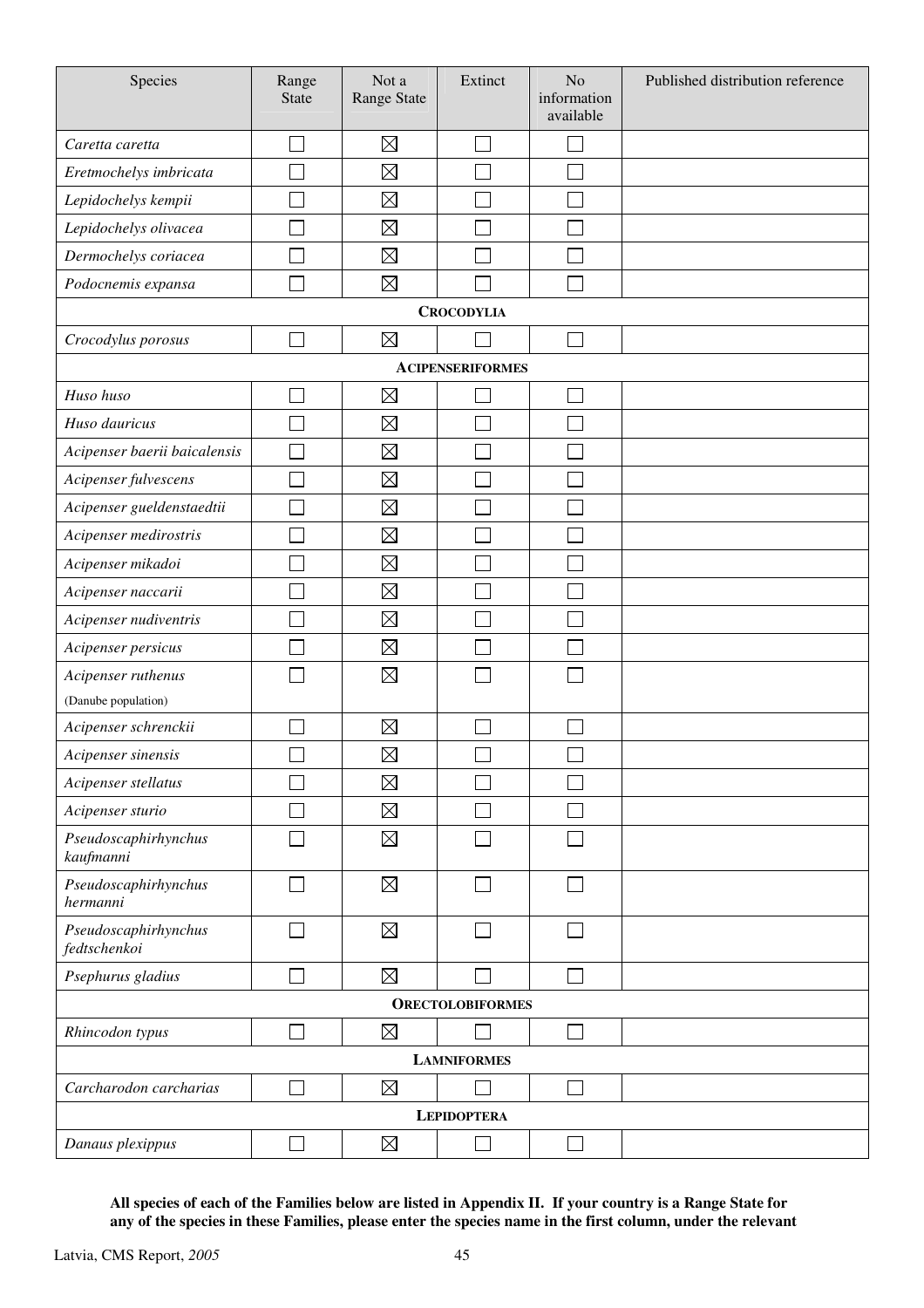**Family heading. Please indicate (with a 'X') whether your country is a Range State or the species is extinct and, where appropriate, please provide published distribution references. (Space is provided for ten species in each Family. If additional lines are required, please attach the information as an annex.)** 

| Species                                        | Range<br><b>State</b>   | Extinct | Published distribution reference                                                                                                                                                         |  |  |
|------------------------------------------------|-------------------------|---------|------------------------------------------------------------------------------------------------------------------------------------------------------------------------------------------|--|--|
| <b>Order FALCONIFORMES, Family Cathartidae</b> |                         |         |                                                                                                                                                                                          |  |  |
|                                                | X Range<br><b>State</b> | Extinct |                                                                                                                                                                                          |  |  |
|                                                | Range<br><b>State</b>   | Extinct |                                                                                                                                                                                          |  |  |
|                                                | Range<br><b>State</b>   | Extinct |                                                                                                                                                                                          |  |  |
|                                                | Range<br><b>State</b>   | Extinct |                                                                                                                                                                                          |  |  |
|                                                | Range<br><b>State</b>   | Extinct |                                                                                                                                                                                          |  |  |
|                                                | Range<br><b>State</b>   | Extinct |                                                                                                                                                                                          |  |  |
|                                                | Range<br><b>State</b>   | Extinct |                                                                                                                                                                                          |  |  |
|                                                | Range<br><b>State</b>   | Extinct |                                                                                                                                                                                          |  |  |
|                                                | Range<br><b>State</b>   | Extinct |                                                                                                                                                                                          |  |  |
|                                                | Range<br><b>State</b>   | Extinct |                                                                                                                                                                                          |  |  |
|                                                |                         |         | <b>Order FALCONIFORMES, Family Accipitridae</b>                                                                                                                                          |  |  |
| Pernis apivorus                                | X Range<br><b>State</b> | Extinct | BirdLife International (2004) Birds in Europe:<br>population estimates, trends and conservation status.<br>Cambridge, UK: BirdLife International (BirdLife<br>Conservation Series No.12) |  |  |
| Milvus migrans                                 | X Range<br><b>State</b> | Extinct | BirdLife International (2004) Birds in Europe:<br>population estimates, trends and conservation status.<br>Cambridge, UK: BirdLife International (BirdLife<br>Conservation Series No.12) |  |  |
| Milvus milvus                                  | X Range<br><b>State</b> | Extinct | BirdLife International (2004) Birds in Europe:<br>population estimates, trends and conservation status.<br>Cambridge, UK: BirdLife International (BirdLife<br>Conservation Series No.12) |  |  |
| Circaetus gallicus                             | X Range<br><b>State</b> | Extinct | BirdLife International (2004) Birds in Europe:<br>population estimates, trends and conservation status.<br>Cambridge, UK: BirdLife International (BirdLife<br>Conservation Series No.12) |  |  |
| Circus aeruginosus                             | X Range<br><b>State</b> | Extinct | BirdLife International (2004) Birds in Europe:<br>population estimates, trends and conservation status.<br>Cambridge, UK: BirdLife International (BirdLife<br>Conservation Series No.12) |  |  |
| Circus cyaneus                                 | X Range<br><b>State</b> | Extinct | BirdLife International (2004) Birds in Europe:<br>population estimates, trends and conservation status.<br>Cambridge, UK: BirdLife International (BirdLife<br>Conservation Series No.12) |  |  |
| Circus pygargus                                | X Range                 | Extinct | BirdLife International (2004) Birds in Europe:                                                                                                                                           |  |  |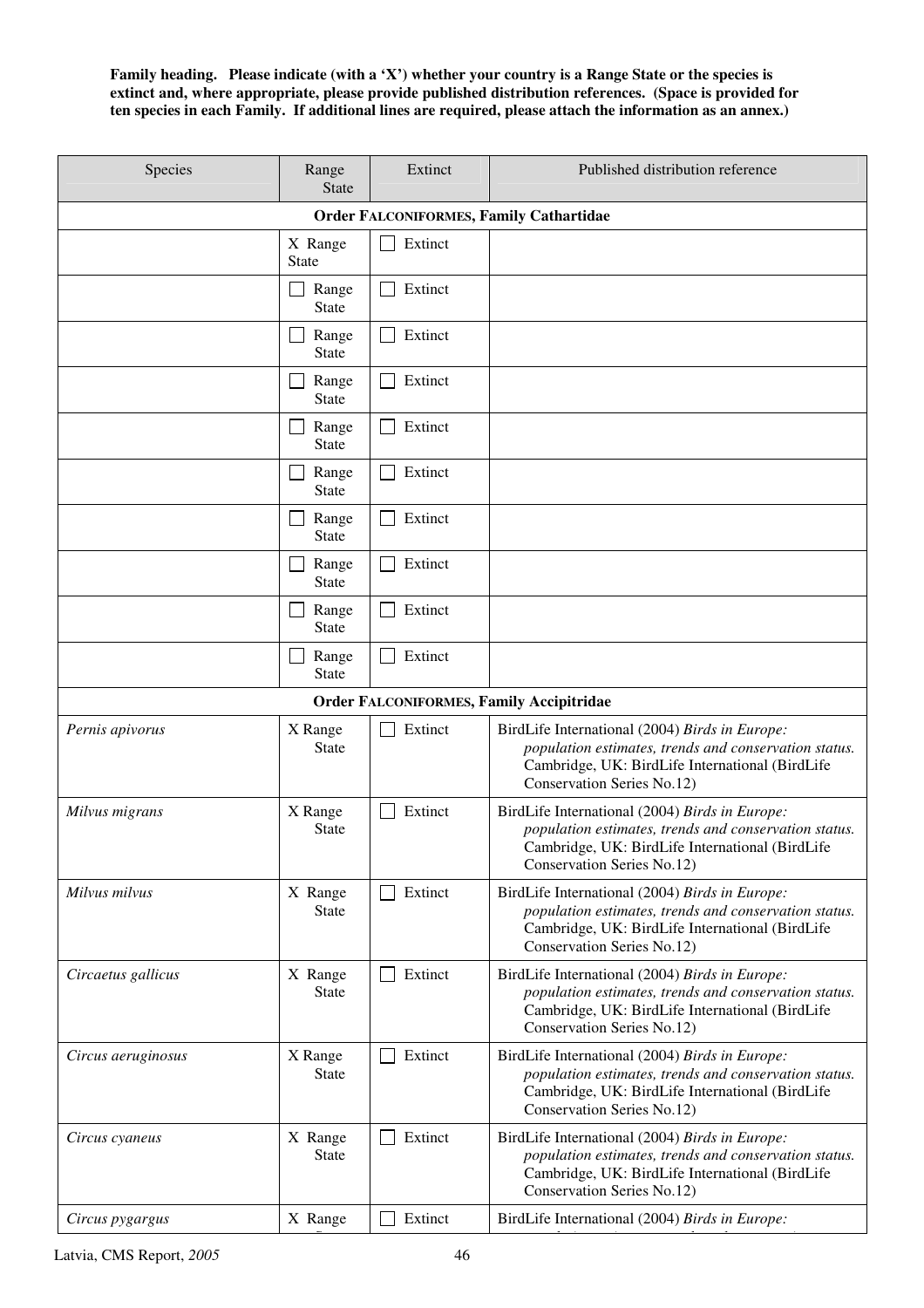|                     | <b>State</b>            |                         | population estimates, trends and conservation status.<br>Cambridge, UK: BirdLife International (BirdLife<br>Conservation Series No.12)                                                   |
|---------------------|-------------------------|-------------------------|------------------------------------------------------------------------------------------------------------------------------------------------------------------------------------------|
| Accipiter gentilis  | X Range<br><b>State</b> | Extinct<br>$\mathbf{L}$ | BirdLife International (2004) Birds in Europe:<br>population estimates, trends and conservation status.<br>Cambridge, UK: BirdLife International (BirdLife<br>Conservation Series No.12) |
| Accipiter nisus     | X Range<br><b>State</b> | Extinct<br>$\mathsf{L}$ | BirdLife International (2004) Birds in Europe:<br>population estimates, trends and conservation status.<br>Cambridge, UK: BirdLife International (BirdLife<br>Conservation Series No.12) |
| <b>Buteo</b> buteo  | X Range<br><b>State</b> | Extinct                 | BirdLife International (2004) Birds in Europe:<br>population estimates, trends and conservation status.<br>Cambridge, UK: BirdLife International (BirdLife<br>Conservation Series No.12) |
|                     |                         |                         | <b>Order FALCONIFORMES, Family Falconidae</b>                                                                                                                                            |
| Falco tinnunculus   | X Range<br>State        | Extinct                 | BirdLife International (2004) Birds in Europe:<br>population estimates, trends and conservation status.<br>Cambridge, UK: BirdLife International (BirdLife<br>Conservation Series No.12) |
| Falco vespertinus   | X Range<br><b>State</b> | Extinct                 | BirdLife International (2004) Birds in Europe:<br>population estimates, trends and conservation status.<br>Cambridge, UK: BirdLife International (BirdLife<br>Conservation Series No.12) |
| Falco columbarius   | X Range<br><b>State</b> | Extinct                 | BirdLife International (2004) Birds in Europe:<br>population estimates, trends and conservation status.<br>Cambridge, UK: BirdLife International (BirdLife<br>Conservation Series No.12) |
| Falco subbuteo      | X Range<br><b>State</b> | Extinct                 | BirdLife International (2004) Birds in Europe:<br>population estimates, trends and conservation status.<br>Cambridge, UK: BirdLife International (BirdLife<br>Conservation Series No.12) |
| Falco peregrinus    | X Range<br><b>State</b> | Extinct                 | Celmins, A., Matrozis, R., (Latvijas putni.) Internet site:<br>http://www.putni.lv                                                                                                       |
|                     | Range<br><b>State</b>   | Extinct                 |                                                                                                                                                                                          |
|                     | Range<br><b>State</b>   | Extinct                 |                                                                                                                                                                                          |
|                     | Range<br><b>State</b>   | Extinct                 |                                                                                                                                                                                          |
|                     | Range<br><b>State</b>   | Extinct                 |                                                                                                                                                                                          |
|                     | Range<br><b>State</b>   | Extinct                 |                                                                                                                                                                                          |
|                     |                         |                         | <b>Order PASSERIFORMES, Family Muscicapidae</b>                                                                                                                                          |
| Muscicapa striata   | X Range<br><b>State</b> | Extinct                 | Celmins, A., Matrozis, R., (Latvijas putni.) Internet site:<br>http://www.putni.lv                                                                                                       |
| Ficedula parva      | X Range<br><b>State</b> | Extinct                 | Celmins, A., Matrozis, R., (Latvijas putni.) Internet site:<br>http://www.putni.lv                                                                                                       |
| Ficedula albicollis | X Range<br><b>State</b> | Extinct                 | Celmins, A., Matrozis, R., (Latvijas putni.) Internet site:<br>http://www.putni.lv                                                                                                       |
| Ficedula hypoleuca  | X Range<br><b>State</b> | Extinct                 | Celmins, A., Matrozis, R., (Latvijas putni.) Internet site:<br>http://www.putni.lv                                                                                                       |
|                     | Range                   | Extinct                 |                                                                                                                                                                                          |

State